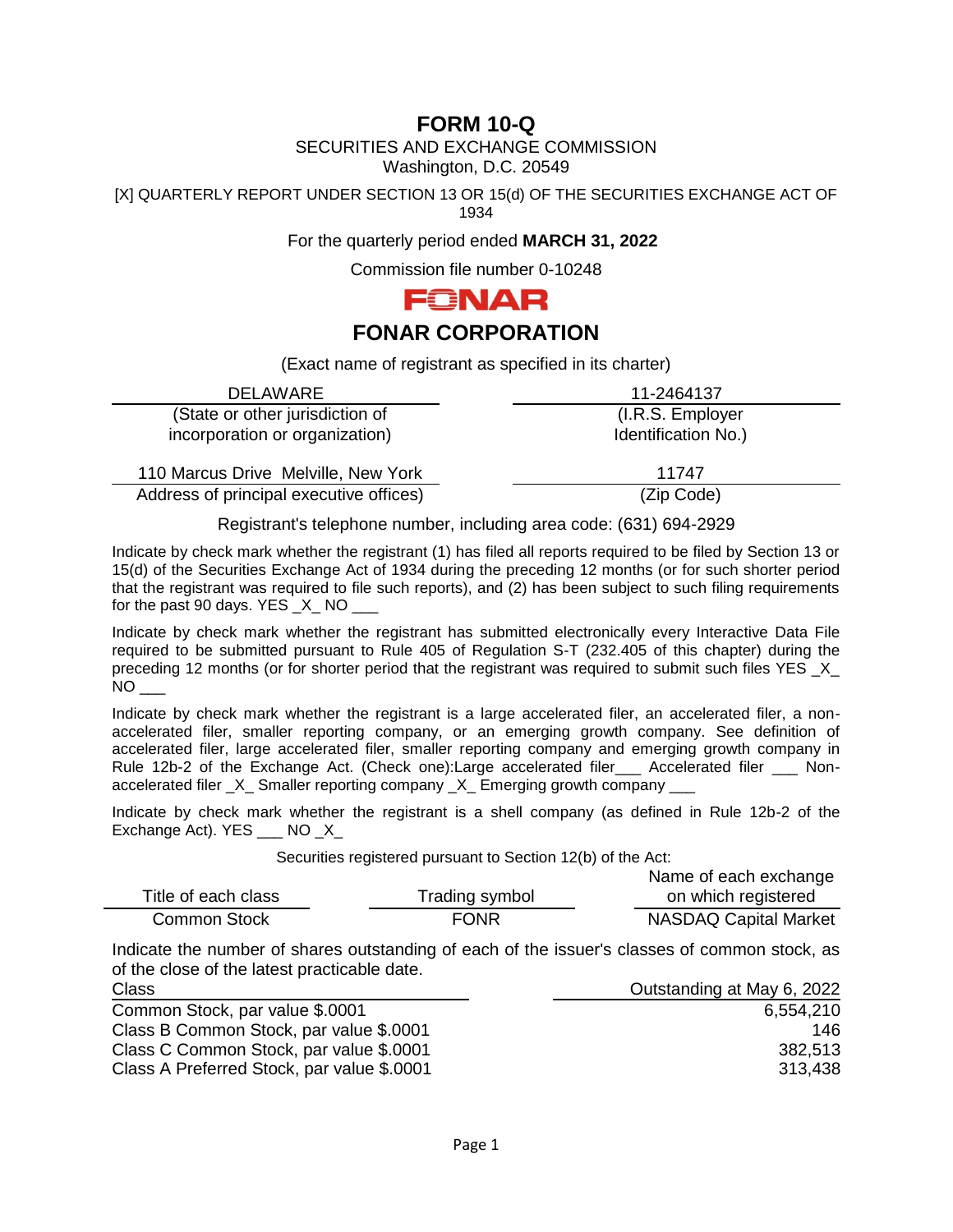# INDEX

| <b>PART I - FINANCIAL INFORMATION</b>                                                                                              | <b>PAGE</b> |
|------------------------------------------------------------------------------------------------------------------------------------|-------------|
| Item 1. Financial Statements                                                                                                       |             |
| Condensed Consolidated Balance Sheets - March 31, 2022 (Unaudited)<br>and June 30, 2021                                            | 3           |
| Condensed Consolidated Statements of Income for the Three Months<br>Ended March 31, 2022 and March 31, 2021 (Unaudited)            | 6           |
| <b>Condensed Consolidated Statements of Income for the Nine Months Ended</b><br>March 31, 2022 and March 31, 2021 (Unaudited)      | 7           |
| Condensed Consolidated Statements of Changes in Equity for the Three<br>Months Ended March 31, 2022 and March 31, 2021 (Unaudited) | 8           |
| Condensed Consolidated Statements of Changes in Equity for the Nine<br>Months Ended March 31, 2022 and March 31, 2021 (Unaudited)  | 9           |
| Condensed Consolidated Statements of Cash Flows for the Nine Months<br>Ended March 31, 2022 and March 31, 2021 (Unaudited)         | 10          |
| Notes to Condensed Consolidated Financial Statements (Unaudited)                                                                   | 11          |
| Item 2. Management's Discussion and Analysis of Financial Condition and<br><b>Results of Operations</b>                            | 26          |
| Item 3. Quantitative and Qualitative Disclosures About Market Risk                                                                 | 36          |
| Item 4. Controls and Procedures                                                                                                    | 36          |
| PART II - OTHER INFORMATION                                                                                                        | 36          |
| Item 1. Legal Proceedings                                                                                                          | 36          |
| Item 1A. Risk Factors                                                                                                              | 37          |
| Item 2. Unregistered Sales of Equity Securities and Use of Proceeds                                                                | 39          |
| Item 3. Defaults Upon Senior Securities                                                                                            | 39          |
| Item 4. Mine Safety Disclosures                                                                                                    | 39          |
| Item 5. Other Information                                                                                                          | 39          |
| Item 6. Exhibits                                                                                                                   | 39          |
| <b>Signatures</b>                                                                                                                  | 40          |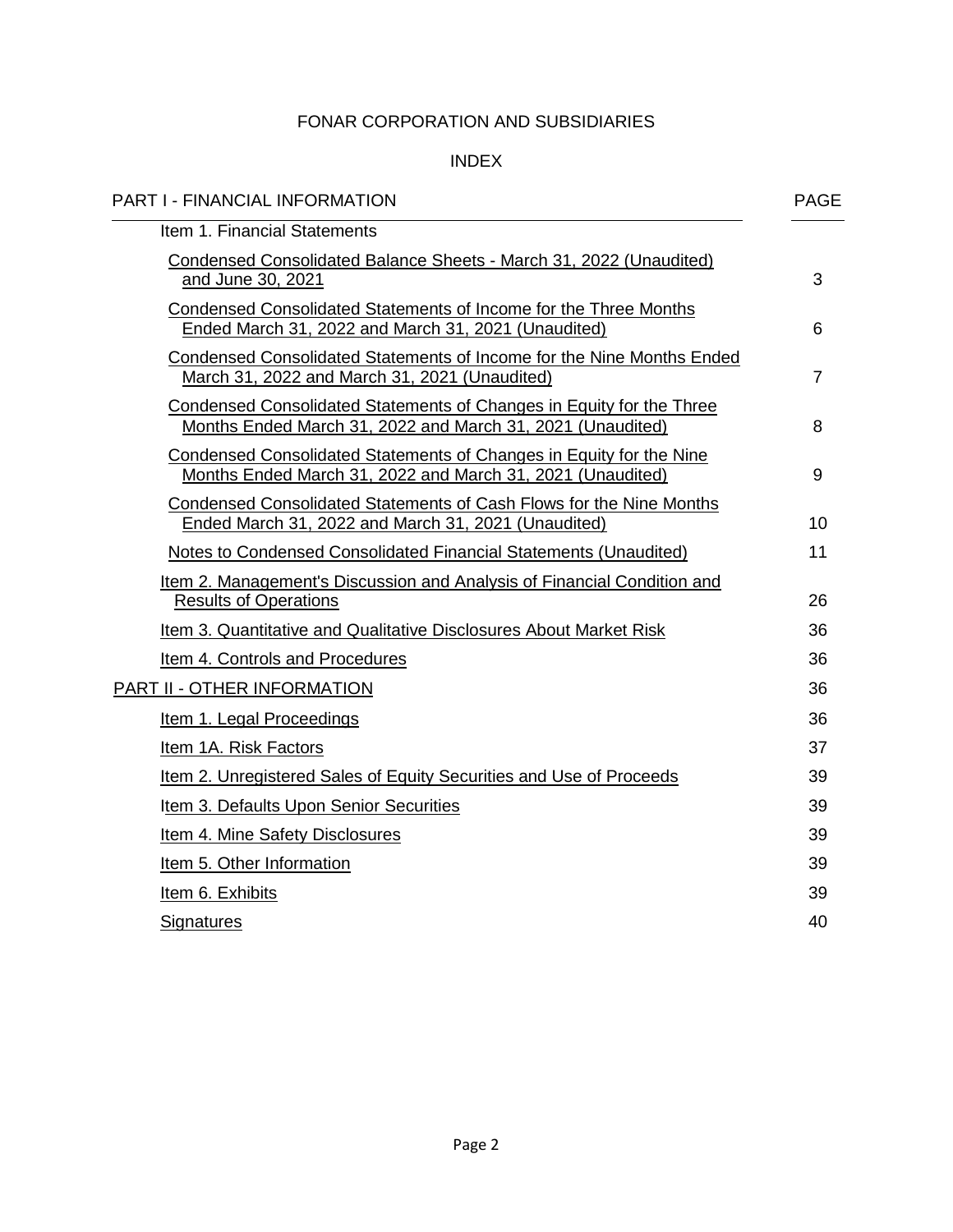# FONAR CORPORATION AND SUBSIDIARIES CONDENSED CONSOLIDATED BALANCE SHEETS (Amounts and shares in thousands, except per share amounts) (UNAUDITED)

# ASSETS

|                                                |   | March 31,<br>2022 | June 30,<br>2021 * |         |  |
|------------------------------------------------|---|-------------------|--------------------|---------|--|
| <b>Current Assets:</b>                         |   |                   |                    |         |  |
| Cash and cash equivalents                      | g | 46,010            | \$                 | 44,460  |  |
| Short term investments                         |   | 32                |                    | 32      |  |
| Accounts receivable – net                      |   | 3,943             |                    | 4,526   |  |
| Accounts receivable - related party            |   | 30                |                    | 12      |  |
| Medical receivable - net                       |   | 19,548            |                    | 17,901  |  |
| Management and other fees receivable - net     |   | 32,804            |                    | 30,948  |  |
| Management and other fees receivable – related |   |                   |                    |         |  |
| medical practices $-$ net                      |   | 8,489             |                    | 7,814   |  |
| <b>Contract assets</b>                         |   | 15                |                    |         |  |
| Inventories                                    |   | 2,368             |                    | 1,663   |  |
| Prepaid expenses and other current assets      |   | 1,095             |                    | 1,227   |  |
| <b>Total Current Assets</b>                    |   | 114,334           |                    | 108,583 |  |
| Accounts receivable - long term                |   | 2,066             |                    | 2,880   |  |
| Deferred income tax asset                      |   | 12,475            |                    | 15,959  |  |
| Property and equipment – net                   |   | 22,441            |                    | 21,850  |  |
| Right-of-use Asset – operating lease           |   | 34,792            |                    | 30,133  |  |
| Right-of-use Asset – financing lease           |   | 978               |                    | 1,127   |  |
| Goodwill                                       |   | 4,269             |                    | 4,269   |  |
| Other intangible assets – net                  |   | 3,770             |                    | 4,038   |  |
| Other assets                                   |   | 524               |                    | 667     |  |
| <b>Total Assets</b>                            |   | 195,649           |                    | 189,506 |  |

\*Condensed from audited financial statements.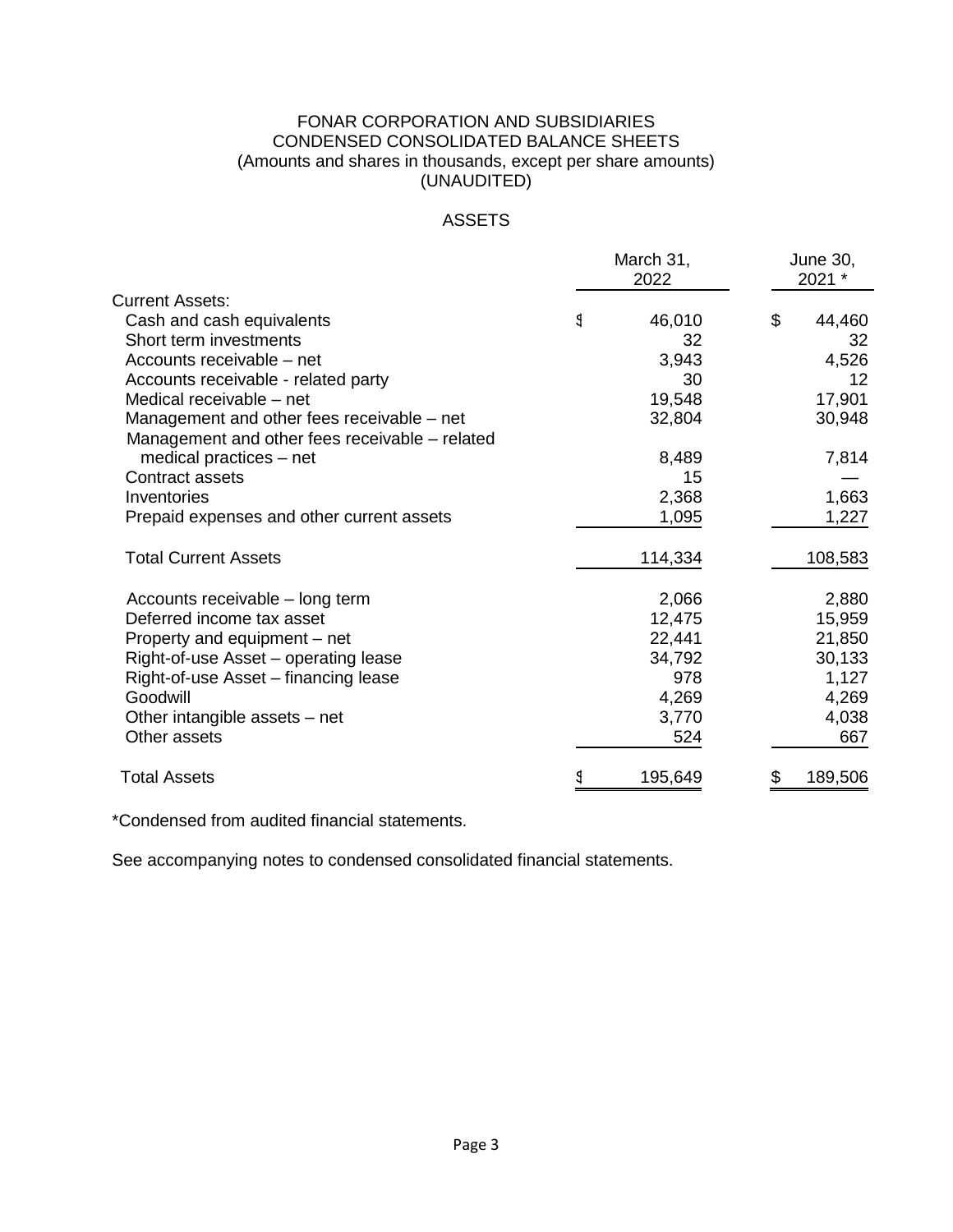# FONAR CORPORATION AND SUBSIDIARIES CONDENSED CONSOLIDATED BALANCE SHEETS (Amounts and shares in thousands, except per share amounts) (UNAUDITED)

# LIABILITIES AND STOCKHOLDERS' EQUITY

|                                                    | March 31,<br>2022 | June 30,<br>2021 * |  |  |
|----------------------------------------------------|-------------------|--------------------|--|--|
| <b>Current Liabilities:</b>                        |                   |                    |  |  |
| Current portion of long-term debt and capital      |                   |                    |  |  |
| leases                                             | \$<br>40          | \$<br>173          |  |  |
| Accounts payable                                   | 1,011             | 1,866              |  |  |
| Other current liabilities                          | 4,916             | 9,162              |  |  |
| Unearned revenue on service contracts              | 3,869             | 4,366              |  |  |
| Unearned revenue on service contracts – related    |                   |                    |  |  |
| party                                              | 28                |                    |  |  |
| <b>Contract liabilities</b>                        |                   | 15                 |  |  |
| Operating lease liability - current portion        | 3,733             | 3,533              |  |  |
| Financing lease liability - current portion        | 208               | 203                |  |  |
| <b>Customer deposits</b>                           | 361               | 731                |  |  |
| <b>Total Current Liabilities</b>                   | 14,166            | 20,049             |  |  |
|                                                    |                   |                    |  |  |
| Long-Term Liabilities:                             |                   |                    |  |  |
| Unearned revenue on service contracts              | 2,035             | 2,801              |  |  |
| Deferred income tax liability                      | 238               | 238                |  |  |
| Due to related medical practices                   | 93                | 93                 |  |  |
| Operating lease liability – net of current portion | 33,659            | 28,975             |  |  |
| Financing lease liability – net of current portion | 892               | 1,049              |  |  |
| Long-term debt and capital leases, less current    |                   |                    |  |  |
| portion                                            | 169               | 760                |  |  |
| <b>Other liabilities</b>                           | 123               | 171                |  |  |
| <b>Total Long-Term Liabilities</b>                 | 37,209            | 34,087             |  |  |
| <b>Total Liabilities</b>                           | 51,375            | 54,136             |  |  |

\*Condensed from audited financial statements.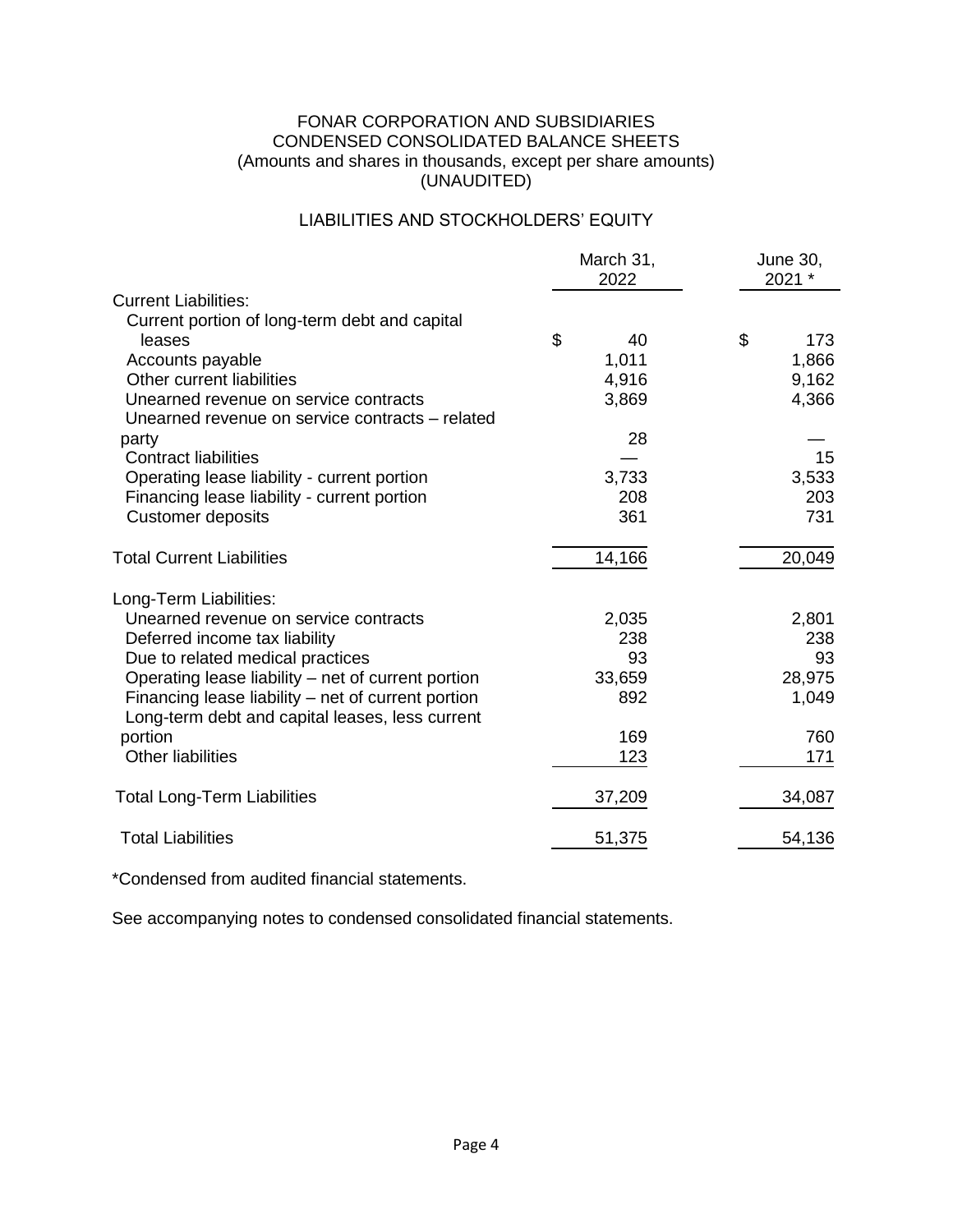# FONAR CORPORATION AND SUBSIDIARIES CONDENSED CONSOLIDATED BALANCE SHEETS (Amounts and shares in thousands, except per share amounts) (UNAUDITED)

# LIABILITIES AND STOCKHOLDERS' EQUITY (Continued)

| <b>STOCKHOLDERS' EQUITY:</b>                                                                                                                                                                                                     | March 31, 2022   | June 30,<br>2021 * |
|----------------------------------------------------------------------------------------------------------------------------------------------------------------------------------------------------------------------------------|------------------|--------------------|
| Class A non-voting preferred stock \$.0001 par<br>value; 453 shares authorized at March 31, 2022<br>and June 30, 2021, 313 issued and outstanding<br>at March 31, 2022 and June 30, 2021                                         | \$               | \$                 |
| Preferred stock \$.001 par value; 567 shares<br>authorized at March 31, 2022 and June 30, 2021,                                                                                                                                  |                  |                    |
| issued and outstanding – none<br>Common Stock \$.0001 par value; 8,500 shares<br>authorized at March 31, 2022 and June 30, 2021,<br>6,566 issued at March 31, 2022 and June 30,<br>2021, 6,554 outstanding at March 31, 2022 and |                  |                    |
| June 30, 2021                                                                                                                                                                                                                    | 1                | 1                  |
| Class B Common Stock (10 votes per share)<br>\$.0001 par value; 227 shares authorized at March<br>31, 2022 and June 30, 2021; .146 issued and                                                                                    |                  |                    |
| outstanding at March 31, 2022 and June 30, 2021<br>Class C Common Stock (25 votes per share)<br>\$.0001 par value; 567 shares authorized at March<br>31, 2022 and June 30, 2021, 383 issued and                                  |                  |                    |
| outstanding at March 31, 2022 and June 30, 2021                                                                                                                                                                                  |                  |                    |
| Paid-in capital in excess of par value<br><b>Accumulated deficit</b>                                                                                                                                                             | 184,531          | 185,101            |
| Treasury stock, at cost - 12 shares of common                                                                                                                                                                                    | (35, 810)        | (46,008)           |
| stock at March 31, 2022 and June 30, 2021<br><b>Total Fonar Corporation's Stockholders' Equity</b>                                                                                                                               | (675)<br>148,047 | (675)<br>138,419   |
| Noncontrolling interests                                                                                                                                                                                                         | (3,773)          | (3,049)            |
| <b>Total Stockholders' Equity</b>                                                                                                                                                                                                | 144,274          | 135,370            |
| <b>Total Liabilities and Stockholders' Equity</b>                                                                                                                                                                                | 195,649<br>\$    | 189,506<br>\$      |
|                                                                                                                                                                                                                                  |                  |                    |

\*Condensed from audited financial statements.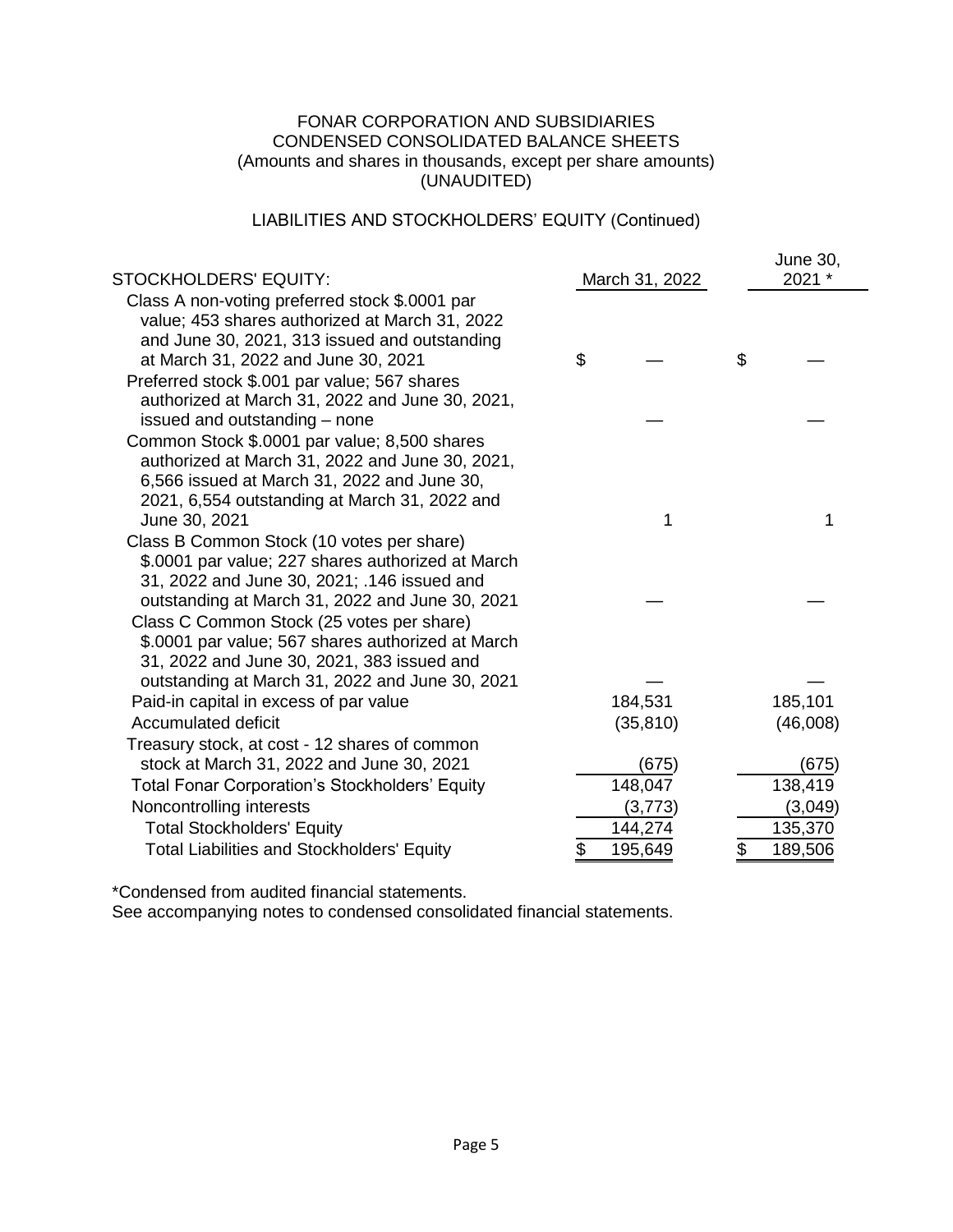# FONAR CORPORATION AND SUBSIDIARIES CONDENSED CONSOLIDATED STATEMENTS OF INCOME (Amounts and shares in thousands, except per share amounts)

(UNAUDITED)

| ,,,,,,,,,,,,,,,                                                                          |                       | FOR THE THREE MONTHS ENDED<br>MARCH 31, |  |  |  |  |  |
|------------------------------------------------------------------------------------------|-----------------------|-----------------------------------------|--|--|--|--|--|
| <b>REVENUES</b>                                                                          | 2022                  | 2021                                    |  |  |  |  |  |
| Patient fee revenue – net of contractual allowances and<br>discounts                     | \$<br>7,641           | \$<br>6,043                             |  |  |  |  |  |
| Product sales - net                                                                      | 135                   | 503                                     |  |  |  |  |  |
| Service and repair fees - net                                                            | 1,876                 | 1,914                                   |  |  |  |  |  |
| Service and repair fees - related parties - net                                          | 28                    | 28                                      |  |  |  |  |  |
| Management and other fees - net<br>Management and other fees - related medical practices | 11,904                | 11,808                                  |  |  |  |  |  |
| - net                                                                                    | 2,987                 | 2,794                                   |  |  |  |  |  |
| <b>Total Revenues - Net</b>                                                              | $\overline{24,571}$   | 23,090                                  |  |  |  |  |  |
| <b>COSTS AND EXPENSES</b>                                                                |                       |                                         |  |  |  |  |  |
| Costs related to patient fee revenue                                                     | 3,306                 | 2,828                                   |  |  |  |  |  |
| Costs related to product sales                                                           | 53                    | 152                                     |  |  |  |  |  |
| Costs related to service and repair fees                                                 | 747                   | 627                                     |  |  |  |  |  |
| Costs related to service and repair fees - related parties                               | 11                    | 9                                       |  |  |  |  |  |
| Costs related to management and other fees                                               | 6,696                 | 7,073                                   |  |  |  |  |  |
| Costs related to management and other fees - related                                     |                       |                                         |  |  |  |  |  |
| medical practices                                                                        | 1,698                 | 1,746                                   |  |  |  |  |  |
| Research and development                                                                 | 354<br>6,068          | 419<br>6,114                            |  |  |  |  |  |
| Selling, general and administrative                                                      | 18,933                |                                         |  |  |  |  |  |
| <b>Total Costs and Expenses</b><br>Income From Operations                                |                       | 18,968<br>4,122                         |  |  |  |  |  |
| Other Income                                                                             | 5,638                 | 144                                     |  |  |  |  |  |
| <b>Interest Expense</b>                                                                  | 31                    | (19)                                    |  |  |  |  |  |
| Investment Income                                                                        | 58                    | 64                                      |  |  |  |  |  |
| Income Before Provision for Income Taxes and                                             |                       |                                         |  |  |  |  |  |
| Noncontrolling Interests                                                                 | 5,727                 | 4,311                                   |  |  |  |  |  |
| Provision for Income Taxes                                                               | (2, 465)              | (12)                                    |  |  |  |  |  |
| Net Income                                                                               | 3,262                 | 4,299                                   |  |  |  |  |  |
| Net Income - Noncontrolling Interests                                                    | (971)                 | (431)                                   |  |  |  |  |  |
| Net Income - Attributable to FONAR                                                       | \$<br>2,291           | \$<br>3,868                             |  |  |  |  |  |
| Net Income Available to Common Stockholders                                              | \$<br>2,153           | \$<br>3,634                             |  |  |  |  |  |
| Net Income Available to Class A Non-Voting Preferred                                     |                       |                                         |  |  |  |  |  |
| <b>Stockholders</b>                                                                      | \$<br>103             | 174                                     |  |  |  |  |  |
| Net Income Available to Class C Common Stockholders                                      | $\overline{\$}$<br>35 | <u>\$</u><br>\$<br>60                   |  |  |  |  |  |
| Basic Net Income Per Common Share Available to                                           |                       |                                         |  |  |  |  |  |
| <b>Common Stockholders</b>                                                               | $\frac{1}{2}$<br>0.33 | \$<br>0.55                              |  |  |  |  |  |
| Diluted Net Income Per Common Share Available to<br><b>Common Stockholders</b>           | 0.32                  | 0.54                                    |  |  |  |  |  |
| Basic and Diluted Income Per Share - Class C Common                                      | \$<br>\$<br>0.09      | $\frac{3}{3}$<br>0.16                   |  |  |  |  |  |
| Weighted Average Basic Shares Outstanding - Common                                       |                       |                                         |  |  |  |  |  |
| Stockholders                                                                             | 6,554                 | 6,554                                   |  |  |  |  |  |
| Weighted Average Diluted Shares Outstanding -<br><b>Common Stockholders</b>              | 6,682                 | 6,682                                   |  |  |  |  |  |
| Weighted Average Basic and Diluted Shares                                                |                       |                                         |  |  |  |  |  |
| Outstanding - Class C Common                                                             | 383                   | 383                                     |  |  |  |  |  |
|                                                                                          |                       |                                         |  |  |  |  |  |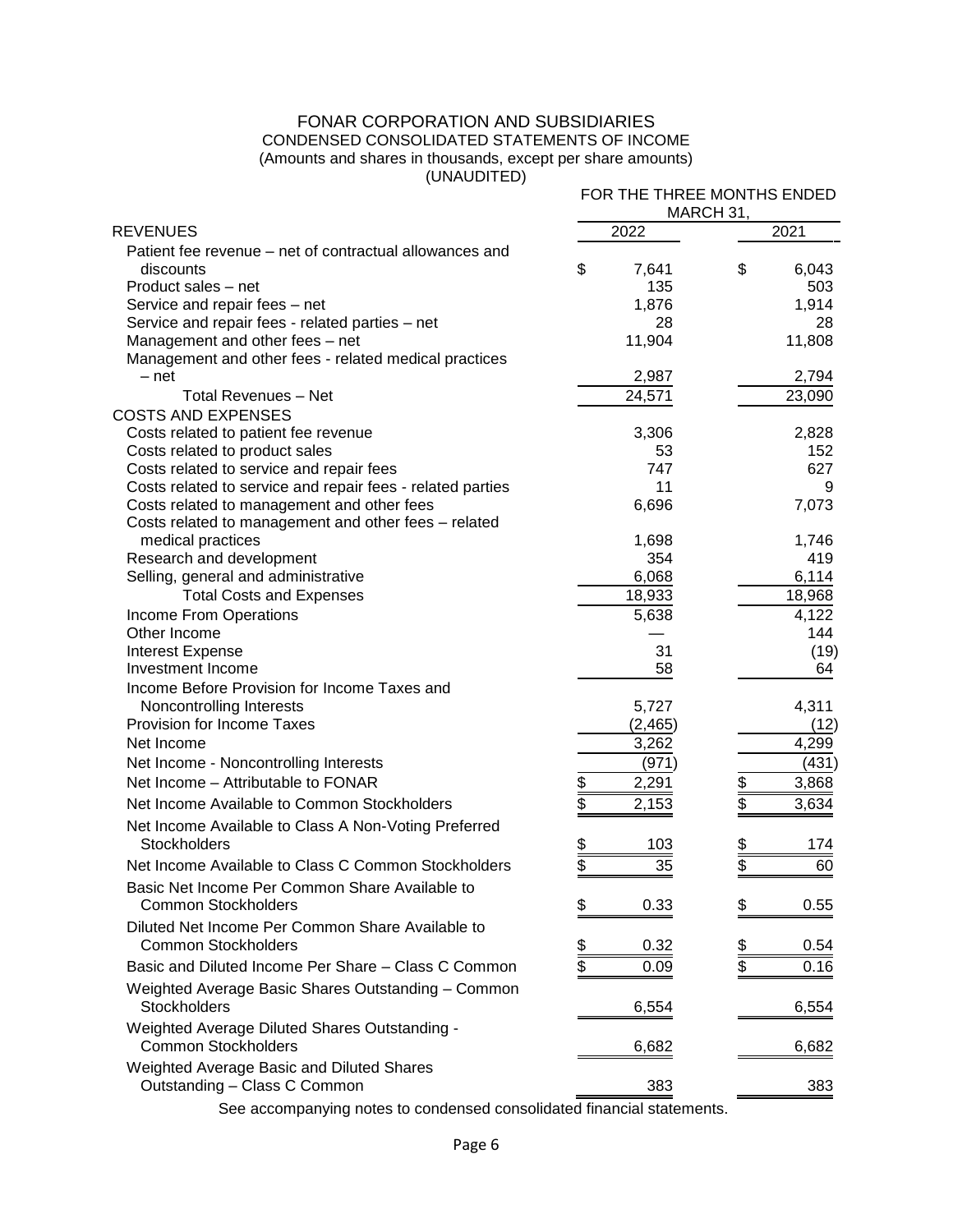# FONAR CORPORATION AND SUBSIDIARIES CONDENSED CONSOLIDATED STATEMENTS OF INCOME (Amounts and shares in thousands, except per share amounts)

(UNAUDITED)

| U                                                                                                                                                                                                                                                           |                                              | FOR THE NINE MONTHS ENDED<br>MARCH 31,       |
|-------------------------------------------------------------------------------------------------------------------------------------------------------------------------------------------------------------------------------------------------------------|----------------------------------------------|----------------------------------------------|
| <b>REVENUES</b>                                                                                                                                                                                                                                             | 2022                                         | 2021                                         |
| Patient fee revenue – net of contractual allowances and<br>discounts<br>Product sales - net<br>Service and repair fees - net<br>Service and repair fees - related parties - net<br>Management and other fees - net                                          | \$<br>21,935<br>481<br>5,720<br>83<br>35,985 | \$<br>16,372<br>534<br>5,702<br>83<br>34,362 |
| Management and other fees - related medical practices                                                                                                                                                                                                       |                                              |                                              |
| - net                                                                                                                                                                                                                                                       | 8,576                                        | 8,181                                        |
| <b>Total Revenues - Net</b>                                                                                                                                                                                                                                 | 72,780                                       | 65,234                                       |
| <b>COSTS AND EXPENSES</b><br>Costs related to patient fee revenue<br>Costs related to product sales<br>Costs related to service and repair fees<br>Costs related to service and repair fees - related parties<br>Costs related to management and other fees | 9,785<br>352<br>2,190<br>32<br>20,497        | 7,997<br>477<br>1,861<br>27<br>18,861        |
| Costs related to management and other fees - related<br>medical practices<br>Research and development                                                                                                                                                       | 5,024<br>1,109                               | 4,696<br>1,243                               |
| Selling, general and administrative                                                                                                                                                                                                                         | 15,928                                       | 16,818                                       |
| <b>Total Costs and Expenses</b>                                                                                                                                                                                                                             | 54,917                                       | 51,980                                       |
| Income From Operations                                                                                                                                                                                                                                      | 17,863                                       | 13,254                                       |
| Other Income/(Expense)                                                                                                                                                                                                                                      | 858                                          | 4                                            |
| <b>Interest Expense</b>                                                                                                                                                                                                                                     | (9)                                          | (57)                                         |
| Investment Income                                                                                                                                                                                                                                           | 180                                          | 251                                          |
| Income Before Provision for Income Taxes and<br>Noncontrolling Interests<br>Provision for Income Taxes<br>Net Income<br>Net Income - Noncontrolling Interests                                                                                               | 18,892<br>(5, 311)<br>13,581<br>(3, 383)     | 13,452<br>(1, 974)<br>11,478<br>(1,991)      |
| Net Income - Attributable to FONAR                                                                                                                                                                                                                          | $\frac{1}{2}$<br>10,198                      | \$<br>9,487                                  |
| Net Income Available to Common Stockholders<br>Net Income Available to Class A Non-Voting Preferred                                                                                                                                                         | $\frac{1}{2}$<br>9,583                       | \$<br>8,915                                  |
| Stockholders                                                                                                                                                                                                                                                | <u>\$</u><br>\$<br>458                       | \$<br>426                                    |
| Net Income Available to Class C Common Stockholders                                                                                                                                                                                                         | 157                                          | 146                                          |
| Basic Net Income Per Common Share Available to<br><b>Common Stockholders</b>                                                                                                                                                                                | \$<br>1.46                                   | \$<br>1.37                                   |
| Diluted Net Income Per Common Share Available to<br><b>Common Stockholders</b>                                                                                                                                                                              | \$<br>\$<br>1.43                             | $\frac{3}{5}$<br>1.35                        |
| Basic and Diluted Income Per Share - Class C Common                                                                                                                                                                                                         | 0.41                                         | \$<br>0.38                                   |
| Weighted Average Basic Shares Outstanding - Common<br><b>Stockholders</b>                                                                                                                                                                                   | 6,554                                        | 6,489                                        |
| Weighted Average Diluted Shares Outstanding -<br><b>Common Stockholders</b>                                                                                                                                                                                 | 6,682                                        | 6,617                                        |
| Weighted Average Basic and Diluted Shares<br>Outstanding - Class C Common                                                                                                                                                                                   | 383                                          | 383                                          |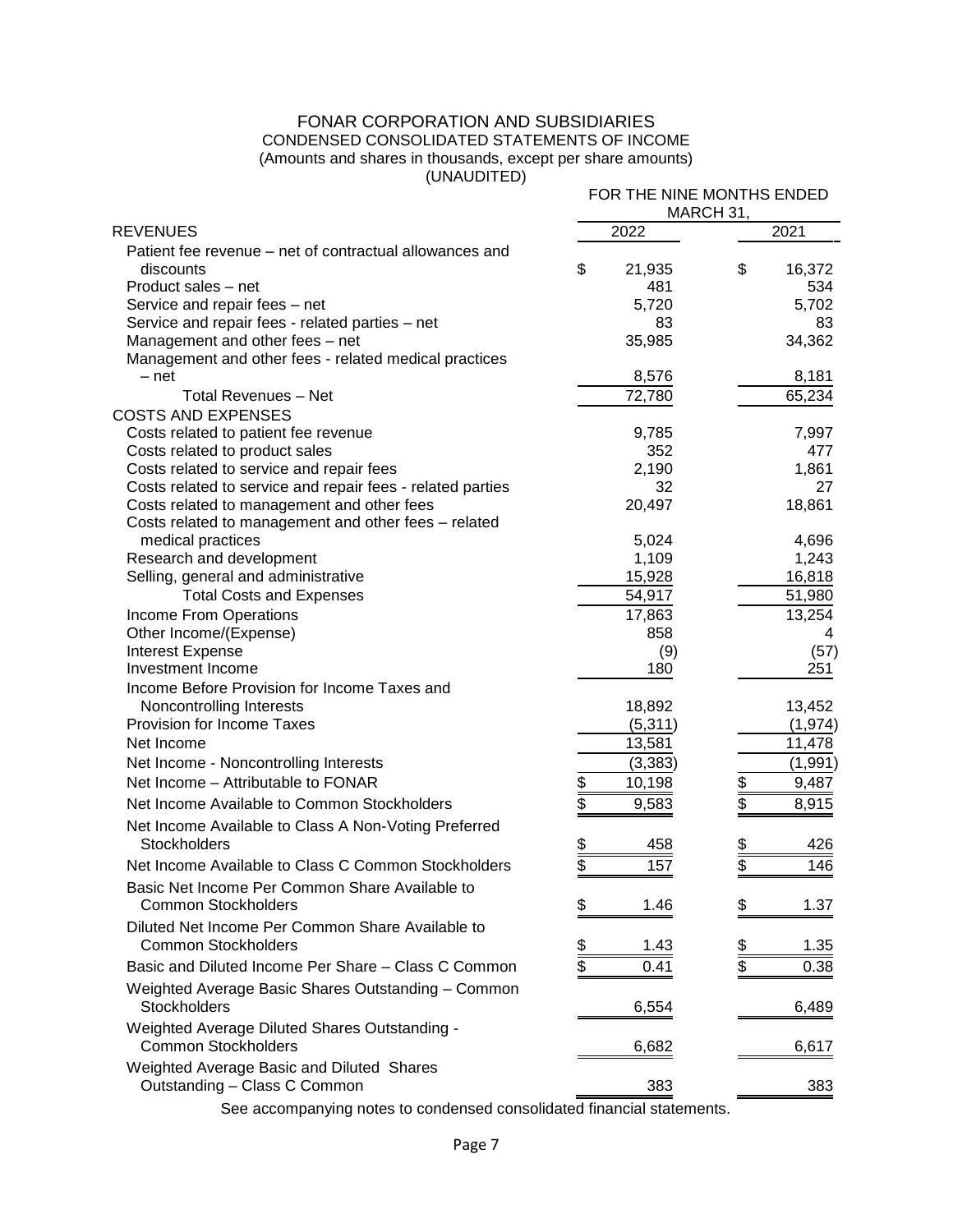# FONAR CORPORATION AND SUBSIDIARIES CONDENSED CONSOLIDATED STATEMENTS OF CHANGES IN EQUITY (Amounts and shares in thousands, except per share amounts) (UNAUDITED)

For the Three Months Ending March 31, 2022

|                             |              | Paid in                                           |     |               |     |              |     |                  |                  |
|-----------------------------|--------------|---------------------------------------------------|-----|---------------|-----|--------------|-----|------------------|------------------|
|                             |              | capital in                                        |     |               |     |              |     | <b>Non</b>       |                  |
|                             |              | Common excess of Accumulated Treasury Controlling |     |               |     |              |     |                  |                  |
|                             | <b>Stock</b> | par value                                         |     | Deficit       |     | <b>Stock</b> |     | <b>Interests</b> | Total            |
| Balance - December 31,      |              |                                                   |     |               |     |              |     |                  |                  |
| 2021                        | \$           | $$184,531$ (\$)                                   |     | $38,101)$ (\$ |     | 675) (\$     |     |                  | 3,314) \$142,442 |
| Net income                  |              |                                                   |     | 2,291         |     |              |     |                  | 2,291            |
| Purchase of Non controlling |              |                                                   |     |               |     |              |     |                  |                  |
| interest                    |              |                                                   |     |               |     |              |     |                  |                  |
| Distributions - Non         |              |                                                   |     |               |     |              |     |                  |                  |
| controlling                 |              |                                                   |     |               |     |              |     | (1,430)          | (1,430)          |
| Income - Non controlling    |              |                                                   |     |               |     |              |     |                  |                  |
| interests                   |              |                                                   |     |               |     |              |     | 971              | 971              |
| Balance - March 31, 2022    |              | \$184,531                                         | (\$ | 35,810)       | (\$ | 675)         | (\$ | 3,773)           | \$144,274        |

For the Three Months Ending March 31, 2021

|                                 |       | Paid in                                           |     |         |     |              |     |                  |                  |
|---------------------------------|-------|---------------------------------------------------|-----|---------|-----|--------------|-----|------------------|------------------|
|                                 |       | capital in                                        |     |         |     |              |     | Non              |                  |
|                                 |       | Common excess of Accumulated Treasury Controlling |     |         |     |              |     |                  |                  |
|                                 | Stock | par value                                         |     | Deficit |     | <b>Stock</b> |     | <b>Interests</b> | Total            |
| Balance - December 30,          |       |                                                   |     |         |     |              |     |                  |                  |
| 2021                            | \$    | $$185,101$ (\$                                    |     | 50,596) | (S) | 675) (\$     |     |                  | 1,955) \$131,876 |
| Net income                      |       |                                                   |     | 3,868   |     |              |     |                  | 3,868            |
| Distributions - Non controlling |       |                                                   |     |         |     |              |     | (1,380)          | (1,380)          |
| Income - Non controlling        |       |                                                   |     |         |     |              |     |                  |                  |
| interests                       |       |                                                   |     |         |     |              |     | 431              | 431              |
| Balance - March 31, 2021        |       | \$185,101                                         | (\$ | 46,728) | (\$ | 675)         | (\$ | 2,904)           | \$134,795        |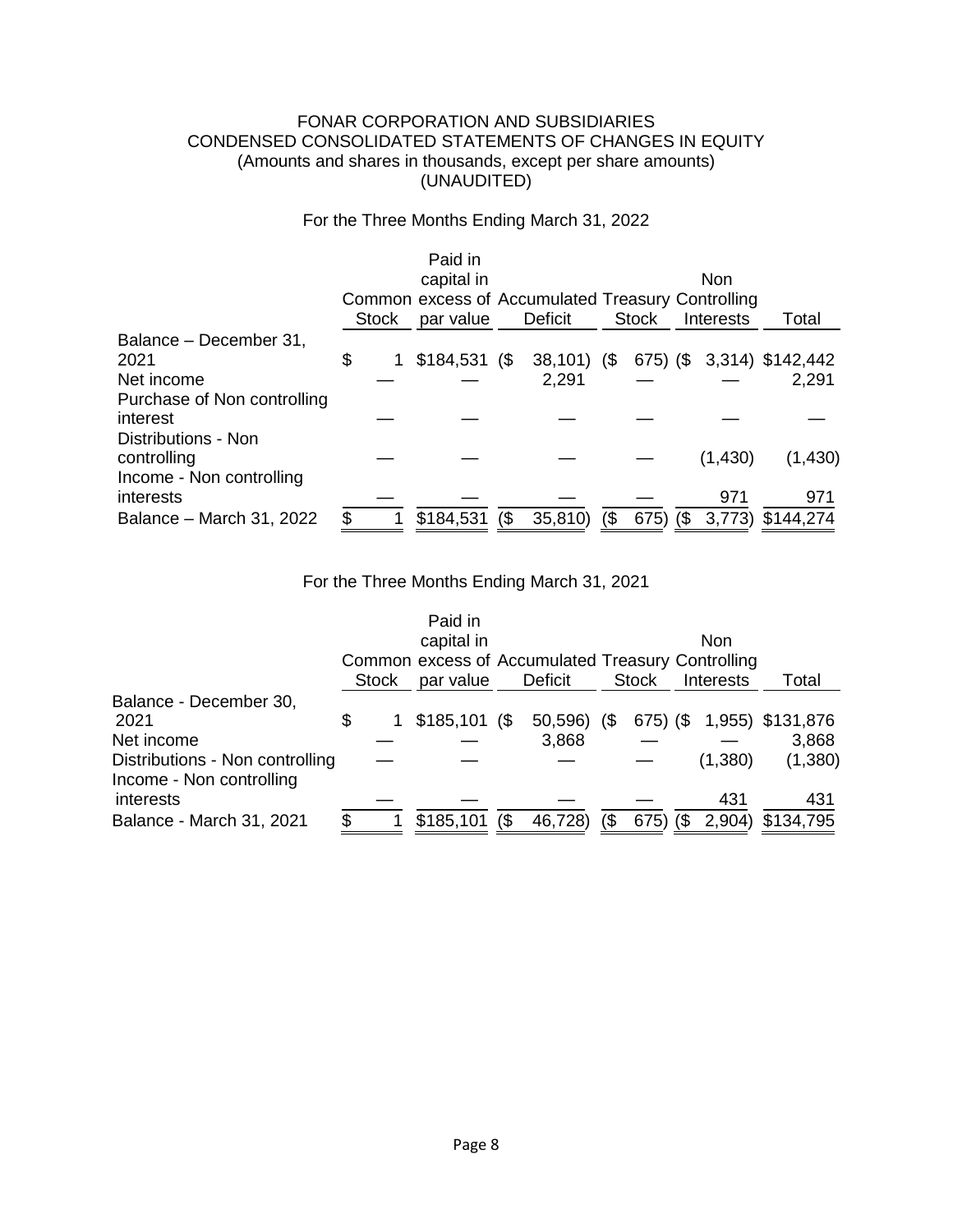# FONAR CORPORATION AND SUBSIDIARIES CONDENSED CONSOLIDATED STATEMENTS OF CHANGES IN EQUITY (Amounts and shares in thousands, except per share amounts) (UNAUDITED)

# For the Nine Months Ending March 31, 2022

|                             |              | Paid in                                           |        |                |            |              |     |                  |                  |
|-----------------------------|--------------|---------------------------------------------------|--------|----------------|------------|--------------|-----|------------------|------------------|
|                             |              | capital in                                        |        |                |            |              |     | <b>Non</b>       |                  |
|                             |              | Common excess of Accumulated Treasury Controlling |        |                |            |              |     |                  |                  |
|                             | <b>Stock</b> | par value                                         |        | <b>Deficit</b> |            | <b>Stock</b> |     | <b>Interests</b> | Total            |
| Balance - June 30, 2021     |              | \$185,101                                         | $($ \$ | 46,008)        | $\sqrt{3}$ | $675)$ (\$   |     |                  | 3,049) \$135,370 |
| Net income                  |              |                                                   |        | 10,198         |            |              |     |                  | 10,198           |
| Purchase of Non controlling |              |                                                   |        |                |            |              |     |                  |                  |
| interest                    |              | (570)                                             |        |                |            |              |     | 24               | (546)            |
| Distributions - Non         |              |                                                   |        |                |            |              |     |                  |                  |
| controlling                 |              |                                                   |        |                |            |              |     | (4, 131)         | (4, 131)         |
| Income - Non controlling    |              |                                                   |        |                |            |              |     |                  |                  |
| interests                   |              |                                                   |        |                |            |              |     | 3,383            | 3,383            |
| Balance - March 31, 2022    |              | \$184,531                                         | $($ \$ | 35,810)        |            | 675)         | (\$ | 3,773)           | \$144,274        |

# For the Nine Months Ending March 31, 2021

|                                                                |   |              | Paid in                                           |     |         |        |              |                 |                    |
|----------------------------------------------------------------|---|--------------|---------------------------------------------------|-----|---------|--------|--------------|-----------------|--------------------|
|                                                                |   |              | capital in                                        |     |         |        |              | <b>Non</b>      |                    |
|                                                                |   |              | Common excess of Accumulated Treasury Controlling |     |         |        |              |                 |                    |
|                                                                |   | <b>Stock</b> | par value                                         |     | Deficit |        | <b>Stock</b> | Interests       | Total              |
| Balance - June 30, 2020                                        | S |              | $$183,076$ (\$                                    |     | 56,215) | $($ \$ | $675$ ) \$   | 55              | \$126,242          |
| <b>Issuance of Common Stock</b>                                |   |              | 2,025                                             |     |         |        |              |                 | 2,025              |
| Net income                                                     |   |              |                                                   |     | 9,487   |        |              |                 | 9,487              |
| Distributions - Non<br>controlling<br>Income - Non controlling |   |              |                                                   |     |         |        |              | (4,950)         | (4,950)            |
| interests<br>Balance - March 31, 2021                          |   |              | \$185,101                                         | (\$ | 46,728) | ß)     | $675)$ (\$   | 1,991<br>2,904) | 1,991<br>\$134,795 |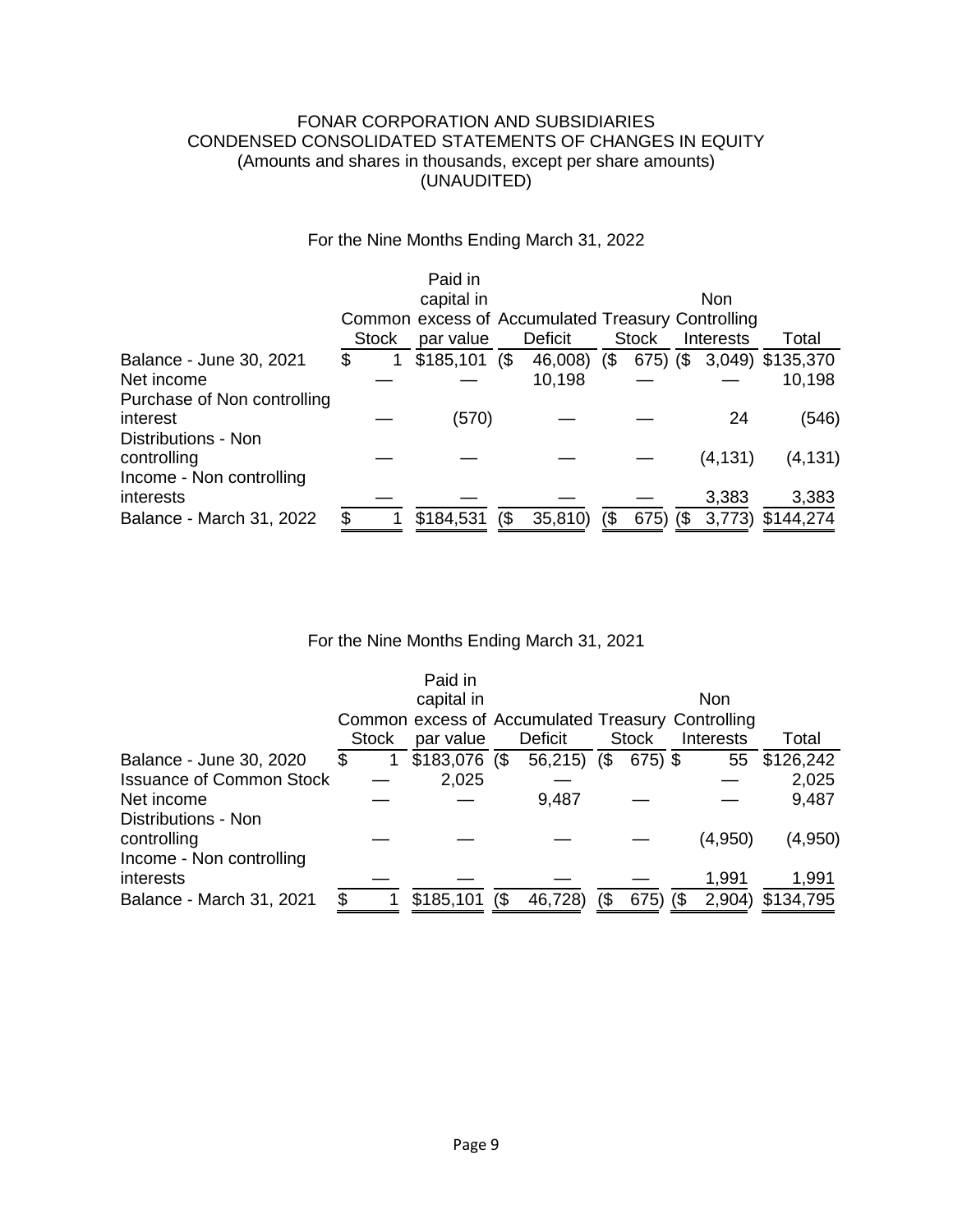#### FONAR CORPORATION AND SUBSIDIARIES CONDENSED CONSOLIDATED STATEMENTS OF CASH FLOWS (Amounts and shares in thousands, except per share amounts) (UNAUDITED) FOR THE NINE MONTHS

|                                                    | FOR THE NINE MONTHS<br>ENDED MARCH 31, |          |    |          |  |
|----------------------------------------------------|----------------------------------------|----------|----|----------|--|
|                                                    |                                        | 2022     |    | 2021     |  |
| Cash Flows from Operating Activities:              |                                        |          |    |          |  |
| Net income                                         | \$                                     | 13,581   | \$ | 11,478   |  |
| Adjustments to reconcile net income to net cash    |                                        |          |    |          |  |
| provided by operating activities:                  |                                        |          |    |          |  |
| Depreciation and amortization                      |                                        | 3,543    |    | 3,100    |  |
| Amortization on right-of-use assets                |                                        | 2,953    |    | 1,543    |  |
| Provision for bad debts                            |                                        | 2,150    |    | 5,103    |  |
| Deferred income tax - net                          |                                        | 3,484    |    | 1,712    |  |
| Compensatory element of stock issuances            |                                        |          |    | 83       |  |
| Stock issued for costs and expenses                |                                        |          |    | 1,941    |  |
| Abandoned patents                                  |                                        |          |    | 1        |  |
| Gain on forgiveness of PPP loan                    |                                        | (701)    |    |          |  |
| (Increase) decrease in operating assets, net:      |                                        |          |    |          |  |
| Accounts, medical and management fee receivable(s) |                                        | (4,950)  |    | (9,551)  |  |
| Notes receivable                                   |                                        | 32       |    | 36       |  |
| Contract assets                                    |                                        | (15)     |    | (65)     |  |
| Inventories                                        |                                        | (705)    |    | (323)    |  |
| Income tax receivable                              |                                        |          |    | 671      |  |
| Prepaid expenses and other current assets          |                                        | 112      |    | 424      |  |
| Other assets                                       |                                        | 132      |    | (1)      |  |
| Increase (decrease) in operating liabilities, net: |                                        |          |    |          |  |
| Accounts payable                                   |                                        | (855)    |    | (189)    |  |
| Other current liabilities                          |                                        | (5,480)  |    | (1,827)  |  |
| Operating lease liabilities                        |                                        | (2,579)  |    | (1, 168) |  |
| Financing lease liabilities                        |                                        | (151)    |    | (25)     |  |
| <b>Customer deposits</b>                           |                                        | (370)    |    | 183      |  |
| <b>Contract liabilities</b>                        |                                        | (15)     |    |          |  |
| <b>Other liabilities</b>                           |                                        | (49)     |    | 14       |  |
|                                                    |                                        |          |    |          |  |
| Net cash provided by operating activities          |                                        | 10,117   |    | 13,140   |  |
| Cash Flows from Investing Activities:              |                                        |          |    |          |  |
| Purchases of property and equipment                |                                        | (3,807)  |    | (2,942)  |  |
| Purchase of noncontrolling interests               |                                        | (546)    |    |          |  |
| Purchases of imaging facility                      |                                        |          |    | (1, 123) |  |
| Cost of patents                                    |                                        | (60)     |    | (108)    |  |
| Net cash used in investing activities              |                                        | (4, 413) |    | (4, 173) |  |
| Cash Flows from Financing Activities:              |                                        |          |    |          |  |
| Repayment of borrowings and capital lease          |                                        |          |    |          |  |
| obligations                                        |                                        | (23)     |    | (73)     |  |
| Proceeds from debt                                 |                                        |          |    | 63       |  |
| Distributions to noncontrolling interests          |                                        | (4, 131) |    | (4,950)  |  |
| Net cash used in financing activities              |                                        | (4, 154) |    | (4,960)  |  |
| Net Increase in Cash and Cash Equivalents          |                                        | 1,550    |    | 4,007    |  |
| Cash and Cash Equivalents - Beginning of Period    |                                        | 44,460   |    | 36,802   |  |
| Cash and Cash Equivalents - End of Period          | \$                                     | 46,010   | \$ | 40,809   |  |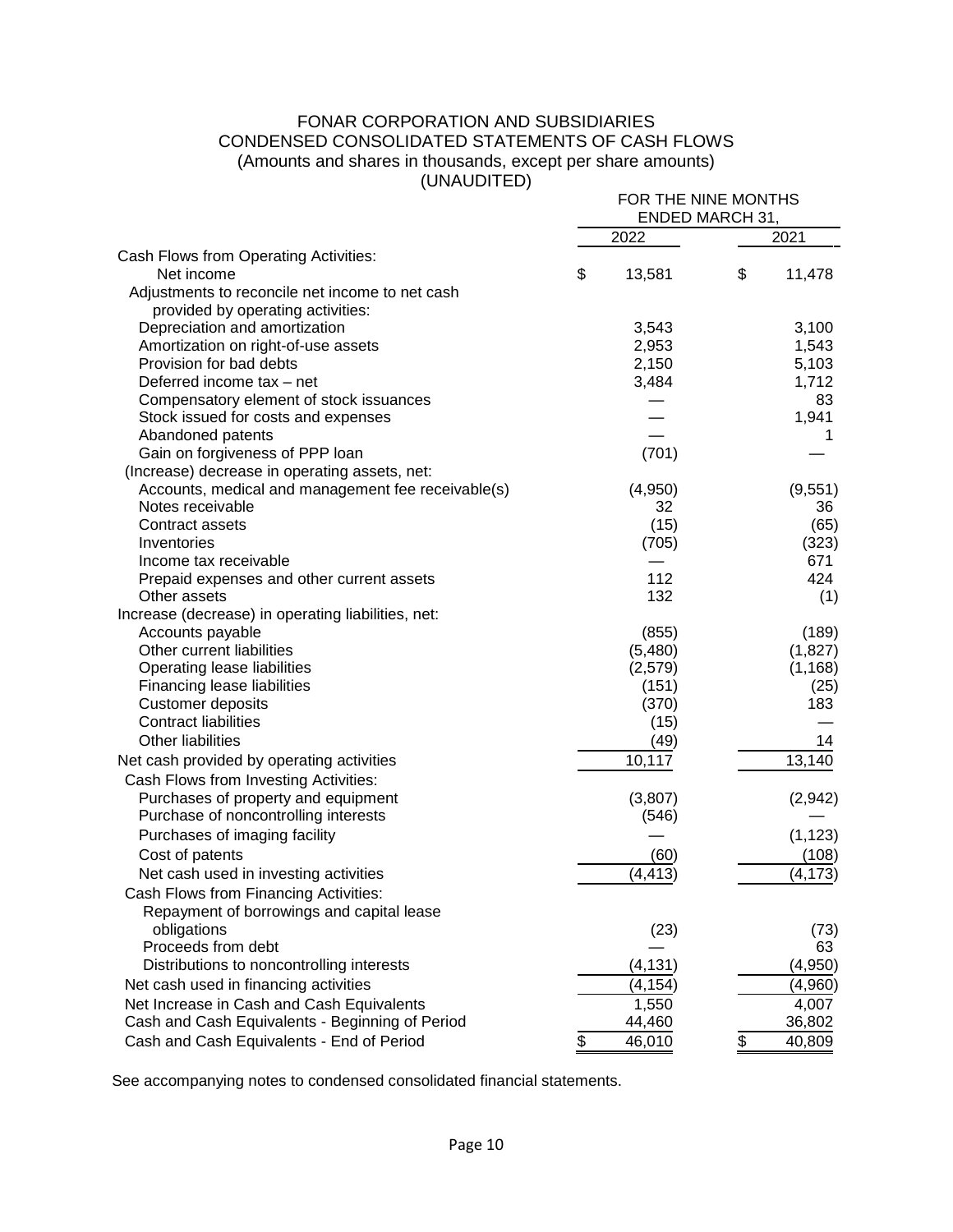#### NOTE 1 – DESCRIPTION OF BUSINESS AND BASIS OF PRESENTATION

#### Description of Business

Effective July 1, 2015, the Company restructured the corporate organization of the management of diagnostic imaging centers segment of our business. The reorganization was structured to more completely integrate the operations of Health Management Corporation of America and HDM. Imperial contributed all of its assets (which were utilized in the business of Health Management Corporation of America) to HDM and received a 24.2% interest in HDM. Health Management Corporation of America retained a direct ownership interest of 45.8% in HDM, and the original investors in HDM retained a 30.0% ownership interest in the newly expanded HDM. During the nine months ended March 31, 2022, the Company purchased noncontrolling interests from the minority shareholders for \$546. Currently the Company has a direct ownership interest of 70.8% and the investors' have a 29.2% ownership interest. The entire management of diagnostic imaging centers business segment is now being conducted by HDM, operating under the name "Health Management Company of America".

#### Basis of Presentation

The accompanying unaudited condensed consolidated financial statements have been prepared in accordance with generally accepted accounting principles for interim financial information and with the instructions to Form 10-Q and Article 10 of Regulation S-X. Accordingly, they do not include all of the information and footnotes required by accounting principles generally accepted in the United States of America for complete financial statements. In the opinion of management, all adjustments (consisting of normal recurring accruals) considered necessary for a fair presentation have been included. Operating results for the three and nine months ended March 31, 2022, are not necessarily indicative of the results that may be expected for the fiscal year ending June 30, 2022. For further information, refer to the consolidated financial statements and footnotes thereto included in the Company's Annual Report on Form 10-K filed on October 13, 2021 for the fiscal year ended June 30, 2021.

During March 2020, the global pandemic of COVID-19 has caused turbulence and uncertainty in the United States and international markets and economies which has adversely effected our workforce, liquidity, financial conditions, revenues, profitability and business operations. Generally COVID-19 had caused us to require that much of our workforce work from home and has restricted the ability of our personnel to travel for marketing purposes or to service our customers. At the end of fiscal year ending June 30, 2020, the Company was able to enact certain decisions to allow the Company to survive during the global pandemic and from further losses or additional decreases in scan volume. The Company also received some government stimulus funds from the Paycheck Protection Program ("PPP") and Medicare advances/stimulus payments. During the nine months ended March 31, 2022 the PPP loan was forgiven in its entirety. During fiscal 2022, the Company had to deal with the increased strictness in the enforcement of COVID-19 mandates, such as the requirement that employees in healthcare facilities be vaccinated, along with the newer variants that are more transmissible. As a result, the Company experienced absences due to illness and the loss of unvaccinated employees whose duties required them to be in contact with patients. Due to these conditions, the Company was sometimes unable to keep scanning facilities open for all shifts and as a result there was a slight decrease in scans during the second quarter of fiscal 2022. The Company has been able to navigate through these challenges and avoid any significant disruption of the business and the volume has recently risen back almost to pre-COVID-19 levels. Although we are unable to predict if there will be additional consequences on our operations from the continuing global pandemic of COVID-19, the Company believes with positive cash flows, low debt and cash on hand, it will be able to continue operations going forward.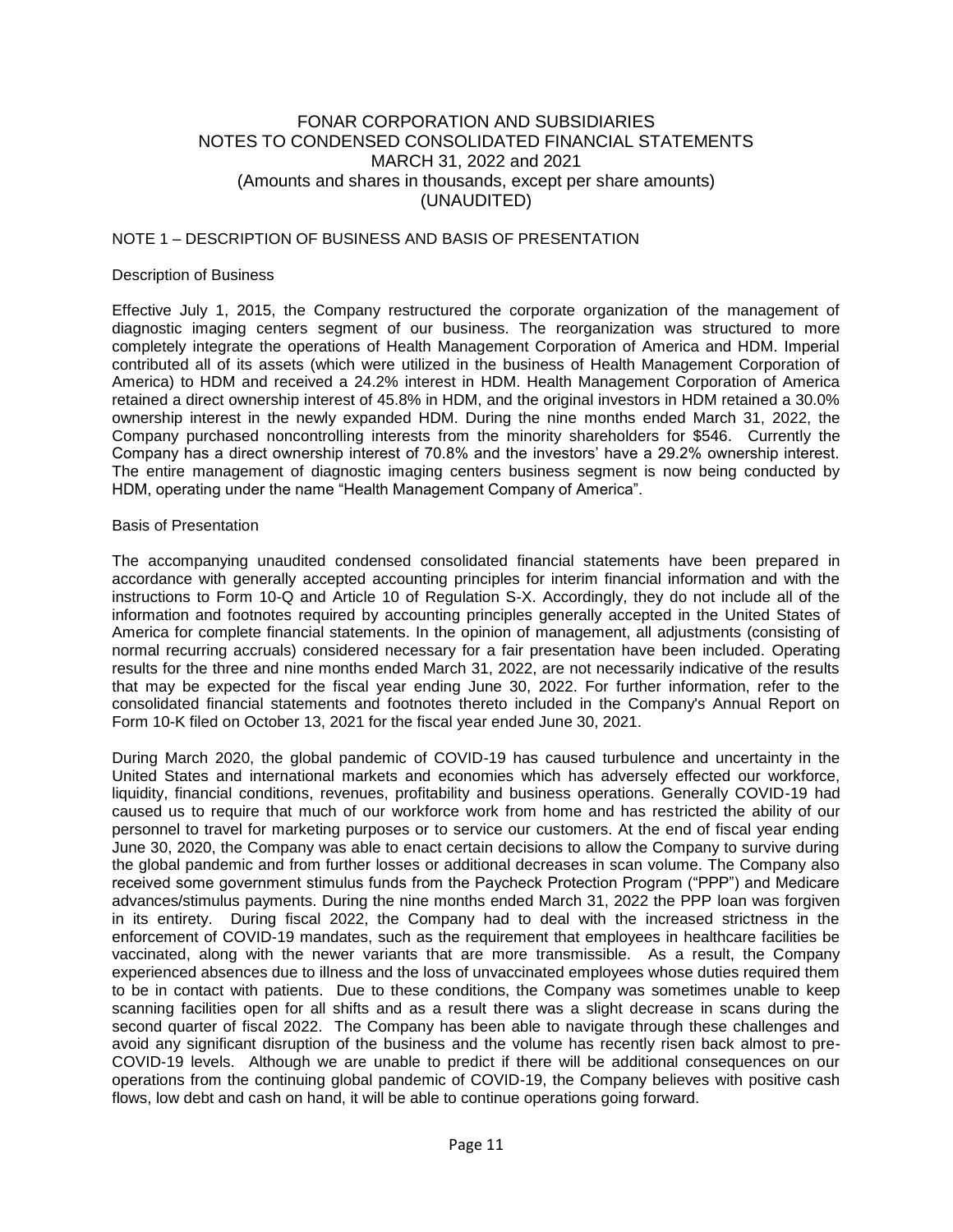#### NOTE 2 - SUMMARY OF SIGNIFICANT ACCOUNTING POLICIES

#### Principles of Consolidation

The unaudited condensed consolidated financial statements include the accounts of FONAR Corporation, its majority and wholly-owned subsidiaries and partnerships (collectively the "Company"). All significant intercompany accounts and transactions have been eliminated in consolidation.

#### Revenues

The revenue recognition standard in ASC 606 outlines a single comprehensive model for recognizing revenue as performance obligations, defined in a contract with a customer as goods or services transferred to the customer in exchange for consideration, are satisfied. The standard also requires expanded disclosures regarding the Company's revenue recognition policies and significant judgements employed in the determination of revenue.

Our revenues generally relate to net patient fees received from various payers and patients themselves under contracts in which our performance obligations are to provide diagnostic services to the patients. Revenues are recorded during the period our obligations to provide diagnostic services are satisfied. Our performance obligations for diagnostic services are generally satisfied over a period of less than one day. The contractual relationships with patients, in most cases, also involve a third-party payer (Medicare, Medicaid, managed care health plans and commercial insurance companies, including plans offered through the health insurance exchanges) and the transaction prices for the services provided are dependent upon the terms provided by (Medicare and Medicaid) or negotiated with (managed care health plans and commercial insurance companies) the third-party payers. The payment arrangements with third-party payers for the services we provide to the related patients typically specify payments at amounts less than our standard charges and generally provide for payments based upon predetermined rates per diagnostic services or discounted fee-for-service rates. Management continually reviews the contractual estimation process to consider and incorporate updates to laws and regulations and the frequent changes in managed care contractual terms resulting from contract renegotiations and renewals.

#### BUSINESS COMBINATION

When the qualifications for business combination accounting treatment are met, it requires us to recognize separately from goodwill the assets acquired and the liabilities assumed at their acquisition date fair values. Goodwill as of the acquisition date is measured as the excess of consideration transferred over the net of the acquisition date fair values of the assets acquired and the liabilities assumed. While we use our best estimates and assumptions to accurately value assets acquired and liabilities assumed at the acquisition date, our estimates are inherently uncertain and subject to refinement. As a result, during the measurement period, which may be up to one year from the acquisition date, we record adjustments to the assets acquired and liabilities assumed with the corresponding offset to goodwill. Upon the conclusion of the measurement period of final determination of the values of assets acquired or liabilities assumed, whichever comes first, any subsequent adjustments are recorded to our consolidated statements of operations.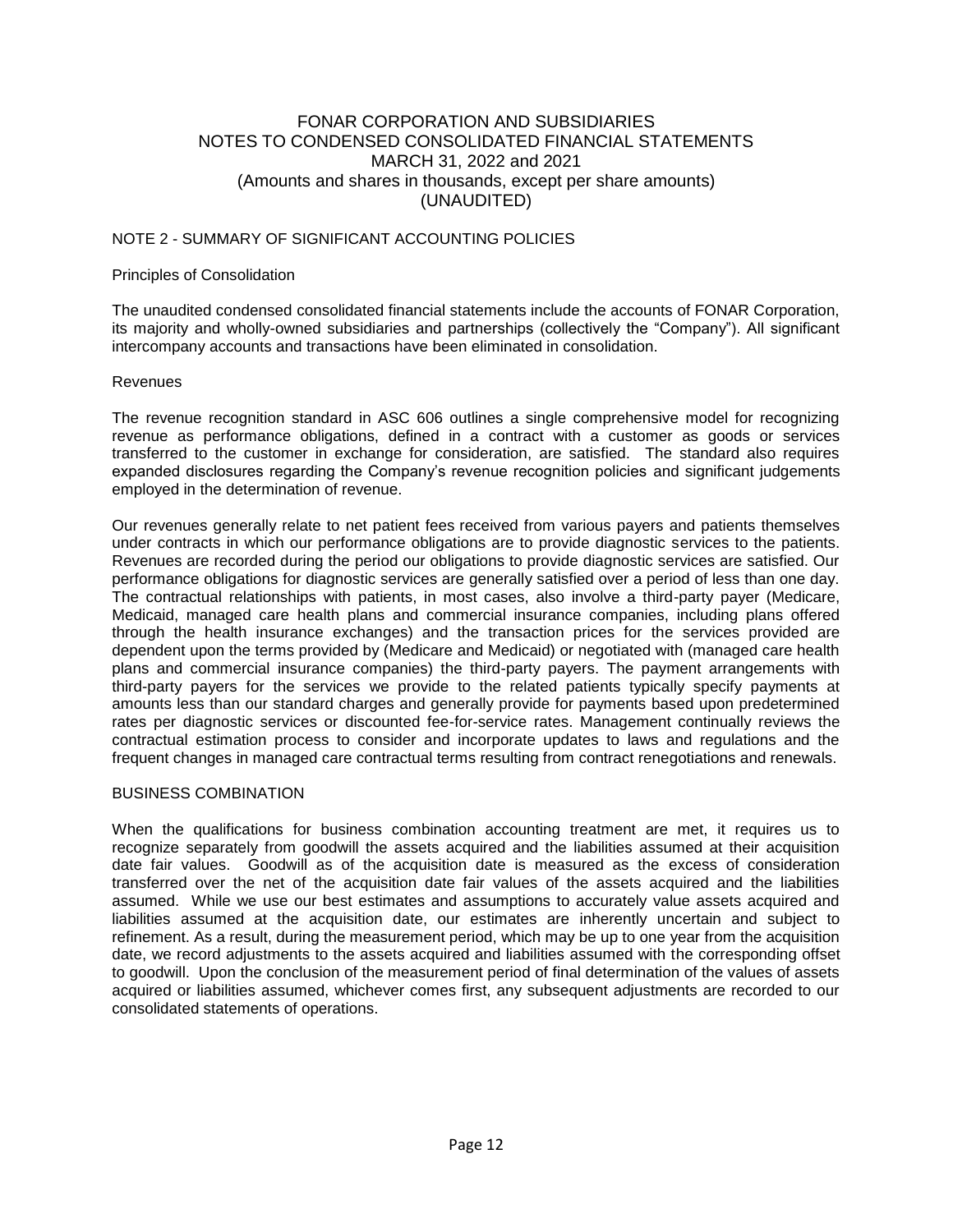# NOTE 2 - SUMMARY OF SIGNIFICANT ACCOUNTING POLICIES (CONTINUED)

## Earnings Per Share

Basic earnings per share ("EPS") is computed based upon the weighted average number of shares of common stock and stock equivalents outstanding, net of common stock. In accordance with ASC topic 260-10, "Participating Securities and the Two-Class method", the Company used the Two-Class method for calculating basic income per share and applied the if converted method in calculating diluted income per share for the three and nine months ended March 31, 2022 and 2021.

Diluted EPS reflects the potential dilution from the exercise or conversion of all dilutive securities into common stock based on the average market price of common shares outstanding during the period. For the three and nine months ended March 31, 2022 and 2021, diluted EPS for common shareholders includes 128 shares upon conversion of Class C Common.

## Earnings Per Share

|                                                            | Three months ended<br>March 31, 2022 |                        |                                   | Three months ended<br>March 31, 2021 |                        |                                   |
|------------------------------------------------------------|--------------------------------------|------------------------|-----------------------------------|--------------------------------------|------------------------|-----------------------------------|
|                                                            | Total                                | Common<br><b>Stock</b> | Class C<br>Common<br><b>Stock</b> | Total                                | Common<br><b>Stock</b> | Class C<br>Common<br><b>Stock</b> |
| <b>Basic</b>                                               |                                      |                        |                                   |                                      |                        |                                   |
| Numerator:                                                 |                                      |                        |                                   |                                      |                        |                                   |
| Net income available to common<br>stockholders             | \$2,291                              | \$2,153                | 35<br>\$                          |                                      | \$3,868 \$ 3,634       | \$<br>60                          |
| Denominator:                                               |                                      |                        |                                   |                                      |                        |                                   |
| Weighted average shares<br>outstanding                     | 6,554                                | 6,554                  | 383                               | 6,554                                | 6,554                  | 383                               |
| Basic income per common share                              | 0.35<br>\$                           | \$<br>0.33             | \$<br>0.09                        | $$0.59$ \$                           | 0.55                   | 0.16<br>\$                        |
| <b>Diluted</b>                                             |                                      |                        |                                   |                                      |                        |                                   |
| Denominator:                                               |                                      |                        |                                   |                                      |                        |                                   |
| Weighted average shares                                    |                                      |                        |                                   |                                      |                        |                                   |
| outstanding                                                |                                      | 6,554                  | 383                               |                                      | 6,554                  | 383                               |
| Convertible Class C Stock                                  |                                      | 128                    |                                   |                                      | 128                    |                                   |
| <b>Total Denominator for diluted</b><br>earnings per share |                                      | 6,682                  | 383                               |                                      | 6,682                  | 383                               |
| Diluted income per common share                            |                                      | 0.32<br>\$             | 0.09<br>S                         |                                      | \$<br>0.54             | 0.16<br>\$                        |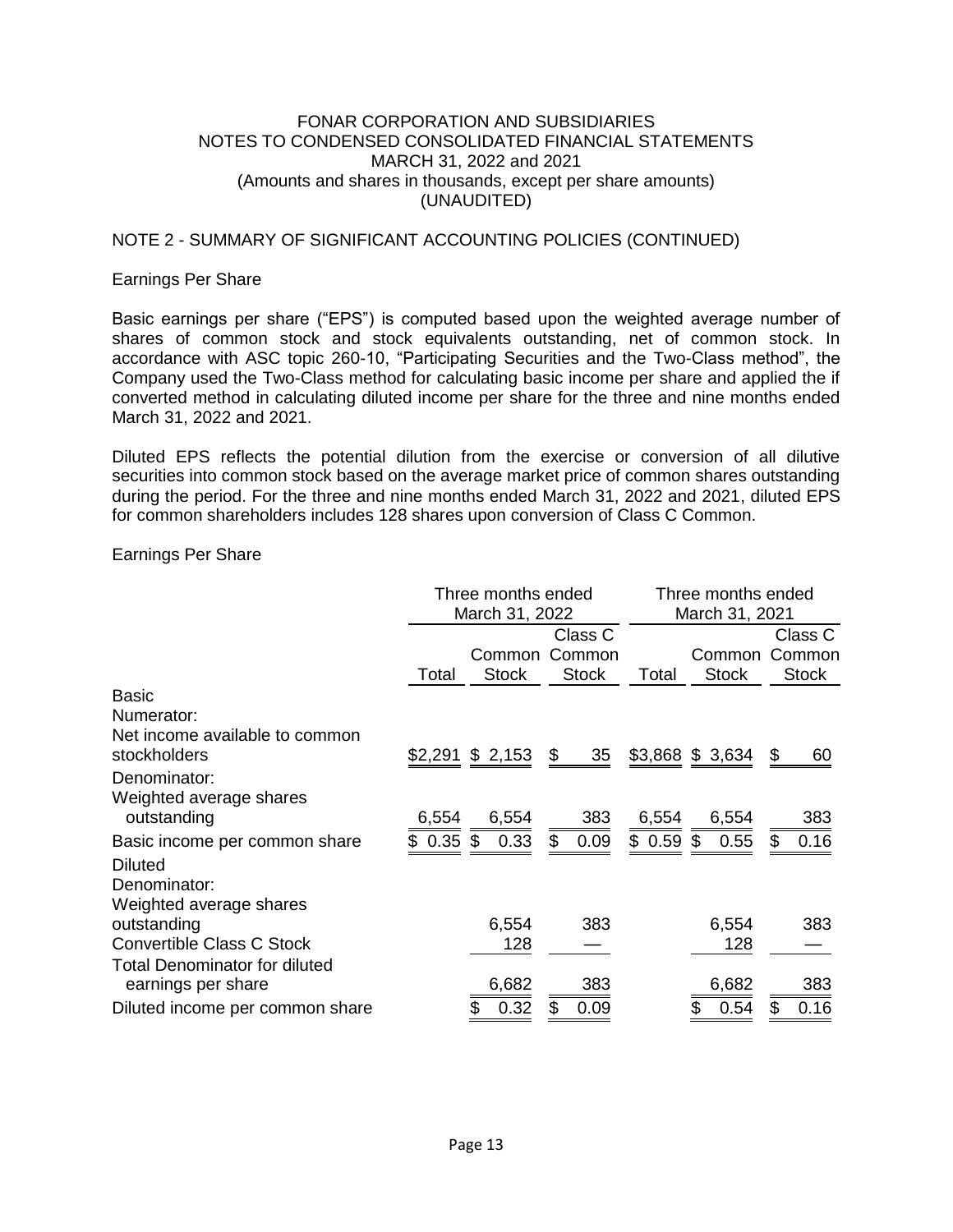# NOTE 2 - SUMMARY OF SIGNIFICANT ACCOUNTING POLICIES (CONTINUED)

# Earnings Per Share (Continued)

|                                                            |                 | Nine months ended<br>March 31, 2022 | Nine months ended<br>March 31, 2021 |            |                   |                                          |
|------------------------------------------------------------|-----------------|-------------------------------------|-------------------------------------|------------|-------------------|------------------------------------------|
|                                                            | Total           | Common<br><b>Stock</b>              | Class C<br>Common<br><b>Stock</b>   | Total      | <b>Stock</b>      | Class C<br>Common Common<br><b>Stock</b> |
| <b>Basic</b><br>Numerator:                                 |                 |                                     |                                     |            |                   |                                          |
| Net income available to common<br>stockholders             |                 | $$10,198$ \$ 9,583                  | \$<br>157                           |            | $$9,487$ \$ 8,915 | \$<br>146                                |
| Denominator:<br>Weighted average shares<br>outstanding     | 6,554           | 6,554                               | 383                                 | 6,489      | 6,489             | 383                                      |
| Basic income per common share<br><b>Diluted</b>            | $1.56$ \$<br>\$ | 1.46                                | \$<br>0.41                          | $$1.46$ \$ | 1.37              | 0.38<br>\$                               |
| Denominator:<br>Weighted average shares                    |                 |                                     |                                     |            |                   |                                          |
| outstanding<br>Convertible Class C Stock                   |                 | 6,554<br>128                        | 383                                 |            | 6,489<br>128      | 383                                      |
| <b>Total Denominator for diluted</b><br>earnings per share |                 | 6,682                               | 383                                 |            | 6,617             | 383                                      |
| Diluted income per common share                            |                 | 1.43                                | 0.41                                |            | 1.35<br>\$        | 0.38                                     |

Recent Accounting Pronouncements

FASB, the Emerging Issues Task Force and the SEC have issued certain other accounting standards, updates, and regulations as of March 31, 2022 that will become effective in subsequent periods; however, management does not believe that any of those updates would have significantly affected our financial accounting measures or disclosures had they been in effect during 2021 or 2020, and it does not believe that any of those pronouncements will have a significant impact on our consolidated condensed financial statements at the time they become effective.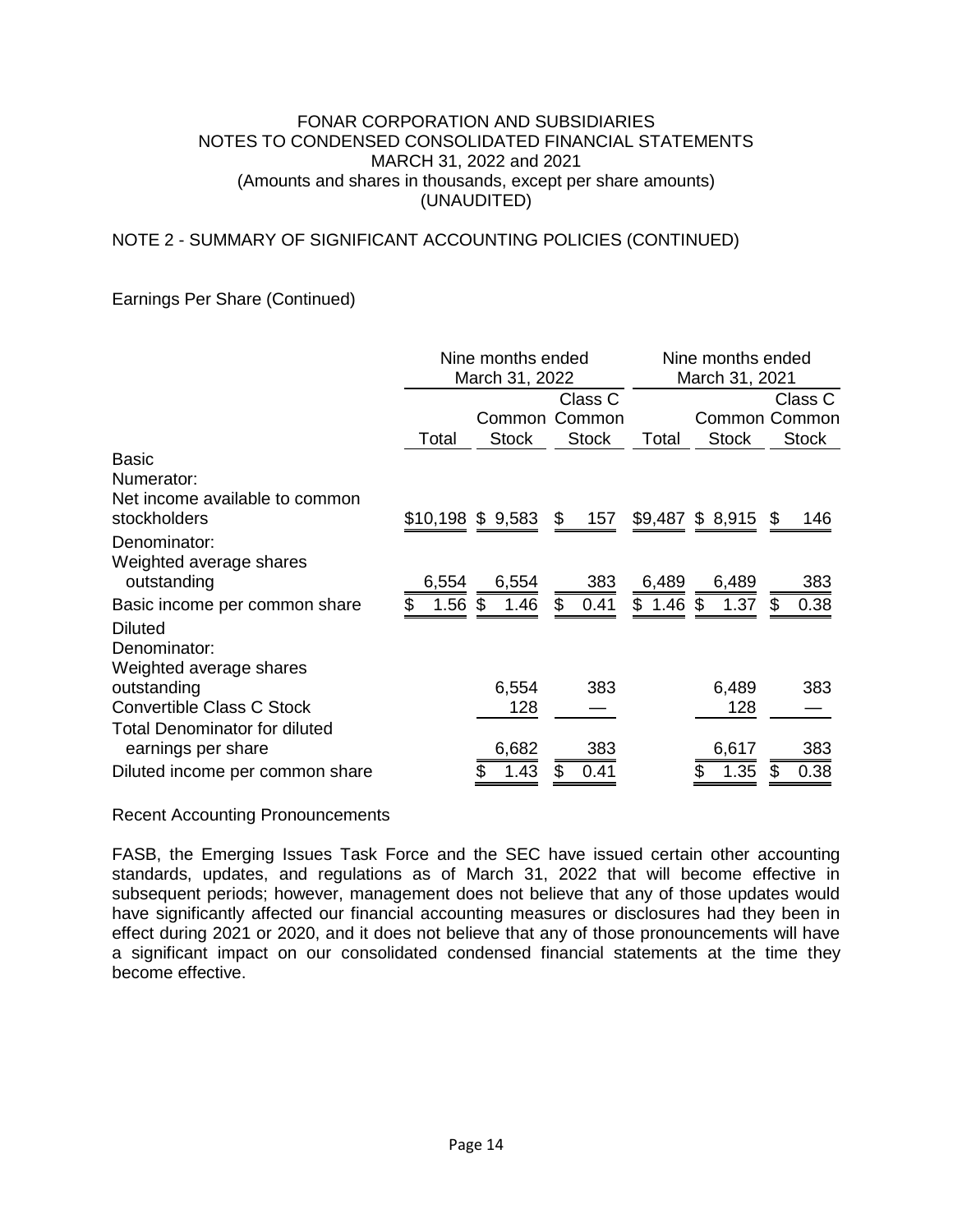# NOTE 3 – ACCOUNTS RECEIVABLE, MEDICAL RECEIVABLE AND MANAGEMENT AND OTHER FEES RECEIVABLE

Receivables, net is comprised of the following at March 31, 2022, and June 30, 2021:

|                                         |            | March 31, 2022  |            |
|-----------------------------------------|------------|-----------------|------------|
|                                         |            | Allowance       |            |
|                                         | Gross      | for doubtful    |            |
|                                         | Receivable | accounts        | <b>Net</b> |
| Accounts receivable                     | 4,290      | 347             | 3,943      |
| Accounts receivable - related party     | 30         |                 | 30         |
| Medical receivable                      | 19,548     |                 | 19,548     |
| Management and other fees receivable    | 50,302     | 17,498          | 32,804     |
| Management and other fees receivable    |            |                 |            |
| from related medical practices ("PC's") | 13,112     | 4,623           | 8,489      |
|                                         |            |                 |            |
|                                         |            | $1.22220$ 00.04 |            |

|                                                                                 |            | June 30, 2021 |            |
|---------------------------------------------------------------------------------|------------|---------------|------------|
|                                                                                 |            | Allowance     |            |
|                                                                                 | Gross      | for doubtful  |            |
|                                                                                 | Receivable | accounts      | <b>Net</b> |
| Accounts receivable                                                             | 4,968      | 442           | 4,526      |
| Accounts receivable - related party                                             | 12         |               | 12         |
| Medical receivable                                                              | 17,901     |               | 17,901     |
| Management and other fees receivable                                            | 46,735     | 15,787        | 30,948     |
| Management and other fees receivable<br>from related medical practices ("PC's") | 11,998     | 4,184         | 7,814      |

The Company's customers are concentrated in the healthcare industry.

#### Accounts Receivable

Credit risk with respect to the Company's accounts receivable related to product sales and service and repair fees is limited due to the customer advances received prior to the commencement of work performed and the billing of amounts to customers as sub-assemblies are completed. Service and repair fees are billed on a monthly or quarterly basis and the Company does not continue providing these services if accounts receivable become past due. The Company controls credit risk with respect to accounts receivable from service and repair fees through its credit evaluation process, credit limits, monitoring procedures and reasonably short collection terms. The Company performs ongoing credit authorizations before a product sales contract is entered into or service and repair fees are provided.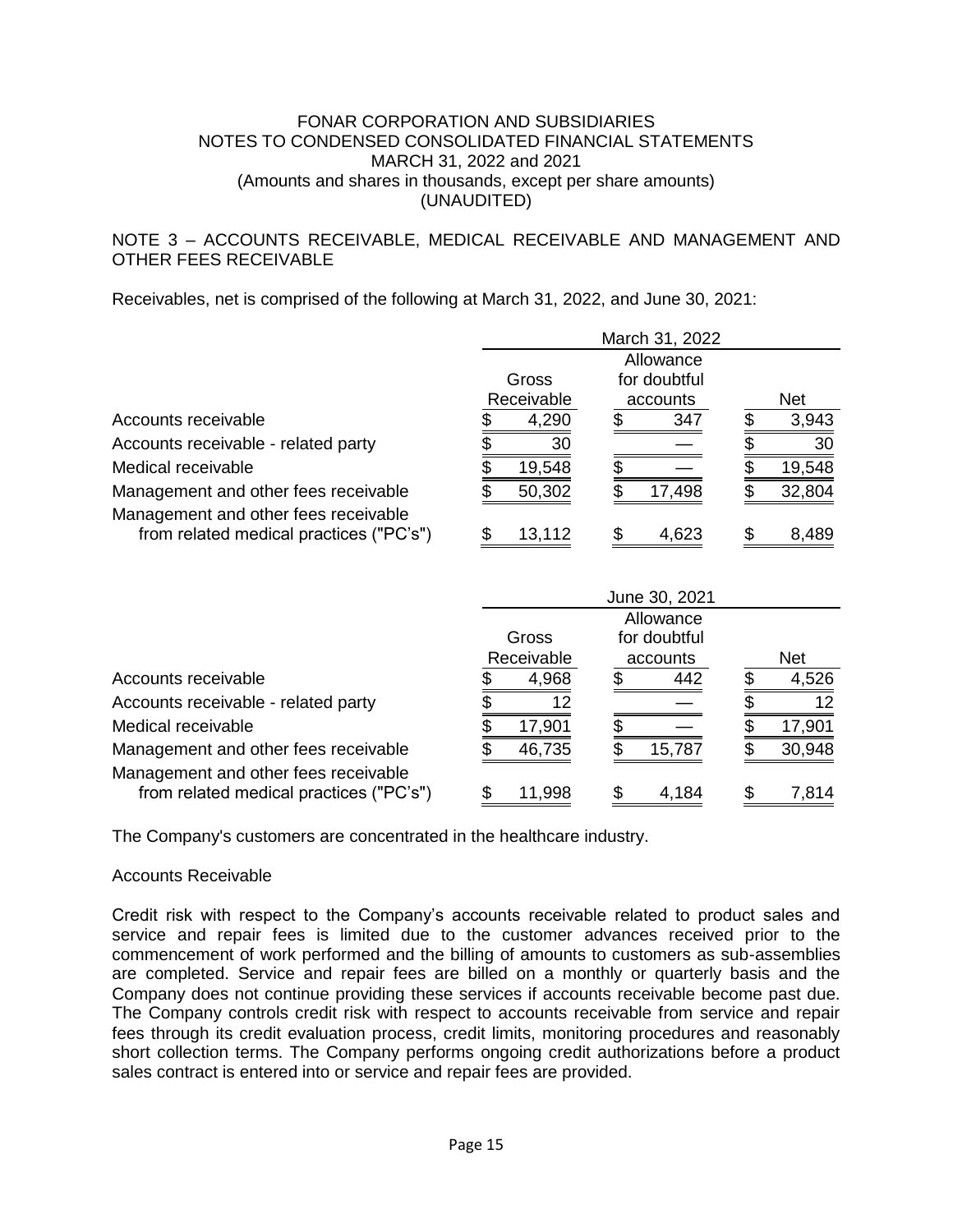# NOTE 3 – ACCOUNTS RECEIVABLE, MEDICAL RECEIVABLE AND MANAGEMENT AND OTHER FEES RECEIVABLE (CONTINUED)

## Long Term Accounts Receivable and Unearned Revenue

The Company will generate revenue from long-term, non-cancellable contracts to provide service and repair services. Future revenue to be recognized over the following four years as of March 31, 2022 is as follows:

| 2024  | \$<br>1,020 |
|-------|-------------|
| 2025  | 793         |
| 2026  | 216         |
| 2027  | 6           |
| Total | \$<br>2,035 |

#### Medical Receivables

Medical receivables are due under fee-for-service contracts from third party payors, such as hospitals, government sponsored healthcare programs, patient's legal counsel and directly from patients. Substantially all the revenue relates to patients residing in Florida. The carrying amount of the medical receivable is reduced by an allowance that reflects management's best estimate of the amounts that will not be collected. The Company determines allowances for contractual adjustments and uncollectible accounts based on specific agings, specific payor collection issues that have been identified and based on payor classifications and historical experience at each site.

#### Management and Other Fees Receivable

The Company's receivables from the related and non-related professional corporations (PC's) substantially consist of fees outstanding under management agreements. Payment of the outstanding fees is dependent on collection by the PC's of fees from third party medical reimbursement organizations, principally insurance companies and health management organizations.

Payment of the management fee receivables from the PC's may be impaired by the inability of the PC's to collect in a timely manner their medical fees from the third party payors, particularly insurance carriers covering automobile no-fault and workers compensation claims due to longer payment cycles and rigorous informational requirements and certain other disallowed claims. Approximately 66.6% and 64.5% of the PCs' net revenues for the three months ended March 31, 2022 and 2021, respectively, were derived from no-fault and personal injury protection claims. Approximately 66.6% and 65.4% of the PCs' net revenue for the nine months ended March 31, 2022 and 2021, respectively, were derived from no-fault and personal injury protection claims. The Company considers the aging of its accounts receivable in determining the amount of allowance for doubtful accounts. The Company generally takes all legally available steps to collect its receivables. Credit losses associated with the receivables are provided for in the condensed consolidated financial statements and have historically been within management's expectations.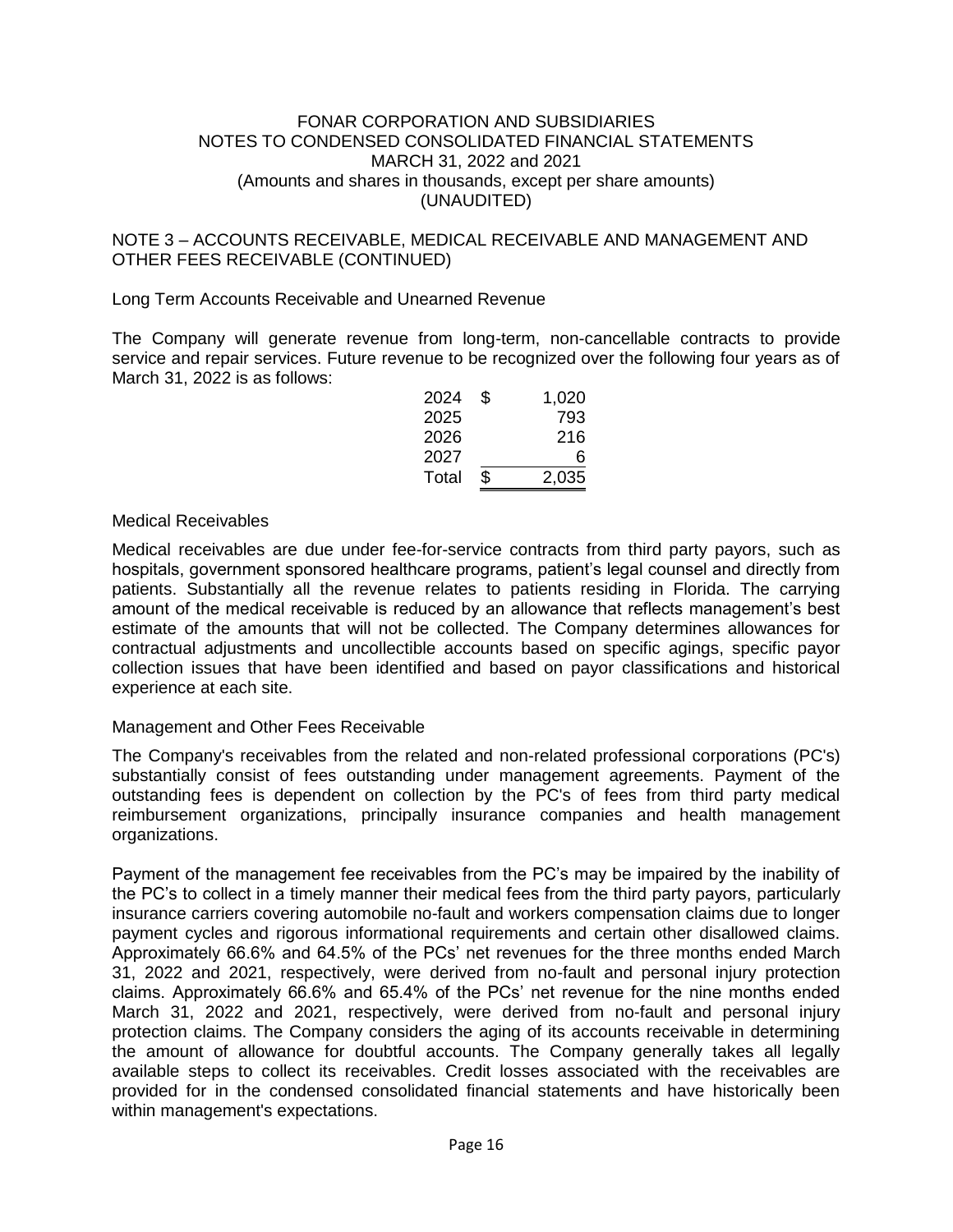# NOTE 3 – ACCOUNTS RECEIVABLE, MEDICAL RECEIVABLE AND MANAGEMENT AND OTHER FEES RECEIVABLE (CONTINUED)

# Management and Other Fees Receivable (Continued)

Net revenues from management and other fees charged to the related PCs accounted for approximately 12.2% and 12.1% of the consolidated net revenues for the three months ended March 31, 2022 and 2021, respectively. Net revenues from management and other fees charged to the related PCs accounted for approximately 11.8% and 12.5% of the consolidated net revenues for the nine months ended March 31, 2022 and 2021, respectively.

Tallahassee Magnetic Resonance Imaging, PA, Stand Up MRI of Boca Raton, PA and Stand Up MRI & Diagnostic Center, PA (all related medical practices) entered into a guaranty agreement, pursuant to which they cross guaranteed all management fees which are payable to the Company, which have arisen under each individual management agreement. Additional Company managed entities also operate under a guaranty agreement, pursuant to which management fees are payable to the Company.

The Company's patient fee revenue, net of contractual allowances and discounts for the three and nine months ended March 31, 2022 and 2021 are summarized in the following table.

|                                                                                                                  | For the Three Months Ended<br>March 31, |    |                                 |  |
|------------------------------------------------------------------------------------------------------------------|-----------------------------------------|----|---------------------------------|--|
|                                                                                                                  | 2022                                    |    | 2021                            |  |
| Commercial Insurance/ Managed Care<br>Medicare/Medicaid                                                          | \$<br>1,095<br>287                      | \$ | 1,083<br>268                    |  |
| <b>Workers' Compensation/Personal Injury</b>                                                                     | 4,624                                   |    | 4,048                           |  |
| Other                                                                                                            | 1,635                                   |    | 644                             |  |
| Patient Fee Revenue, net of contractual allowances                                                               |                                         |    |                                 |  |
| and discounts                                                                                                    | \$<br>7,641                             | \$ | 6,043                           |  |
|                                                                                                                  | For the Nine Months Ended<br>March 31,  |    |                                 |  |
|                                                                                                                  | 2022                                    |    | 2021                            |  |
| Commercial Insurance/ Managed Care<br>Medicare/Medicaid<br><b>Workers' Compensation/Personal Injury</b><br>Other | \$<br>3,249<br>809<br>13,092<br>4,785   | \$ | 2,995<br>672<br>10,977<br>1,728 |  |
| Patient Fee Revenue, net of contractual allowances                                                               |                                         |    |                                 |  |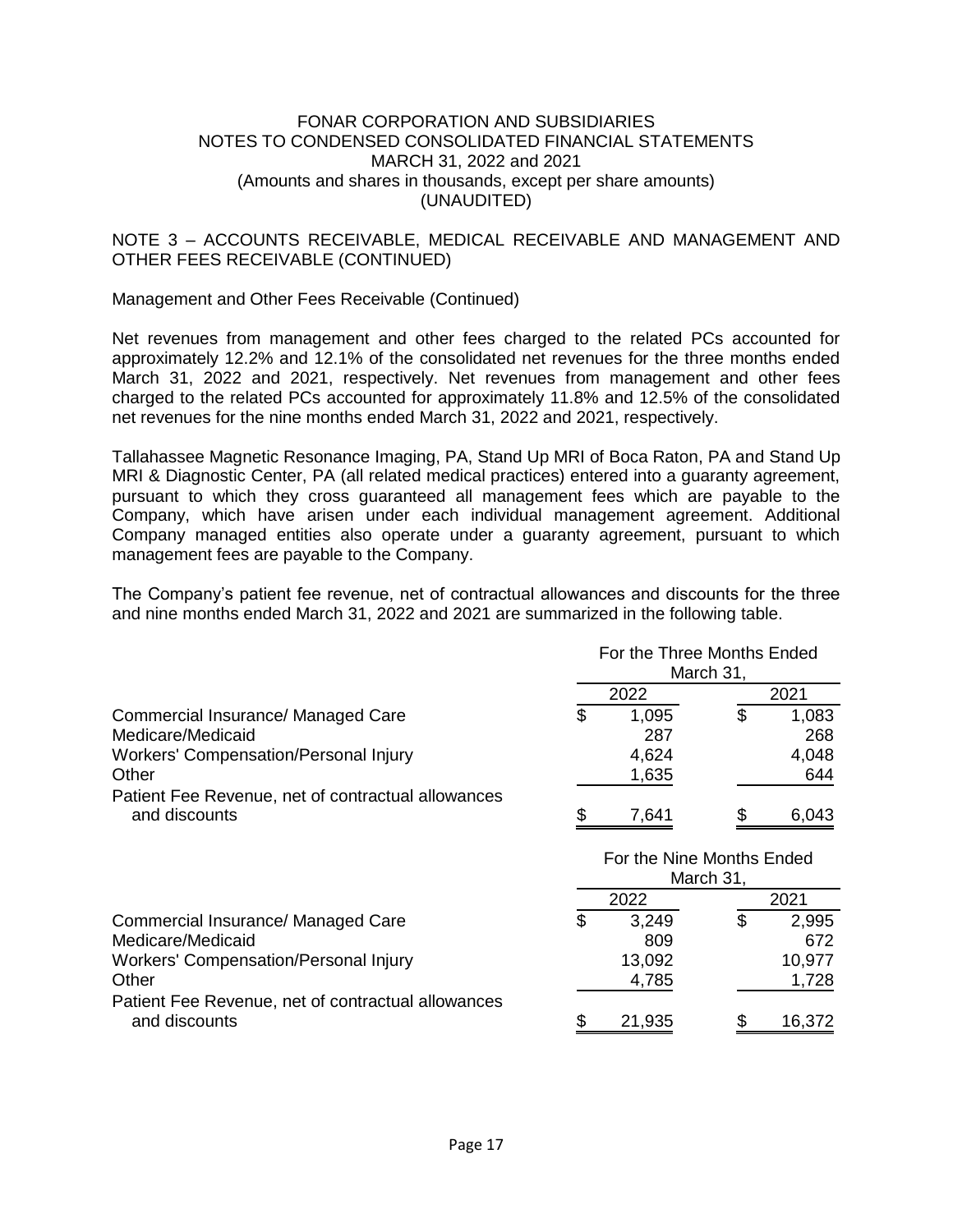(UNAUDITED)

# NOTE 4 – OPERATING & FINANCING LEASES

During February 2016, FASB issued ASU 2016-02, Leases (Topic 842). The new standard requires lessees to apply a dual approach, classifying leases as either finance or operating leases based upon the principle of whether or not the lease is effectively a financed purchase by the lessee. This classification will determine whether lease expense is recognized based on an effective interest method or on a straight-line basis over the term of the lease. A lessee is also required to record a right-of-use asset and a lease liability for all leases with a term of greater than 12 months regardless of their classification. Lease with a term of 12 months or less will be accounted for similar to existing guidance for operating leases. The standard was effective for us beginning July 1, 2019. We have elected the optional transition method to apply the standard as of the effective date and therefore, we will not apply the standard to the comparative periods presented in the consolidated financial statements. We have also elected the transition package of the practical expedients permitted within the standard which eliminates the requirements to reassess prior conclusions about lease identification, lease classification and indirect costs. The adoption of this guidance had a material impact on the Company's balance sheet by virtue of including the present value of its future operating lease payments as a liability of \$33.3 million and related right-to-use lease assets as of July 1, 2019. At the time of adoption of this guidance we had no significant financing leases.

The Company accounts for its various operating leases in accordance with Accounting Standards Codification ('ASC') 842 – Lease, as updated by ASU 2016-02. At the inception of a lease, the Company recognizes right-of-use lease assets and related lease liabilities measured at present value of future lease payments on its balance sheet. Lease expense is recognized on a straight-line basis over the term of the lease. Our most common initial term varies in length from 2 to 10 years. Including renewal options negotiated with the landlord, we have a total span of 2 to 16 years at the facilities we lease. The Company reviewed its contracts with vendors and customers, determining that its right-to-use lease assets consisted of only office space operating leases. In determining the right-to-use lease assets and liabilities, the Company did recognize lease extension options which the Company feels would be reasonably exercised. Our incremental borrowing rate ("IBR") used to discount the stream of operating lease payments is closely related to the interest rates available to the Company.

| <b>Twelve Months Ending</b><br>March 31, | <b>Operating Lease</b><br>Payments | <b>Financing Lease</b><br>Payments |
|------------------------------------------|------------------------------------|------------------------------------|
| 2023                                     | \$<br>5,397                        | \$<br>244                          |
| 2024                                     | 5,352                              | 244                                |
| 2025                                     | 5,212                              | 244                                |
| 2026                                     | 4,850                              | 244                                |
| 2027                                     | 4,013                              | 225                                |
| Thereafter                               | 23,223                             |                                    |
| Present value discount                   | (10, 655)                          | (101)                              |
| Total lease liability                    | 37,392                             | 1,100                              |

A reconciliation of operating and financing lease payments undiscounted cash flows to lease liabilities recognized as of March 31, 2022 is as follows: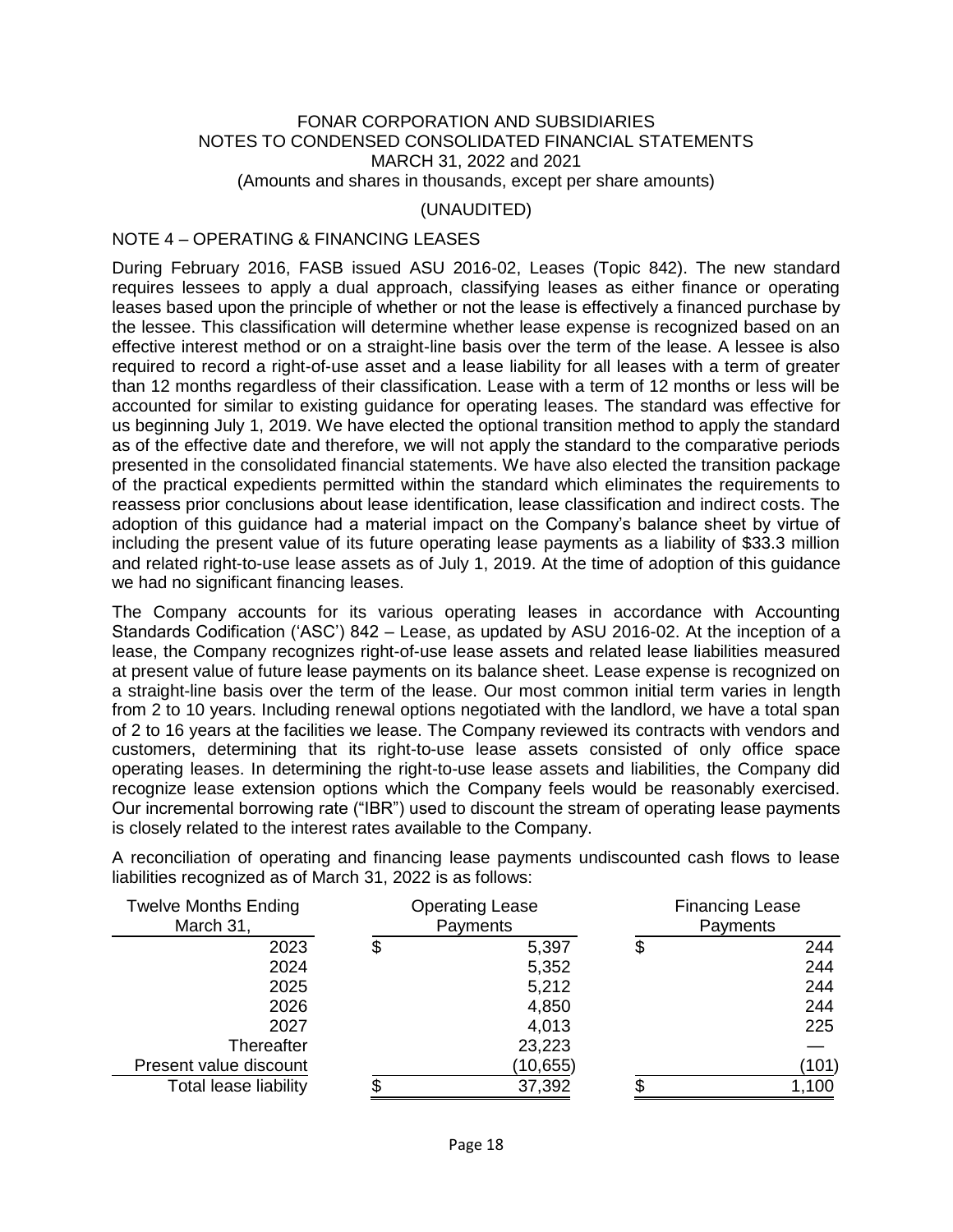# NOTE 5 - INVENTORIES

Inventories included in the accompanying condensed consolidated balance sheets consist of the following:

|                                                             | March 31, | June 30,<br>2021 |  |              |
|-------------------------------------------------------------|-----------|------------------|--|--------------|
| Purchased parts, components and supplies<br>Work-in-process |           | 2,259<br>109     |  | 1,393<br>270 |
| <b>Total Inventories</b>                                    |           | 2,368            |  | .663         |

# NOTE 6 – CONTRACT ASSETS AND LIABILITIES

Information relating to uncompleted contracts about contract assets and (liabilities) is as follows:

|                                             | March 31,<br>2022 | June 30,<br>2021 |  |      |
|---------------------------------------------|-------------------|------------------|--|------|
| Costs incurred on uncompleted contracts     |                   | 397              |  | 295  |
| <b>Estimated earnings</b>                   |                   | 496              |  | 568  |
| Costs and estimated earnings on uncompleted |                   |                  |  |      |
| contracts                                   |                   | 893              |  | 863  |
| Less: Billings to date                      |                   | 878              |  | 878  |
| <b>Total Contract Assets (Liabilities)</b>  |                   | 15               |  | (15) |

# NOTE 7 – OTHER INTANGIBLE ASSETS

Other intangible assets, net of accumulated amortization, in the accompanying condensed consolidated balance sheets consist of the following:

|                                        | March 31,<br>2022 | June 30,<br>2021 |    |        |
|----------------------------------------|-------------------|------------------|----|--------|
| Capitalized software development costs | \$                | 7,005            | \$ | 7,005  |
| Patents and copyrights                 |                   | 5,305            |    | 5,245  |
| Non-compete                            |                   | 4,150            |    | 4,150  |
| <b>Customer relationships</b>          |                   | 3,900            |    | 3,900  |
| Gross Other intangible assets          |                   | 20,360           |    | 20,300 |
| Less: Accumulated amortization         |                   | 16,590           |    | 16,262 |
| <b>Other Intangible Assets</b>         |                   | 3,770            |    | 4,038  |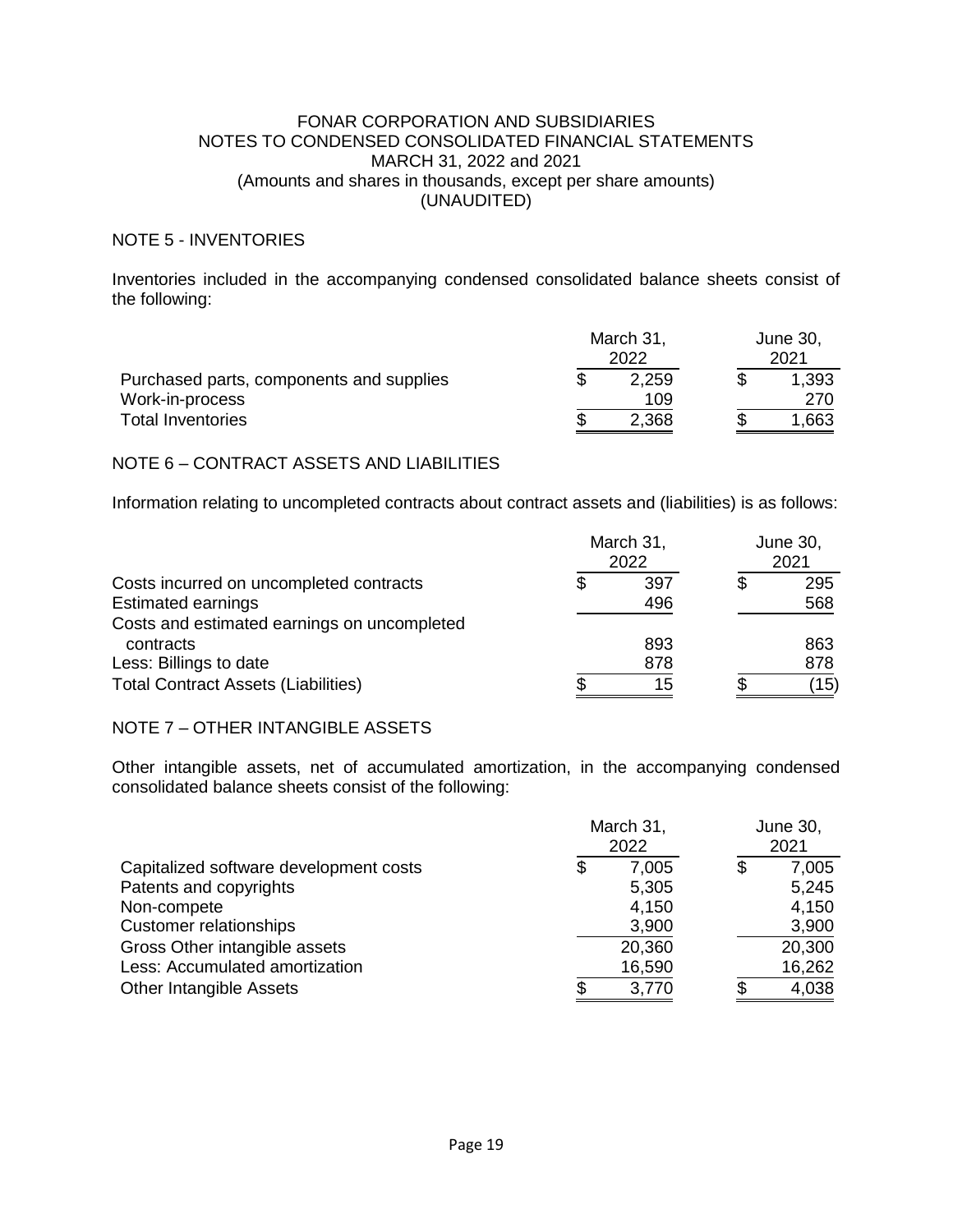# NOTE 7 – OTHER INTANGIBLE ASSETS (CONTINUED)

Amortization of patents and copyrights for the three months ended March 31, 2022 and 2021 amounted to \$44 and \$45, respectively.

Amortization of non-compete for the three months ended March 31, 2022 and 2021 amounted to \$13 and \$0, respectively.

Amortization of customer relationships for the three months ended March 31, 2022 and 2021 amounted to \$50 and \$48, respectively.

Amortization of patents and copyrights for the nine months ended March 31, 2022 and 2021 amounted to \$140 and \$134, respectively.

Amortization of non-compete for the nine months ended March 31, 2022 and 2021 amounted to \$38 and \$0, respectively.

Amortization of customer relationships for the nine months ended March 31, 2022 and 2021 amounted to \$150 and \$143, respectively.

# NOTE 8 – OTHER CURRENT LIABILITIES

Other current liabilities in the accompanying condensed consolidated balance sheets consist of the following:

|                                                 |    | March 31,<br>2022 | June 30,<br>2021 |  |
|-------------------------------------------------|----|-------------------|------------------|--|
| Accrued salaries, commissions and payroll taxes | \$ | 2,256             | \$<br>5,407      |  |
| Litigation accruals                             |    |                   | 900              |  |
| Sales tax payable                               |    | 275               | 645              |  |
| State income taxes payable                      |    | 1,074             | 774              |  |
| Legal and other professional fees               |    | 15                | 38               |  |
| Accounting fees                                 |    | 146               | 127              |  |
| Self-funded health insurance reserve            |    | 32                | 62               |  |
| Accrued interest and penalty                    |    | 59                | 493              |  |
| Other general & administrative expenses         |    | 1,059             | 716              |  |
| <b>Other Current Liabilities</b>                |    | 4,916             | 9,162            |  |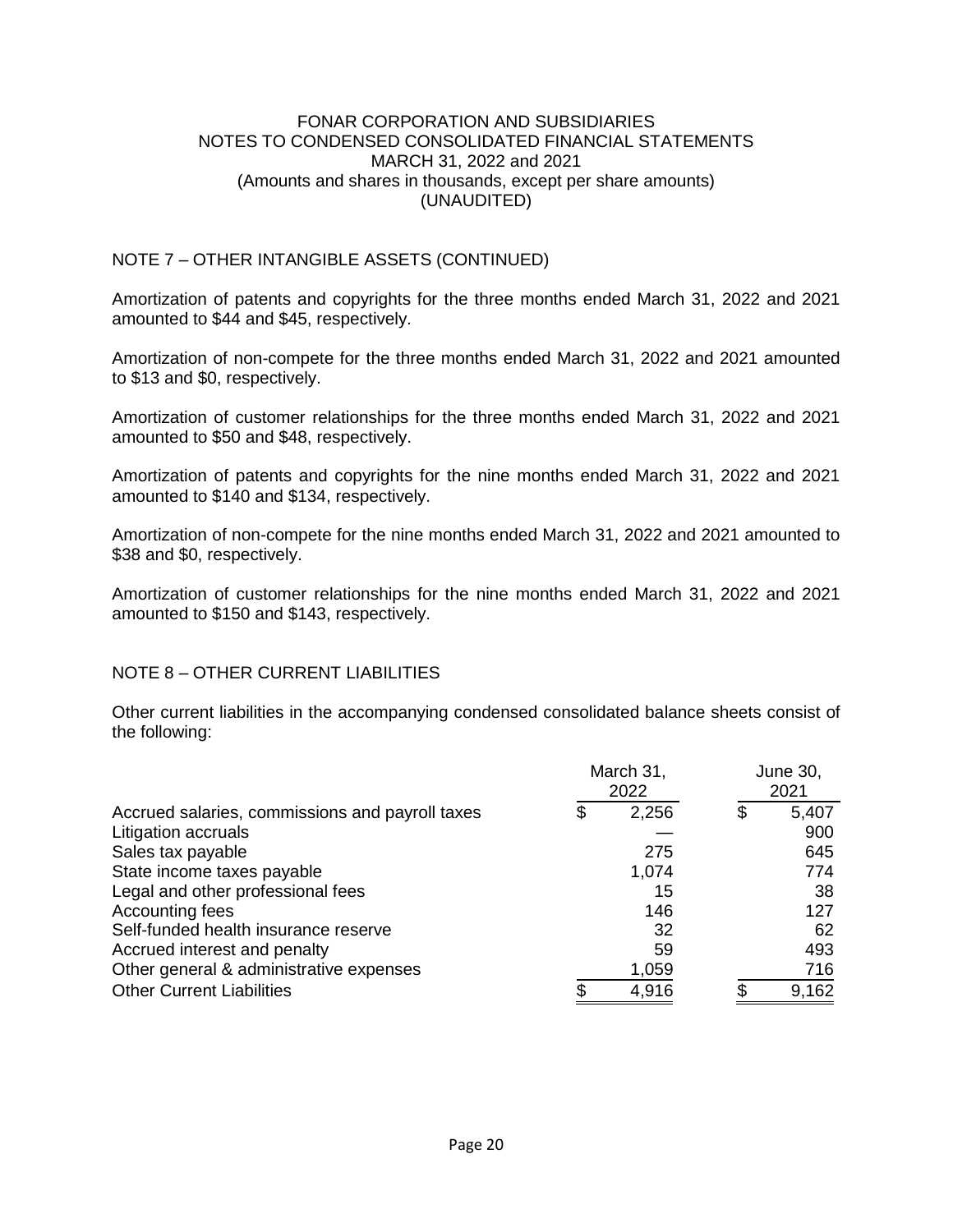# NOTE 9 - SEGMENT AND RELATED INFORMATION

The Company operates in two industry segments - manufacturing and the servicing of medical equipment and management of diagnostic imaging centers. The accounting policies of the segments are the same as those described in the summary of significant accounting policies as disclosed in the Company's 10-K as of June 30, 2021. All inter-segment sales are marketbased. The Company evaluates performance based on income or loss from operations.

Summarized financial information concerning the Company's reportable segments is shown in the following table:

|                                           |            | Medical<br>Equipment |            | Management<br>of Diagnostic<br>Imaging<br>Centers |            | <b>Totals</b> |
|-------------------------------------------|------------|----------------------|------------|---------------------------------------------------|------------|---------------|
| For the three months ended March 31, 2022 |            |                      |            |                                                   |            |               |
| Net revenues from external customers      | \$         | 2,039                | \$<br>\$   | 22,532                                            | \$\$\$\$\$ | 24,571        |
| Inter-segment net revenues                |            | 245                  |            |                                                   |            | 245           |
| (Loss) Income from operations             | \$\$\$\$   | (537)                | \$\$\$     | 6,175                                             |            | 5,638         |
| Depreciation and amortization             |            | 64                   |            | 1,121                                             |            | 1,185         |
| Capital expenditures                      |            | 43                   |            | 1,620                                             |            | 1,663         |
| For the three months ended March 31, 2021 |            |                      |            |                                                   |            |               |
| Net revenues from external customers      | \$         | 2,445                |            | 20,645                                            | \$         | 23,090        |
| Inter-segment net revenues                |            | 227                  | \$<br>\$   |                                                   |            | 227           |
| Income from operations                    | \$\$\$\$   | 327                  |            | 3,795                                             | \$\$\$\$   | 4,122         |
| Depreciation and amortization             |            | 67                   | \$         | 1,023                                             |            | 1,090         |
| Capital expenditures                      |            | 18                   | \$         | 799                                               |            | 817           |
|                                           |            |                      |            | Management<br>of Diagnostic                       |            |               |
|                                           |            | Medical<br>Equipment |            | Imaging<br>Centers                                |            | Totals        |
| For the nine months ended March 31, 2022  |            |                      |            |                                                   |            |               |
| Net revenues from external customers      |            | 6,284                | \$         | 66,496                                            |            | 72,780        |
| Inter-segment net revenues                |            | 720                  |            |                                                   |            | 720           |
| (Loss) Income from operations             |            | (1,054)              |            | 18,917                                            |            | 17,863        |
| Depreciation and amortization             |            | 199                  |            | 3,344                                             |            | 3,543         |
| Capital expenditures                      | \$\$\$\$\$ | 230                  | \$\$\$\$   | 3,577                                             | \$\$\$\$\$ | 3,807         |
| For the six months ended March 31, 2021   |            |                      |            |                                                   |            |               |
| Net revenues from external customers      |            | 6,319                |            | 58,915                                            |            | 65,234        |
| Inter-segment net revenues                | \$         | 665                  | \$         |                                                   | \$         | 665           |
| (Loss) Income from operations             |            | (242)                |            | 13,496                                            |            | 13,254        |
| Depreciation and amortization             | \$\$\$\$   | 199                  | \$\$<br>\$ | 2,901                                             | \$\$<br>\$ | 3,100         |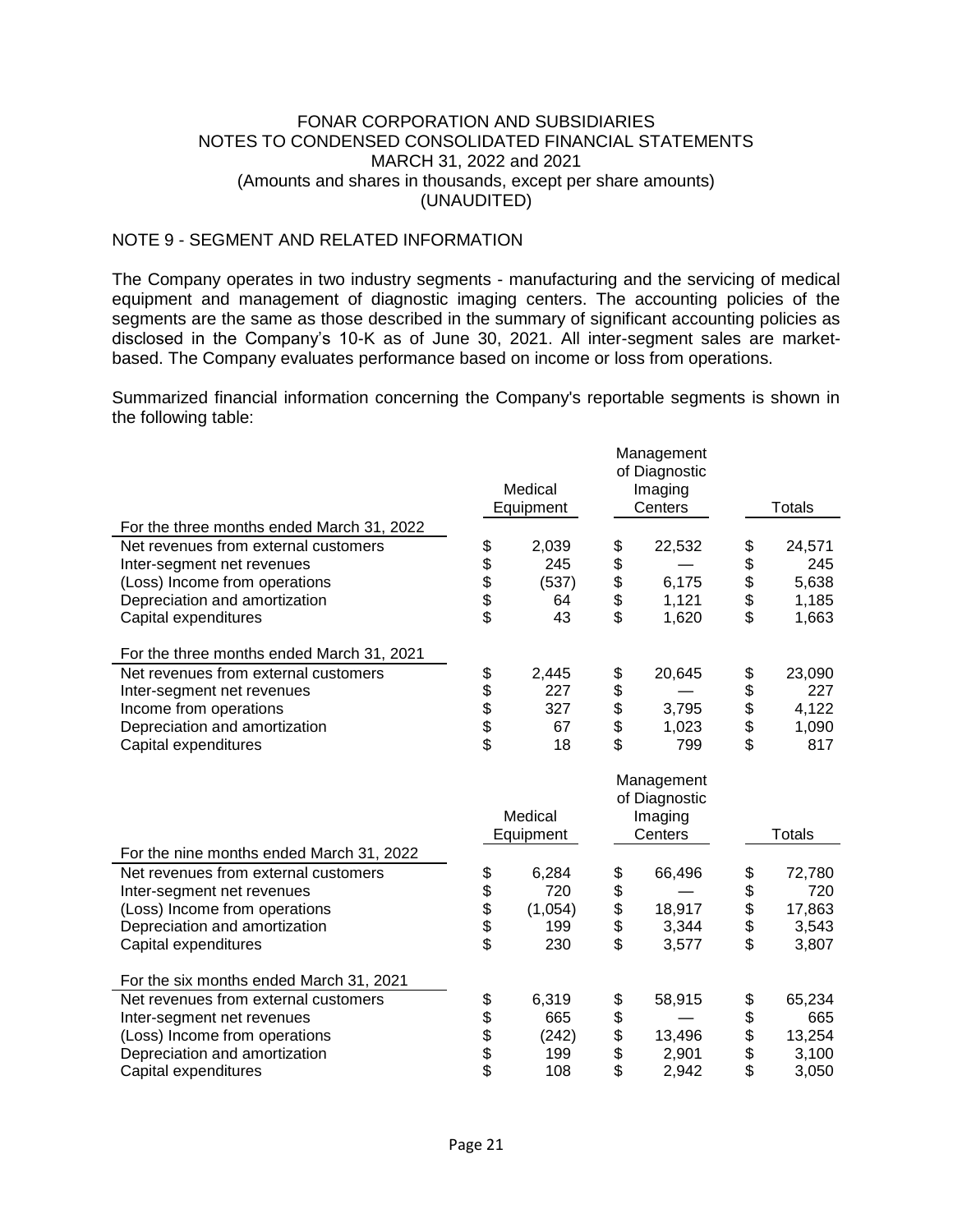# NOTE 10 – SUPPLEMENTAL CASH FLOW INFORMATION

During the nine months ended March 31, 2022 and March 31, 2021, the Company paid \$279 and \$55 for interest, respectively.

During the nine months ended March 31, 2022 and March 31, 2021, the Company paid \$1,105 and \$261 for income taxes, respectively.

## NOTE 11 – COMMITMENTS AND CONTINGENCIES

#### **Litigation**

The Company is subject to legal proceedings and claims arising from the ordinary course of its business, including personal injury, customer contract and employment claims. In the opinion of management, the aggregate liability, if any, with respect to such actions, will not have a material adverse effect on the consolidated financial position or results of operations of the Company.

There were no material changes in litigation from that reported in our Form 10-K for the fiscal year ended June 30, 2021.

#### Other Matters

In September 2019, the Company was notified by one of its landlords that it was required to vacate the premises within 180 days under the demolition clause in the lease. The Company believed the lease renewal which was not negotiated in good faith since the renewal was negotiated in February 2018. The Company has recently relocated to a new space but the original lease provided for penalty payments in the event that the Company had not vacated the lease space. The Company had been making normal rent payments throughout the course of the arbitration proceedings. The case was settled for \$900 of leasehold holdover charges which was paid in August 2021.

In September 2020, the Company entered into a settlement agreement with an unrelated third party for a claim made during March 2018 which was scheduled for arbitration. The settlement was for \$1,200 of which \$900 was paid by the Company's insurance in September 2020. The Company paid the remaining balance of \$315 in September 2020.

The Company maintains a self-funded health insurance program with a stop-loss umbrella policy with a third party insurer to limit the maximum potential liability for individual claims to \$150 per person and for a maximum potential claim liability based on member enrollment. With respect to this program, the Company considers historical and projected medical utilization data when estimating its health insurance program liability and related expense. As of March 31, 2022 and June 30, 2021, the Company had approximately \$32 and \$62, respectively, in reserve for its self-funded health insurance programs. The reserves are included in "Other current liabilities" in the condensed consolidated balance sheets.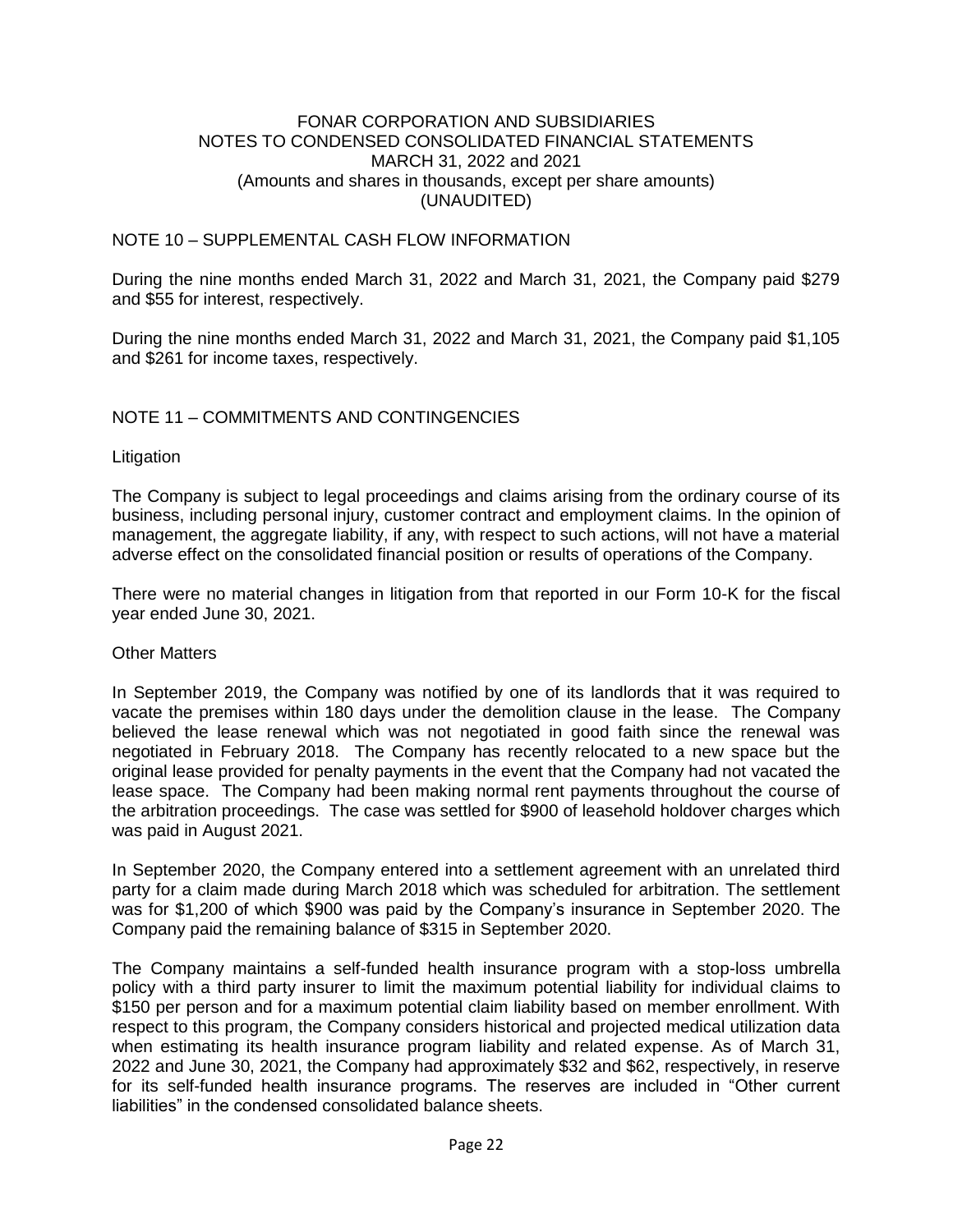# NOTE 11 – COMMITMENTS AND CONTINGENCIES (CONTINUED)

The Company regularly analyzes its reserves for incurred but not reported claims, and for reported but not paid claims related to its reinsurance and self-funded insurance programs. The Company believes its reserves are adequate. However, significant judgment is involved in assessing these reserves such as assessing historical paid claims, average lags between the claims' incurred date, reported dates and paid dates, and the frequency and severity of claims. There may be differences between actual settlement amounts and recorded reserves and any resulting adjustments are included in expense once a probable amount is known. There were no significant adjustments recorded in the periods covered by this report.

## NOTE 12 - INCOME TAXES

In accordance with ASC 740-270, Income Taxes – Interim Reporting, the Company is required at the end of each interim period to determine the best estimate of its annual effective tax rate and apply that rate to year-to-date ordinary income or loss. The resulting tax expense (or benefit) is adjusted for the tax effect of specific events, if any, required to be discretely recognized in the interim period as they occur. For the nine months ended March 31, 2022 and 2021, the Company recorded income tax expense of \$5,311 in 2022 as compared to \$1,974 in 2021. The 2022 provision is comprised of a current income tax component of \$1,827 and a deferred income tax component of \$3,484. Obligations for any liability associated with the current income tax provision, has been reduced, primarily resulting from the benefits and utilization of net operating loss carryforwards.

ASC topic 740 prescribes a recognition threshold and a measurement attribute for the financial statement recognition and measurement of tax positions taken or expected to be taken in a corporate tax return. For those benefits to be recognized, a tax position must be more-likelythan-not to be sustained upon examination by taxing authorities. Differences between tax positions taken or expected to be taken in a tax return and the benefit recognized and measured pursuant to the interpretation are referred to as unrecognized benefits. A liability is recognized (or amount of net operating loss carryforward or amount of tax refundable is reduced) for an unrecognized tax benefit because it represents an enterprise's potential future obligation to the taxing authority for a tax position that was not recognized as a result of applying the provisions of ASC topic 740. The Company believes there are no uncertain tax positions in prior years tax filings and therefore it has not recorded a liability for unrecognized tax benefits.

In accordance with ASC topic 740, interest costs related to unrecognized tax benefits are required to be calculated (if applicable) and would be classified as "Interest expense, net". Penalties if incurred would be recognized as a component of "Selling, general and administrative" expenses.

The Company files corporate income tax returns in the United States (federal) and in various state and local jurisdictions. In most instances, the Company is no longer subject to federal, state and local income tax examinations by tax authorities for years prior to 2017.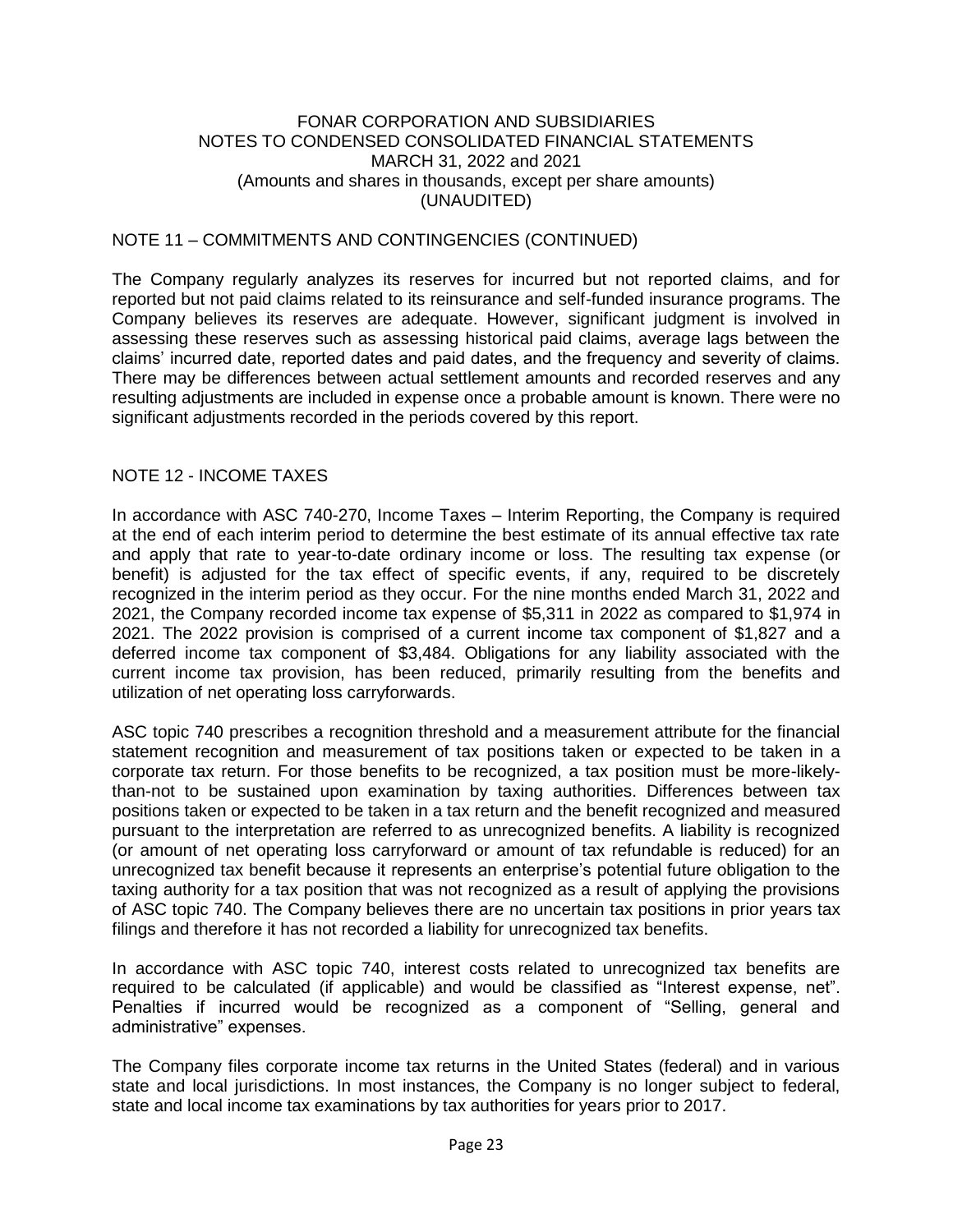# NOTE 12 - INCOME TAXES (CONTINUED)

The Company recorded a deferred tax asset of \$12,475 and a deferred tax liability of \$238 as of March 31, 2022, primarily relating to net operating loss carryforwards of approximately \$20,877 available to offset future taxable income through 2032. The net operating losses begin to expire in 2023 for federal tax and state income tax purposes.

On March 27, 2020 Congress enacted the CARES Act (Coronavirus Aid, Relief and Economic Security Act). The Act provides numerous tax provisions and other stimulus measures, including temporary changes regarding prior and future operation losses, temporary changes to prior and future limitations on interest deductions, temporary suspension of certain payment requirements for the employer portion of Social Security taxes, technical corrections to prior tax legislation for tax depreciation of certain qualified improvement property and enhanced recoverability of AMT tax credits.

At the present time, the only impact of the CARES Act to the Company is allowing a full reimbursement of \$1,342 of tax credits relating to the alternative minimum tax credits. The Company received the first half payment in June 2020. The balance of alternative minimum tax credits of \$671 was received in July 2020. Previously, these credits were to be refunded over a 3 year period.

Future ownership changes as determined under Section 382 of the Internal Revenue code could further limit the utilization of net operating loss carryforwards. As of March 31, 2022, no such changes in ownership have occurred.

The ultimate realization of deferred tax assets is dependent on the generation of future taxable income during the periods in which those temporary differences become deductible or when such net operating losses can be utilized. The Company considers projected future taxable income, the regulatory environment of the industry and tax planning strategies in making this assessment. At present, the Company believes that it is more likely than not that the benefits from certain deferred tax asset carryforwards, will not all be fully realized. In recognition of this inherent risk, a valuation allowance was established for the partial value of the deferred tax asset, which principally related to research and development tax credits. A valuation allowance will be maintained until sufficient positive evidence exists to support the reversal of the remainder of the valuation.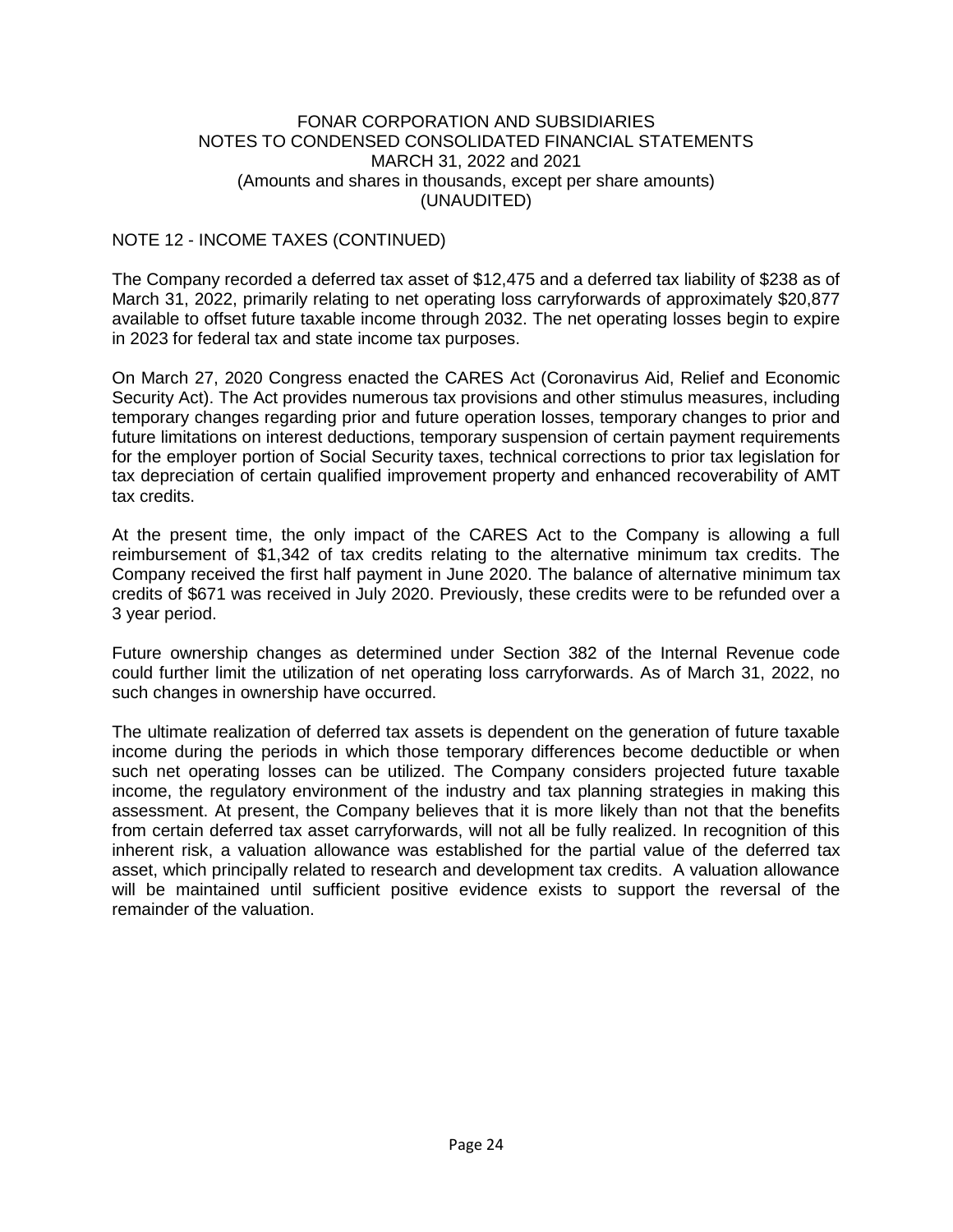# NOTE 13 – ACQUISITION

On March 29, 2021, the Company completed the acquisition of certain assets of Rockland Management Group, located in West Yonkers. The Company used an incremental borrowing rate of 4% to value the right to use asset in connection with the assumed operating lease obligation. We made a preliminary fair value determination of the acquired assets and assumed liabilities as follows:

| Property and equipment       | \$<br>650 |
|------------------------------|-----------|
| Right to use assets          | 434       |
| Intangible assets            | 150       |
| <b>Security Deposit</b>      | 39        |
| Right to use liability       | (434)     |
| Goodwill                     | 284       |
| Total purchase consideration | 1,123     |

In accordance with ASC 805-10-25-1, *Business Combinations – Overall Recognition*, the Company recorded the transaction as a business combination. ASC 805-10-25-1 provides the requirements of recording the transaction by applying the acquisition method. The acquisition method requires the Company to determine if the assets and liabilities acquired are a business or not. Under ASC 805-10-25-1, it must be determined if there is a specific acquisition party, acquisition date, identifiable assets acquired and liabilities assumed and you must be able to recognized and measure goodwill or a gain from the purchase. Based upon this guidance, the acquisition had been recorded as a business combination.

The net assets acquired and consideration is as follow:

| Leasehold Improvements         | \$<br>550 |
|--------------------------------|-----------|
| <b>Diagnostic Equipment</b>    | 100       |
| <b>Customer Lists</b>          | 100       |
| <b>Covenant Not to Compete</b> | 50        |
| <b>Security Deposit</b>        | 39        |
| Closing costs - expensed       | 3         |
| Goodwill                       | 284       |
| <b>Cash Consideration Paid</b> | 1,126     |

The results of operations of Rockland Management Group were diminutive and did not affect the pro forma results of operations.

#### NOTE 14 – SUBSEQUENT EVENTS

The Company has evaluated events that occurred subsequent to March 31, 2022 and through the date the condensed consolidated financial statements were issued.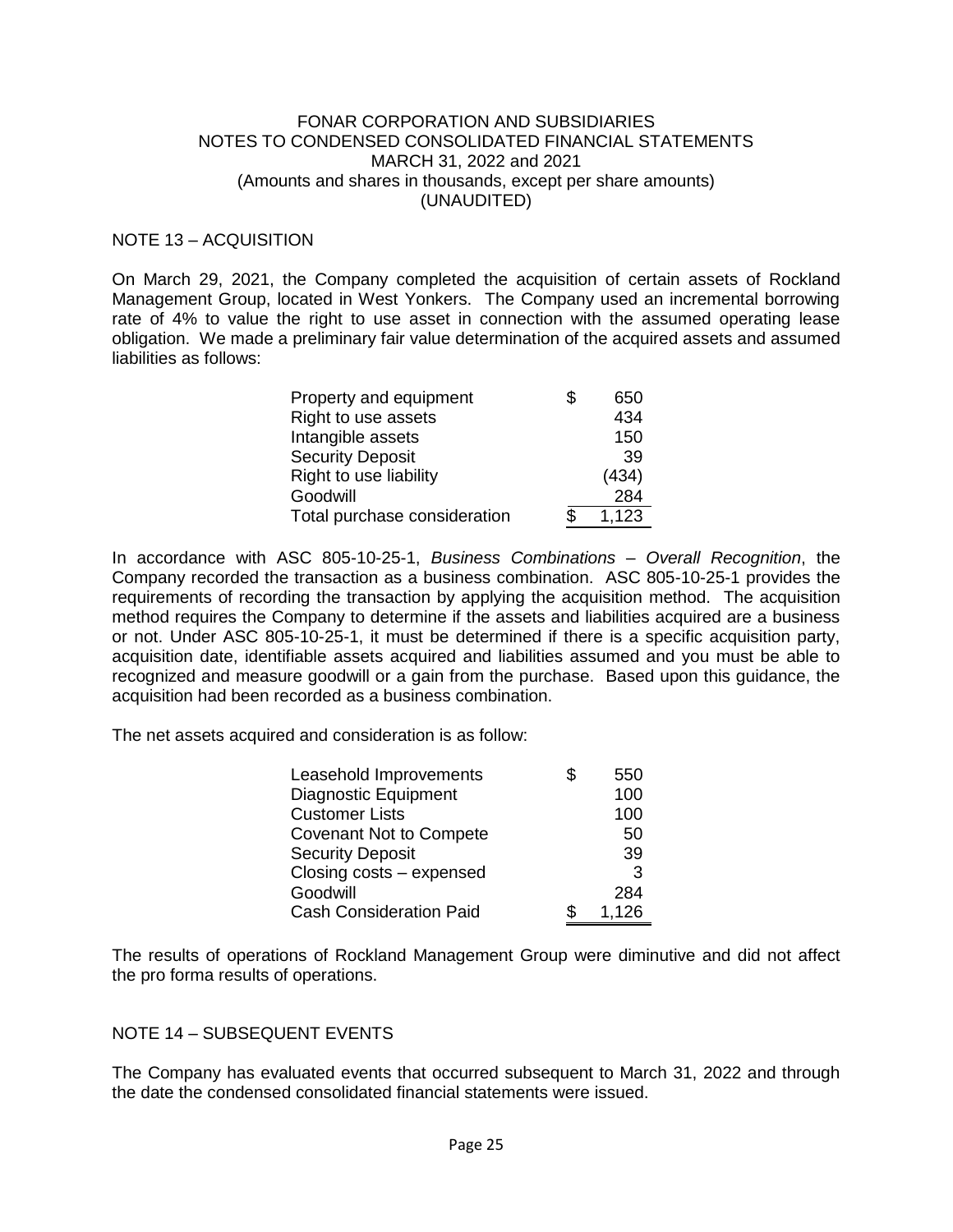## Item 2. – MANAGEMENT'S DISCUSSION AND ANALYSIS OF FINANCIAL CONDITION AND RESULTS OF OPERATIONS.

For the nine month period ended March 31, 2022, we reported a net income of \$13.6 million on revenues of \$72.8 million as compared to net income of \$11.5 million on revenues of \$65.2 million for the nine month period ended March 31, 2021. Operating income increased from \$13.3 million for the nine month period ended March 31, 2021 to \$17.9 million for the nine month period ended March 31, 2022.

For the three month period ended March 31, 2022, we reported a net income of \$3.3 million on revenues of \$24.6 million as compared to net income of \$4.3 million on revenues of \$23.1 million for the three month period ended March 31, 2021.

The revenue increase, from \$65.2 million for the first nine months of fiscal 2021 to \$72.8 million for the first nine months of fiscal 2022, was primarily due to increases in patient fee revenue of \$5.6 million, from \$16.4 million for the first nine months of fiscal 2021 to \$21.9 million for the first nine months of fiscal 2022. Revenues from product sales and service and repair fees decreased by 0.5% from \$6.31 million for the first nine months of fiscal 2021 to \$6.28 million for the first nine months of fiscal 2022.

While our revenues increased, our costs and expenses also increased, but by a lesser amount resulting in our operating income increasing to \$17.9 million for the nine months ended March 31, 2022 as compared to \$13.3 million for the nine months ended March 31, 2021. In terms of percentages, costs and expenses increased 5.7% from \$52.0 million for the first nine months of fiscal 2021 to \$54.9 million for the first nine months of fiscal 2022, while revenues increased 11.6%, from \$65.2 million for the first nine months of fiscal 2021 to \$72.8 million for the first nine months of fiscal 2022.

Fonar's wholly owned subsidiary, Health Management Corporation of America ("HMCA"), has the controlling interest, in Health Diagnostics Management, LLC ("HDM"). HMCA presently has a direct ownership interest of 70.8% in HDM, and the investors in HDM have a 29.2% ownership interest, as compared to HMCA's 70% ownership interest and the investors' 30% ownership interest in HDM in fiscal 2021. This change resulted from the Company's purchase of noncontrolling interests from the minority shareholders for \$546,000 in the second quarter of fiscal 2022. The management of the diagnostic imaging centers business segment is being conducted by HDM, operating under the name "Health Management Company of America". For the sake of simplicity, HMCA, and HDM are referred to as "HMCA", unless otherwise indicated.

The most significant adverse impact on our Company in fiscal 2020 and the first half of fiscal 2021 has been the COVID-19 pandemic. Although it had seemed the worst had passed, by August 2020, subsequent events have shown a spike in new cases and the emergence of new strains of the virus. This is by no means a problem confined to our Company, but despite our best efforts and improved ability to cope with the pandemic, the impact on our results of operation and financial condition is potentially volatile and severe.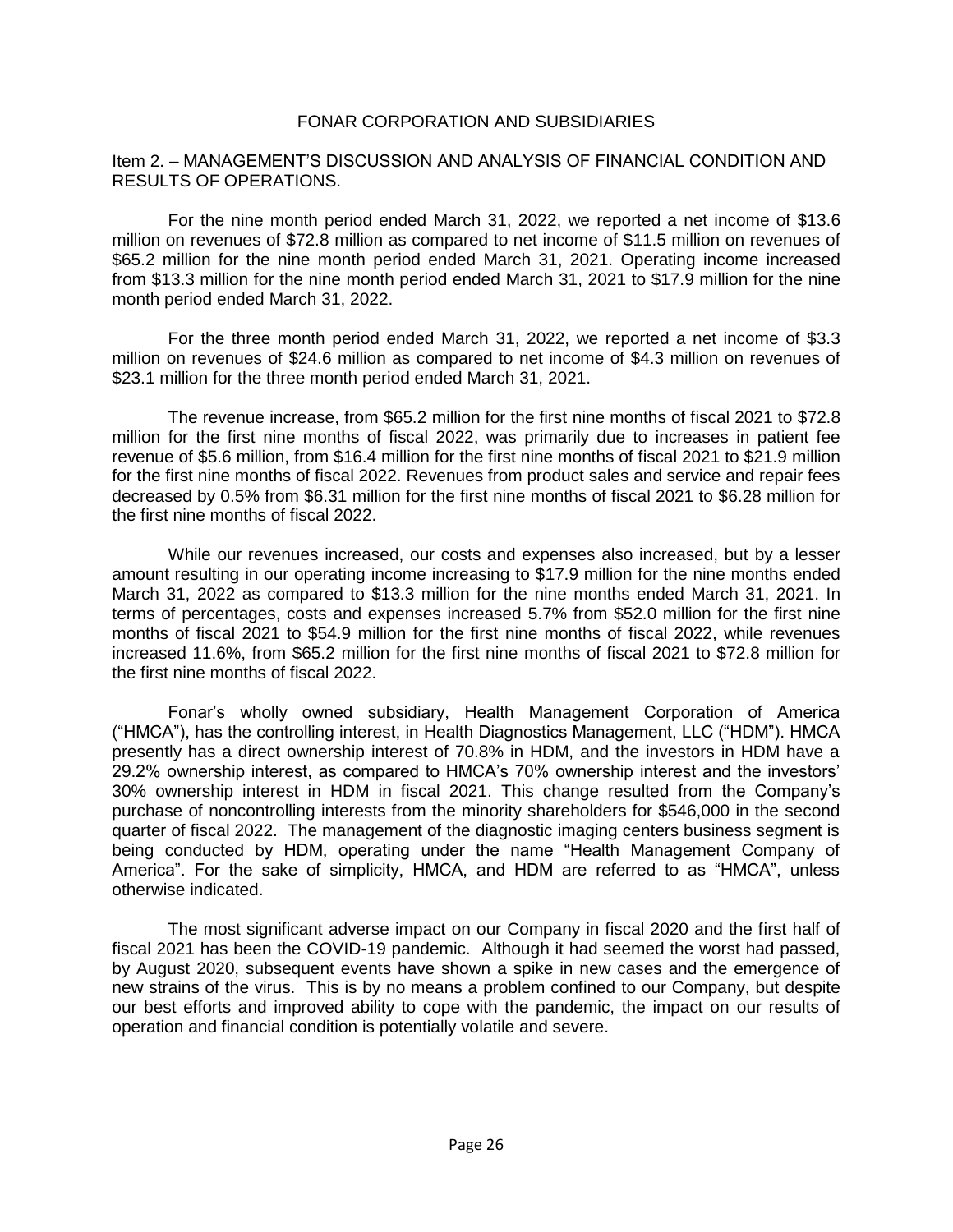Since March 2020 the global pandemic of COVID-19 has caused turbulence and uncertainty in the United States and international markets and economies which have adversely affected our workforce, liquidity, financial conditions, revenues, profitability and business operations. Generally COVID-19 caused us to require that a portion of our workforce work from home and restricted the ability of our personnel to travel for marketing purposes or to service our customers. During the fourth quarter of fiscal 2020, the Company was able to enact certain decisions to allow the Company to survive during the global pandemic and prevent further losses or additional decreases in scan volume. Although we are unable to predict if there will be additional consequences on our operations from the continuing global pandemic of COVID-19, the Company believes with the positive cash flows, low debt and cash on hand, it will be able to continue operations going forward.

One of the concerns we have is the increased strictness in enforcement of certain COVID-19 mandates, such as the requirement that employees in healthcare facilities be vaccinated. Another concern we have is the newer variants that are more transmissible. We are in fact facing some of these challenges now. As a result, between absences due to illness and the loss of unvaccinated employees whose duties required them to be in contact with patients, we were sometimes unable to keep a scanning facility open for all shifts. During the third quarter of fiscal 2022, the aggregate number of scans performed by the sites we manage or own declined to 46,190 scans from 48,469 scans in the first quarter of fiscal 2022. In comparison, the actual number of scans performed in the third quarter of fiscal 2022 was 46,190 as compared to 44,515 performed in fiscal 2021. Nevertheless, we have been able to navigate through these challenges and avoid any significant disruption to our business

#### Forward Looking Statements

Certain statements made in this Quarterly Report on Form 10-Q are "forward-looking statements" (within the meaning of the Private Securities Litigation Reform Act of 1995) regarding the plans and objectives of Management for future operations. Such statements involve known and unknown risks, uncertainties and other factors that may cause our actual results, performance or achievements to be materially different from any future results, performance or achievements expressed or implied by such forward-looking statements. The forward-looking statements included herein are based on current expectations that involve numerous risks and uncertainties. Our plans and objectives are based, in part, on assumptions involving the expansion of business. Assumptions relating to the foregoing involve judgments with respect to, among other things, future economic, competitive and market conditions and future business decisions, all of which are difficult or impossible to predict accurately and many of which are beyond our control. Although we believe that our assumptions underlying the forward-looking statements are reasonable, any of the assumptions could prove inaccurate and, therefore, there can be no assurance that the forward-looking statements included in this Report will prove to be accurate. In light of the significant uncertainties inherent in the forward-looking statement included herein, the inclusion of such information should not be regarded as a representation by us or any other person that our objectives and plans will be achieved.

#### Results of Operations

We operate in two industry segments: the manufacture and servicing of medical (MRI) equipment, which is conducted by Fonar, and diagnostic facilities management services, which is conducted through HMCA.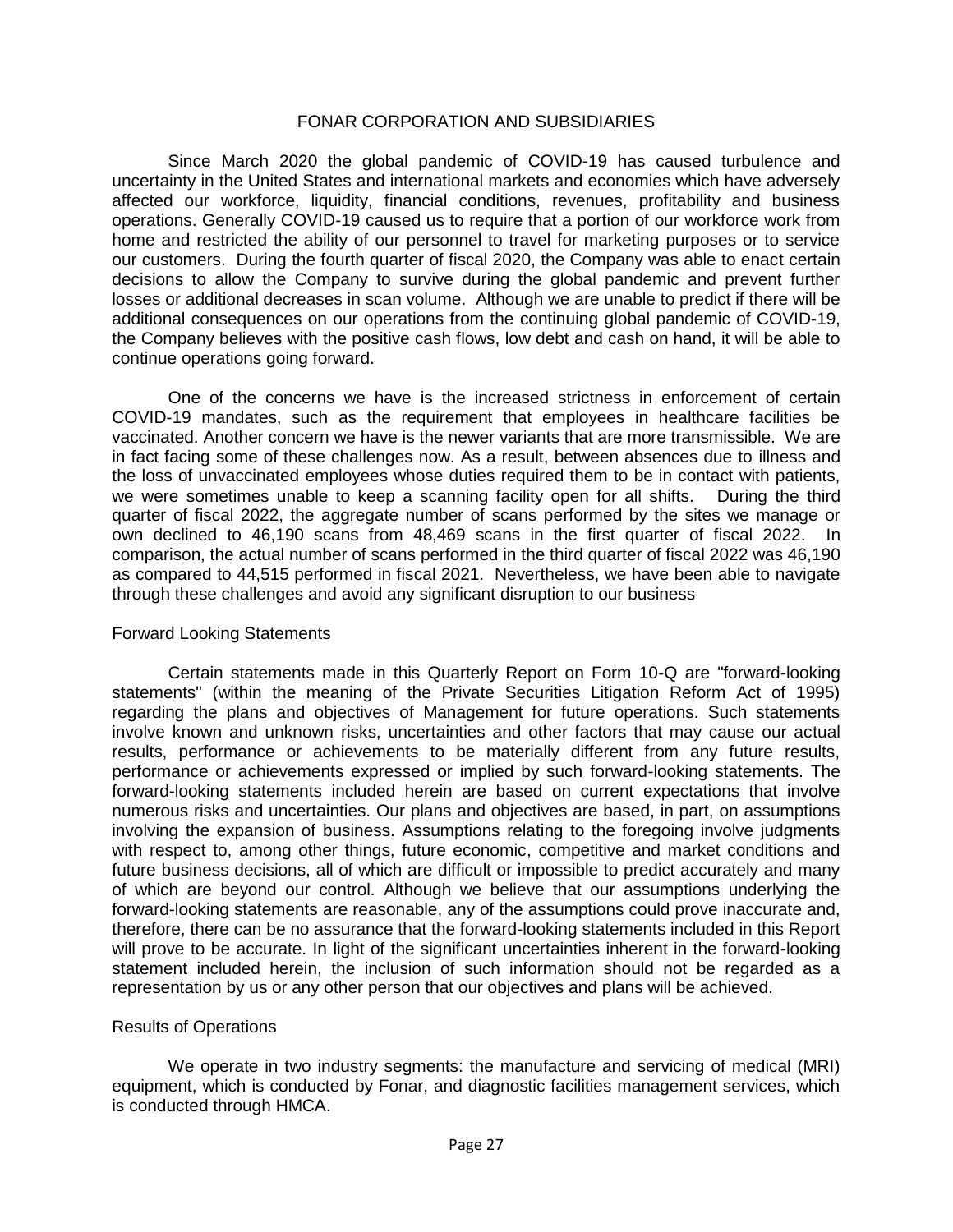## Manufacturing and Service of MRI Equipment

Revenues from MRI product sales decreased to \$481,000 for the first nine months of fiscal 2022 from \$534,000 for the first nine months of fiscal 2021. Costs related to product sales decreased from \$477,000 for the nine month period ended March 31, 2021 to \$352,000 for the nine month period ended March 31, 2022. Economic uncertainty and lower reimbursement rates for MRI scans, have depressed the market for our MRI scanner products, notwithstanding our scanners' unique technological capabilities (e.g. multi positional scanning). Due to the low sales volumes of our MRI product, period to period comparisons are not necessarily indicative of any trends.

Service revenues remained constant at \$5.8 million for the nine month period ended March 31, 2022 and the nine month period ended March 31, 2021.

Costs relating to providing service were \$1.9 million in the first nine months of fiscal 2021 and \$2.2 million in the first nine months of fiscal 2022. Because of our ability to monitor the performance of customers' scanners from our facilities in Melville, New York on a daily basis and to detect and repair any irregularities before more serious and costly problems develop, we have been able to reduce our costs of providing service.

There were approximately \$466,000 in foreign revenues for the first nine months of fiscal 2022 as compared to approximately \$755,000 in foreign revenues for the first nine months of fiscal 2021, representing an decrease in foreign revenues of 38.3%. We do not regard this as a material trend, but as part of a normal although sometimes volatile variation resulting from low volumes of foreign sales.

We recognize MRI scanner sales revenues on the "percentage of completion" basis, which means the revenues are recognized as the scanner is manufactured. Revenues recognized in a particular quarter do not necessarily reflect new orders or progress payments made by customers in that quarter. We build the scanner as the customer meets certain benchmarks in site preparation and our installation of the scanner, in order to minimize the time lag between incurring costs of manufacturing and our receipt of the cash progress payments from the customer which are due upon delivery. Consequently, there can be a disparity between the revenues recognized in a fiscal period and the number of product sales. Generally, the revenues from a scanner sale are recognized in a fiscal quarter or quarters following the quarter in which the sale was made.

Revenues for the medical equipment segment remained constant at \$6.3 million for the first nine months of fiscal 2022 and the first nine months of fiscal 2021. Operating losses for our medical equipment segment decreased to an operating loss of \$1.1 million, for the first nine months of fiscal 2022 as compared to an operating loss of \$242,000 for the first nine months of fiscal 2021.

#### Diagnostic Facilities Management Services

HMCA revenues increased in the first nine months of fiscal 2022 by 12.9% to \$66.5 million from \$58.9 million for the first nine months of fiscal 2021. The percentage of our revenues derived from our diagnostic facilities management segment relative to the percentage of our revenues derived from our medical equipment segment increased slightly to 91.4% for the first nine months of fiscal 2022, from 90.3% for the first nine months of fiscal 2021.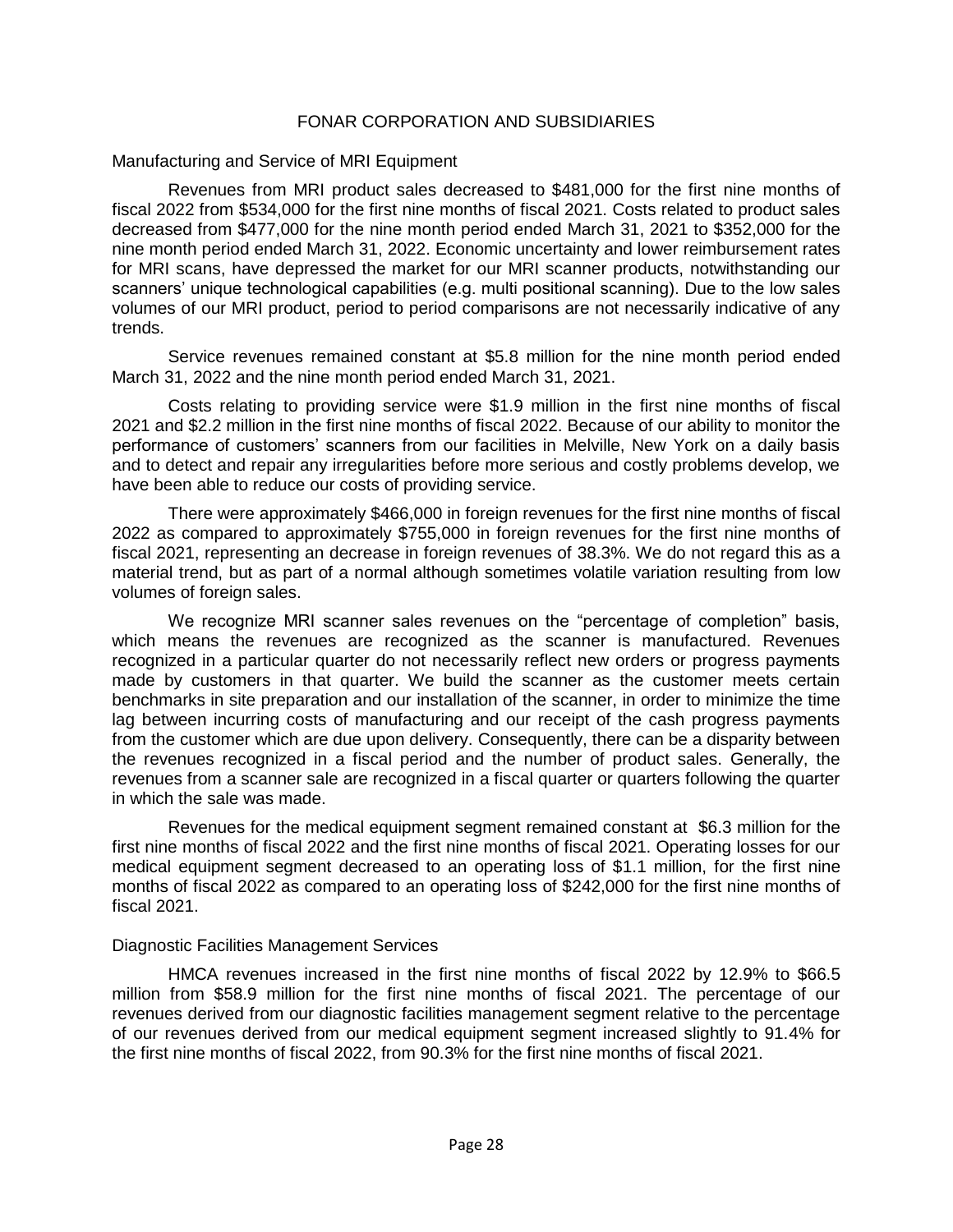HMCA's current strategy is to counter the effects of lower reimbursement rates by increasing the scan volume of the facilities it owns or manages by adding additional scanners at current centers and increasing our marketing efforts. As a result of the COVID-19 virus, however, the Company had seen decreases in its scan volume. Nevertheless, the Company continued its program of adding additional scanners. The scan volume increased slightly in the third quarter of 2022 and continues to recover in the fourth quarter of fiscal 2022. The continuation of the COVID-19 virus and its various variants that are more transmittable may delay the completion of the installation of some of the scanners. If scan volumes decrease however, and remain at lower volumes, the Company, notwithstanding its ample cash reserves, may need to consider reducing the size of its operations temporarily as a last resort.

New York State mandated that as of October 7, 2021, all workers at hospitals, long-term care facilities and diagnostic centers be COVID-19-vaccinated. Workers who were not vaccinated either resigned, were transferred to a non-diagnostic facility within the company, or were dismissed. The resulting reduction in the number of workers available at sites owned or managed by HMCA, has been challenging and has significantly reduced the pool of qualified and vaccinated workers. Also this is combined with the emergence of the new highly transmissible variants. HMCA owned or managed sites struggling with reduced staff either have cut their business hours and therefore scan fewer patients or, when possible, maintain regular business hours by paying employees who are willing to work extra hours at overtime rates. While it is too early to assess the ultimate impact, New York's vaccination mandate and the emergence of the new variants are having a negative effect on our business in fiscal 2022.

Although the COVID-19 virus and government mandates have adversely affected our marketing efforts our scan volumes in fiscal 2020 and the beginning of fiscal 2021, the number of scans performed at our centers and at our client's centers has recovered to pre-COVID-19 levels and has increased from approximately 131,000 in the first nine months of fiscal 2021 to approximately 141,000 in the first nine months of fiscal 2022.

We now manage or own a total of 40 MRI scanners. Twenty-five (25) MRI scanners are located in New York and fifteen (15) are located in Florida. HMCA experienced an operating income of \$18.9 million for the first nine months of fiscal 2022 compared to operating income of \$13.5 million for the first nine months of fiscal 2021.

The ability of HMCA to maintain its profitability is principally due to HMCA's success in marketing the scanning services of the facilities managed or owned by HMCA, notwithstanding the decrease in reimbursement rates paid for MRI scans by insurers, Medicare and other government programs and the lockdowns imposed as a result of the COVID-19 virus. The reductions in reimbursement rates are not unique to HMCA or HMCA's clients but are being experienced by the industry in general.

HMCA's cost of revenues for the first nine months of fiscal 2022 as compared to the first nine months of fiscal 2021 increased by 12.8% from \$31.6 million to \$35.6 million primarily as a result of an increase in scan volume.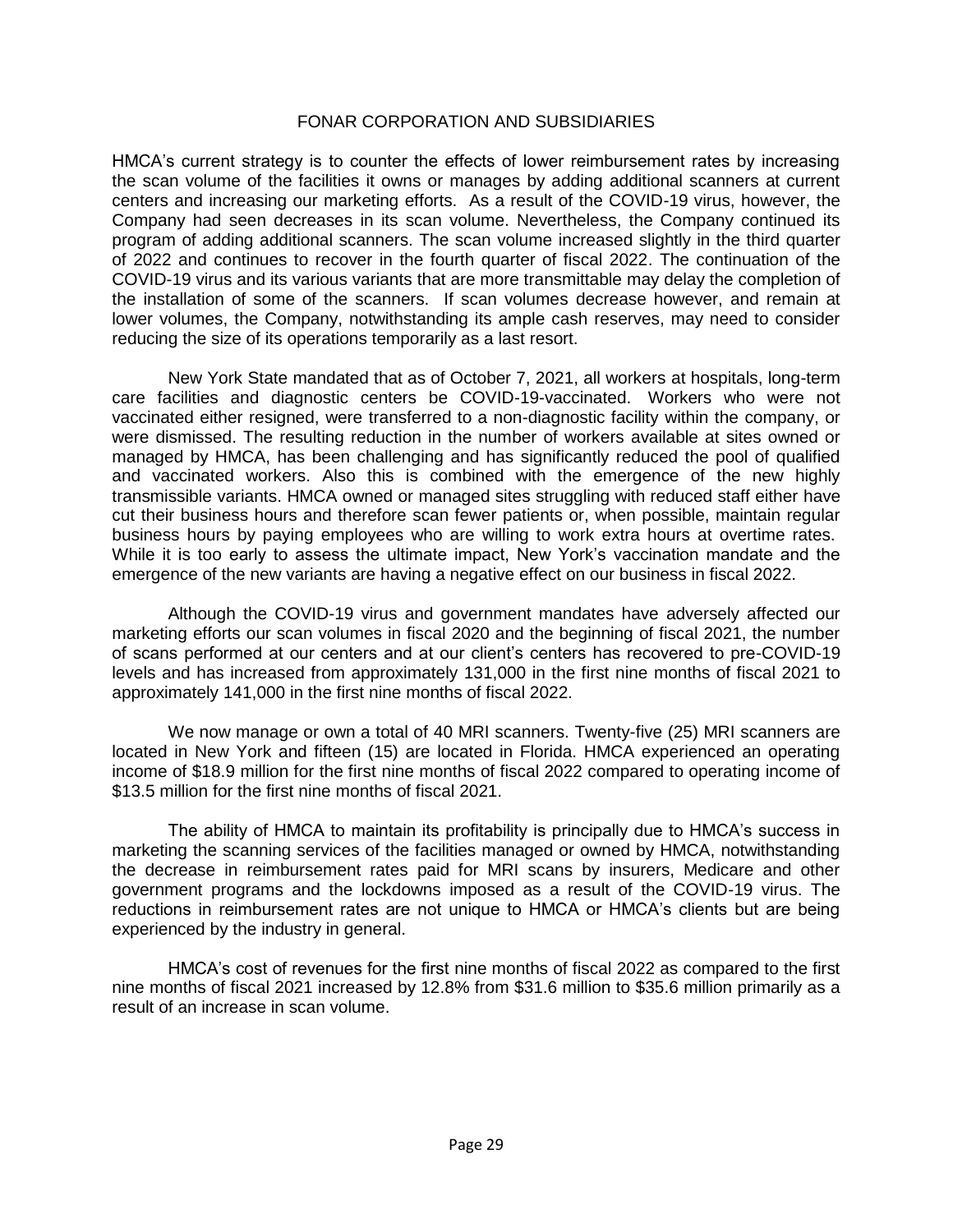#### Consolidated

For the first nine months of fiscal 2022, our consolidated net revenues increased by 11.6% to \$72.8 million from \$65.2 million for the first nine months of fiscal 2021, and total costs and expenses increased by 5.7% to \$54.9 million from \$52.0 million for the first nine months of fiscal 2022 and for the first nine months of fiscal 2021 respectively. As a result, our operating income increased to \$17.9 million in the first nine months of fiscal 2022 as compared to \$13.3 million in the first nine months of fiscal 2021. A decrease in selling, general and other administrative costs in particular resulted in the smaller increase of cost and expenses as compared to the increase in net revenues.

Selling, general and administrative expenses decreased to \$15.9 million in the first nine months of fiscal 2022 from \$16.8 million in the first nine months of fiscal 2021. This decrease in selling, general and administrative expenses was due mainly to less reserves taken on management fees. Some of these reserves had been taken in the ordinary course of business and some in connection with the impact of the COVID-19 virus. The compensatory element of stock issuances, which is included in selling, general and administrative expenses, decrease to \$0 for the first nine months of fiscal 2022 from \$83,000 in the first nine months of fiscal 2021.

Research and development expenses decreased by 10.8% to \$1.1 million for the first nine months of fiscal 2022 from \$1.2 million for the first nine months of fiscal 2021.

Interest expense in the first nine months of fiscal 2022 decreased by 84.2% to \$9,000 from \$57,000 in the first nine months of fiscal 2021.

Inventories increased to \$2.4 million at March 31, 2022 as compared to \$1.7 million at June 30, 2021.

Net management fee and medical receivables increased by 7.4% to \$60.8 million at March 31, 2022 from \$56.7 million at June 30, 2021 as a result of slower collections and increased scan volume. The slower collections were primarily due to an increase in no-fault and workers' compensation revenue, which typically takes longer to collect.

The results of operations for the first nine months of fiscal 2022 reflect an increase in revenues from management, patient and other fees, as compared to the first nine months of fiscal 2021 (\$72.8 million for the first nine months of fiscal 2022 as compared to \$65.2 million for the first nine months of fiscal 2021), and a increase in Diagnostic facilities management services segment revenues (\$66.5 million as compared to \$58.9 million). Revenues were 8.6% from the MRI equipment segment as compared to 91.4% from HMCA, for the first nine months of fiscal 2022, as compared to 9.7% from the MRI equipment segment and 90.3% from HMCA for the first nine months of fiscal 2021.

On March 27, 2020, the CARES Act was signed into law and is intended to provide over \$2 trillion in stimulus benefits for the U.S. economy. The CARES Act provides for certain federal income tax changes, including an increase in the interest expense tax deduction limitation, the deferral of the employer portion of Social Security payroll taxes, refundable payroll tax credits, net operating loss carryback periods, alternative minimum tax credit refunds and bonus depreciation of qualified improvement property. The federal income tax changes brought about by the CARES Act are complex and further guidance is expected. We received a cash benefit from the ability to receive a full reimbursement of \$1.3 million of tax credits relating to the alternative minimum tax credits in the prior fiscal year plus additional cash benefits from the deferral of the employer portion of Social Security payroll taxes.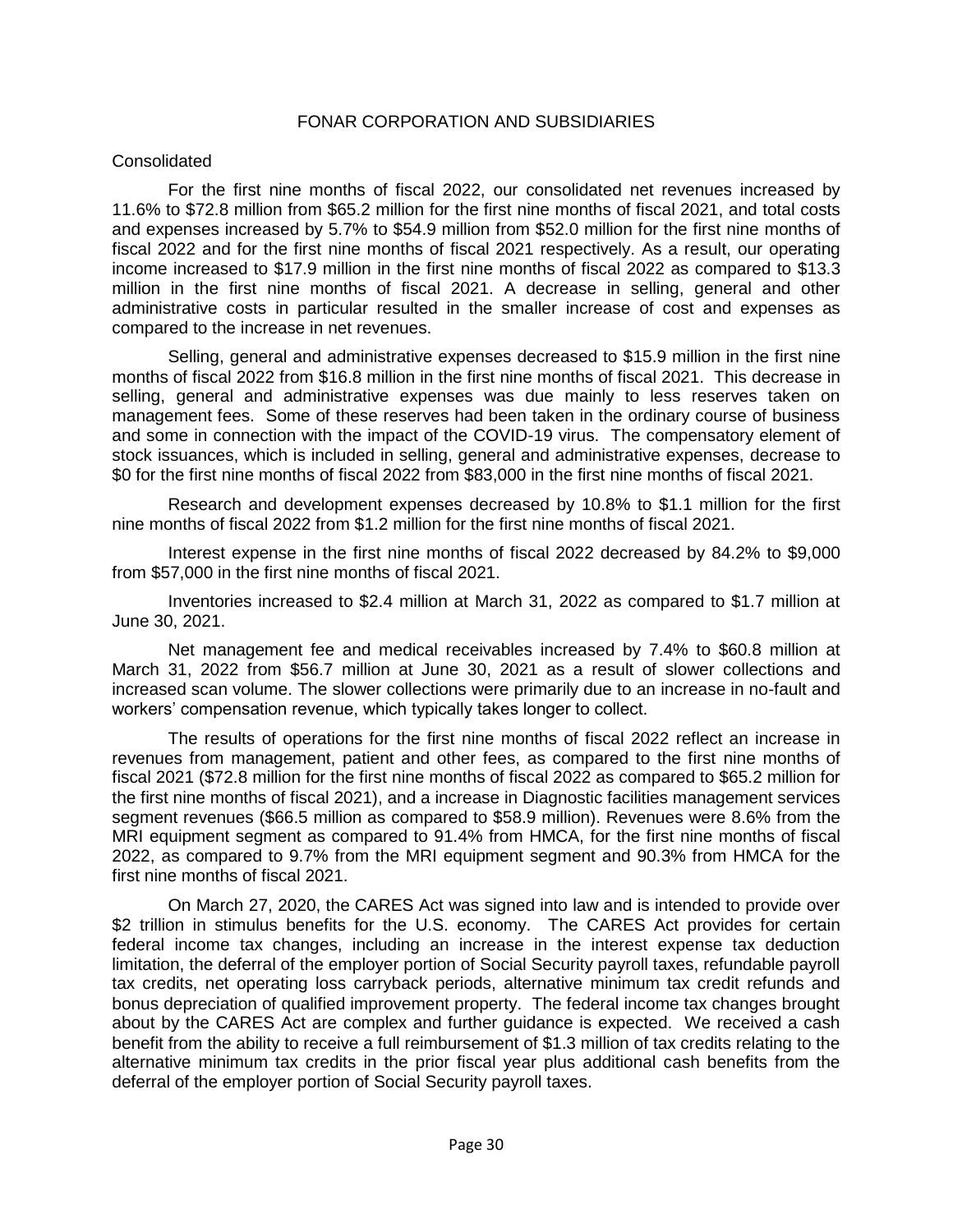As a result of the Patient Protection and Affordable Care Act (PPACA) we have experienced a reduction of reimbursement rates and less interest in our MRI equipment. Any changes to the PPACA may result in further changes in the healthcare industry and our business.

We are committed to improving our operating results and dealing with the challenges posed by legislative and regulatory requirements. Nevertheless, factors beyond our control, such as the COVID-19 virus, the timing and rate of market growth, economic conditions, the availability of credit and payor reimbursement rates, or unexpected expenditures and the timing of such expenditures, make it difficult to forecast future operating results.

As mentioned, one of the effects of the PPACA on our business has been the reduction in Medicare reimbursement rates for MRI scans. This also has resulted in a reduction in the reimbursement rates by commercial insurers and government programs which tie their reimbursement rates to the Medicare rates. Nevertheless, the patient volume of the scanning centers we manage or own has enabled us to maintain healthy operating results in spite of these challenges. We believe we are pursuing the correct policies to cope with these problems and the problems caused by the COVID-19 pandemic, and to improve the Company's operating results.

Our Upright® MRI (also referred to as the Stand-Up® MRI), together with our works-inprogress, are intended to significantly improve our competitive position.

The Upright® MRI scanner, which operates at 6000 gauss (.6 Tesla) field strength, allows patients to be scanned while standing, sitting, reclining and in multiple flexion and extension positions. It is common in visualizing the spine that abnormalities are visualized in some positions and not others. This enables surgical corrections that heretofore would not have been addressable for lack of visualizing the symptom causing the pathology and therefore, in general enables the treating physician to achieve a better treatment outcome for his patient. A floor-recessed elevator brings the patient to the height appropriate for the targeted image region. A custom-built multi-position adjustable bed will allow patients to sit or lie on their backs, sides or stomachs at any angle. This allows the MRI technologist to ask the patient to position himself/herself in the exact position that generates his/her pain so that images of the patient in the position that explicitly generates the patient's pain can be nailed down. Full-range-of-motion studies of the joints in virtually any direction are possible, a particularly promising feature for sports injuries.

In addition, FONAR has announced the publication of a book "THE CRANIOCERVICAL SYNDROME and MRI" that highlights the unique attributes of FONAR UPRIGHT® MRI Imaging (S. Karger, A.G. based in Basel, Switzerland- www.karger.com/Book/Home/261956) which has been published by S. Karger, an approximately 125 year old company and an academic publisher of scientific and medical journals and books. The seven chapter monograph examines the rapid advances in MRI made possible by the FONAR UPRIGHT® Multi-Position MRI that are transforming the treatment of patients suffering from the craniocervical syndrome (CCS). It is written by leading international experts in the field to practitioners with a better understanding of the subtle anatomy and MRI appearances at the craniocervical junction, along with insight into the clinical significance of cerebrospinal fluid (CSF) flow measurements and its potential role in generating the devastating impairments of the neurodegenerative diseases: Alzheimer's (5.1 million patients in the United States), childhood and adult Autism (3.0 million), Parkinson's (1.0 million), Multiple Sclerosis (250,000-350,000) and Amyotrophic Lateral Sclerosis (ALS) (30,000). It calls attention to the revolutionary importance of FONAR's UPRIGHT® MRI imaging technology and the prospect of significantly relieving the suffering of the above totaled 9.38 million patients afflicted with these disorders.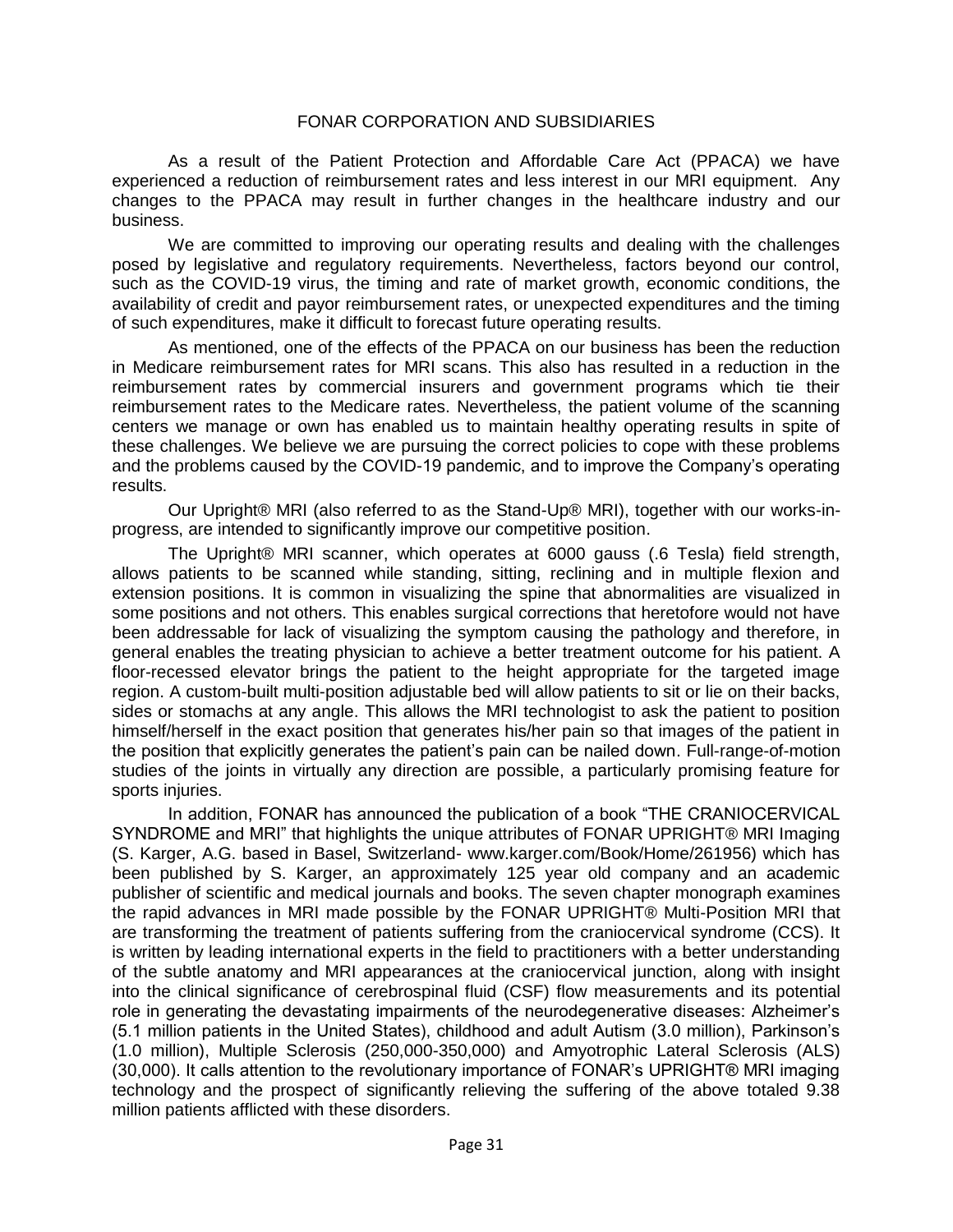Fonar also announced a major diagnostic breakthrough in multiple sclerosis achieved with advanced Upright® MRI. Medical researchers at FONAR published a paper reporting a diagnostic breakthrough in multiple sclerosis (MS), based on observations made possible by the Company's unique Upright® Multi-Position™ MRI scanner. The findings reveal that the cause of multiple sclerosis may be biomechanical and related to earlier trauma to the neck, which canresult in obstruction of the flow of cerebrospinal fluid (CSF), which is produced and stored in the central anatomic structures of the brain known as the ventricles. Since the ventricles produce a large net volume of CSF each day (500 cc), the obstruction can result in a build up of pressure within the ventricles, resulting in leakage of the CSF and the antigenic polypeptides it contains into the surrounding brain tissue. This leakage could be responsible for generating the brain lesions of multiple sclerosis.

The paper, titled "The Possible Role of Cranio-Cervical Trauma and Abnormal CSF Hydrodynamics in the Genesis of Multiple Sclerosis," appears in the journal Physiological Chemistry and Physics and Medical NMR (Sept. 20, 2011).

This capability of the Fonar Upright® technology has demonstrated its key value on patients with the Arnold-Chiari syndrome [Cerebellar Tonsil Extopia (CTE)], which is believed to affect 200,000 to 500,000 Americans. In this syndrome, brain stem compression and subsequent severe neurological symptoms occur in these patients, because the brain stem descends and is compressed at the base of the skull in the foramen magnum, which is the circular bony opening at the base of the skull where the spinal cord exits the skull. Conventional lie-down MRI scanners cannot make an adequate evaluation of this pathology since the patient's pathology is most visible and the symptoms most acute when the patient is scanned in the upright fully weight-bearing position.

A combined study of 1,200 neck pain patients published in "Brain Injury" (July 2010) by eight university medical centers reported that cerebellar tonsil ectopia (CTE) of 1mm or greater was found and visualized 2.5 times (250%) more frequently when patients who had sustained automobile whiplash injuries were scanned upright rather than lying down.

The Upright® MRI has also demonstrated its value for patients suffering from scoliosis. Scoliosis patients have been typically subjected to routine x-ray exams for years and must be imaged upright for an adequate evaluation of their scoliosis. Because the patient must be standing for a complete evaluation of the extent of the patient's scoliosis, an x-ray machine has been the only modality that could provide that service. The Upright® MRI is the only MRI scanner which allows the patient to stand during the MRI exam. Fonar has developed an RF receiver and scanning protocol that for the first time allows scoliosis patients to obtain diagnostic pictures of their spines without the risks of x-rays. A study by the National Cancer Institute (2000) of 5,466 women with scoliosis reported a 70% increase in breast cancer resulting from 24.7 chest x-rays these patients received on the average in the course of their scoliosis treatment. The Upright® MRI examination of scoliosis enables the needed imaging evaluation of the degree of spine scoliosis without exposing the patient to the risk of breast cancer from xradiation. Currently scoliosis affects more than 3,000,000 American women.

In addition, the University of California, Los Angeles (UCLA) reported their results of their study of 1,302 patients utilizing the Fonar Upright® MRI at the 22nd Annual Meeting of the North American Spine Society on October 23, 2007. The UCLA study showed the superior ability of the Fonar Upright® MRI to detect spine pathology, including spondylolisthesis, disc herniations and disc degeneration, as compared to visualizations of the spine produced by traditional single position static MRIs.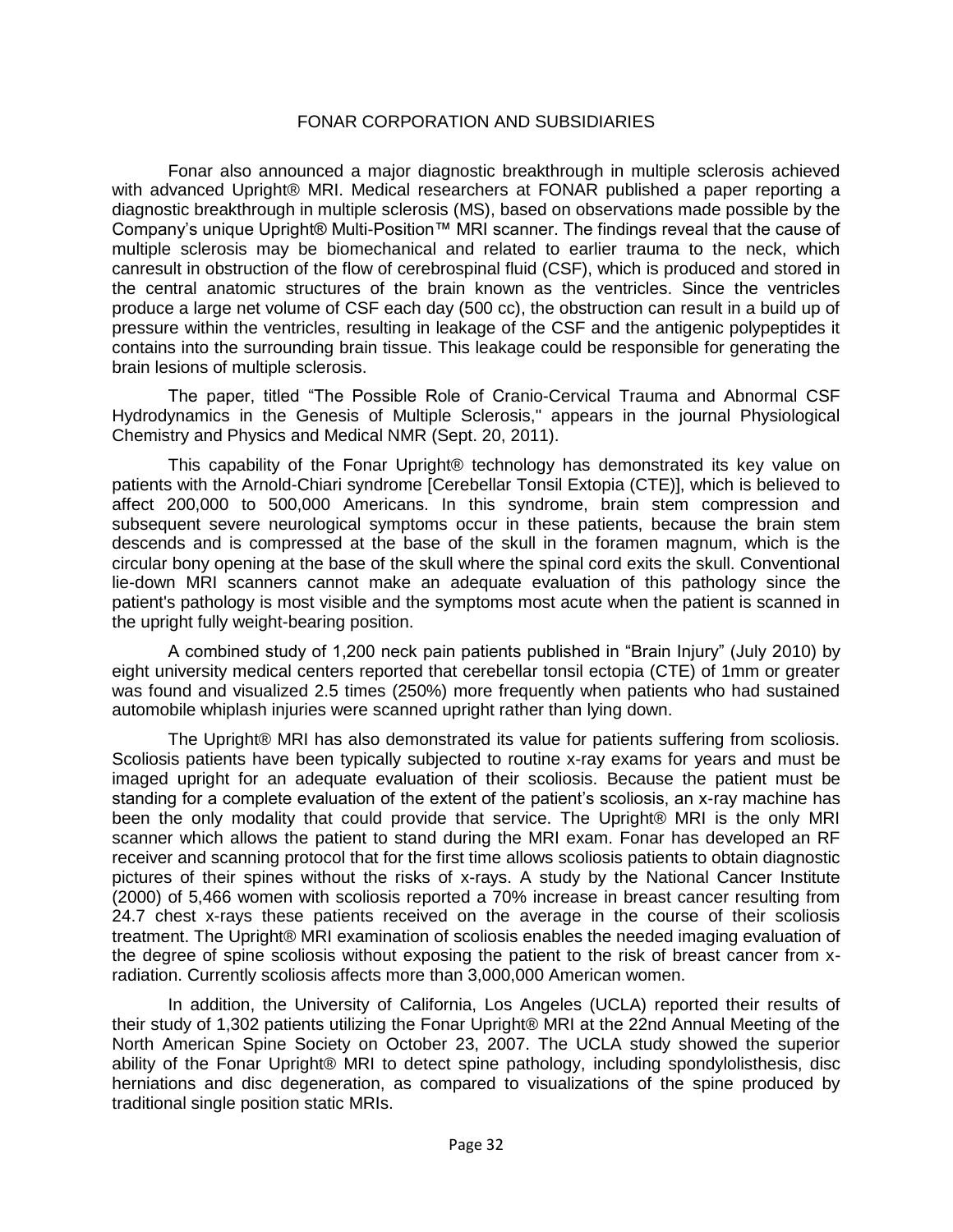The UCLA study by MRI of 1,302 back pain patients when they were in the Fonar Upright® MRI and examined in a full range of flexion and extension positions made possible by Fonar's new Upright® technology established that significant "misses" of pathology were occurring with static single position MRI imaging. At L4-5, the vertebral level responsible for 49.8% of lumbar disc herniations, 35.1% of the spondylolistheses (vertebral instabilities) visualized by the Upright® MRI, were being missed by static single position MRI (510 patients). Since this vertebral segment is responsible for the majority of all disc herniations, the finding may reveal a significant cause of failed back surgeries. The UCLA study further showed the "miss-rate" of vertebral instabilities by static only MRI was even higher, 38.7%, at the L3-4 vertebral segment. Additionally, the UCLA study showed that MRI examinations of the cervical spine that did not perform extension images of the neck "missed" disc bulges 23.75% of the time (163 patients).

The UCLA study further reported that they were able to quantitatively measure the dimensions of the central spinal canal with the "highest accuracy" using the FONAR Upright® MRI thereby enabling the extent of spinal canal stenosis that existed in patients to be measured. Spinal canal stenosis gives rise to the symptom complex intermittent neurogenic claudication manifest as debilitating pain in the back and lower extremities, weakness and difficulties in ambulation and leg paresthesias. Spinal canal stenosis is a spinal compression syndrome separate and distinct from the more common nerve compression syndrome of the spinal nerves as they exit the vertebral column through the bony neural foramen.

The Fonar Upright® MRI can also be useful for MRI directed emergency neuro-surgical procedures as the surgeon would have unhindered access to the patient's head when the patient is supine with no restrictions in the vertical direction. This easy-entry, mid-field-strength scanner could prove ideal for trauma centers where a quick MRI-screening within the first critical hour of treatment will greatly improve patients' chances for survival and optimize the extent of recovery.

MRI has brought a new dimension to MEDICAL TREATMENT, the power to VISUALIZE ANATOMIC DETAIL in the body's VITAL SOFT TISSUES (brain, heart, kidney, liver, spleen, lungs, pancreas, intestines) plus MRI's new power to non-invasively QUANTIFY (e.g. measure T1, T2, diffusion, chemical spectra) the response of these VITAL TISSUES to treatment.

#### Liquidity and Capital Resources

Cash and cash equivalents, and short term investments increased by 3.5% from \$44.5 million at June 30, 2021 to \$46.0 million at March 31, 2022.

Cash provided by operating activities for the first nine months of fiscal 2022 was \$10.1 million. Cash provided by operating activities was attributable principally to net income of \$13.6 million, depreciation and amortization of \$3.5 million, amortization on right-to-use assets of \$2.6 million, provision for bad debts of \$2.2 million and deferred income tax of \$3.5 million, offset by an increase in accounts, management fee receivables and medical receivables of \$5.0 million and a decrease in other current liabilities of \$5.5 million.

Cash used in investing activities for the first nine months of fiscal 2022 was \$4.4 million. Cash used in investing activities during the first nine months of fiscal 2022 consisted of patent costs of \$60,000, purchase of noncontrolling of \$546,000 and the purchase of property and equipment of \$3.8 million.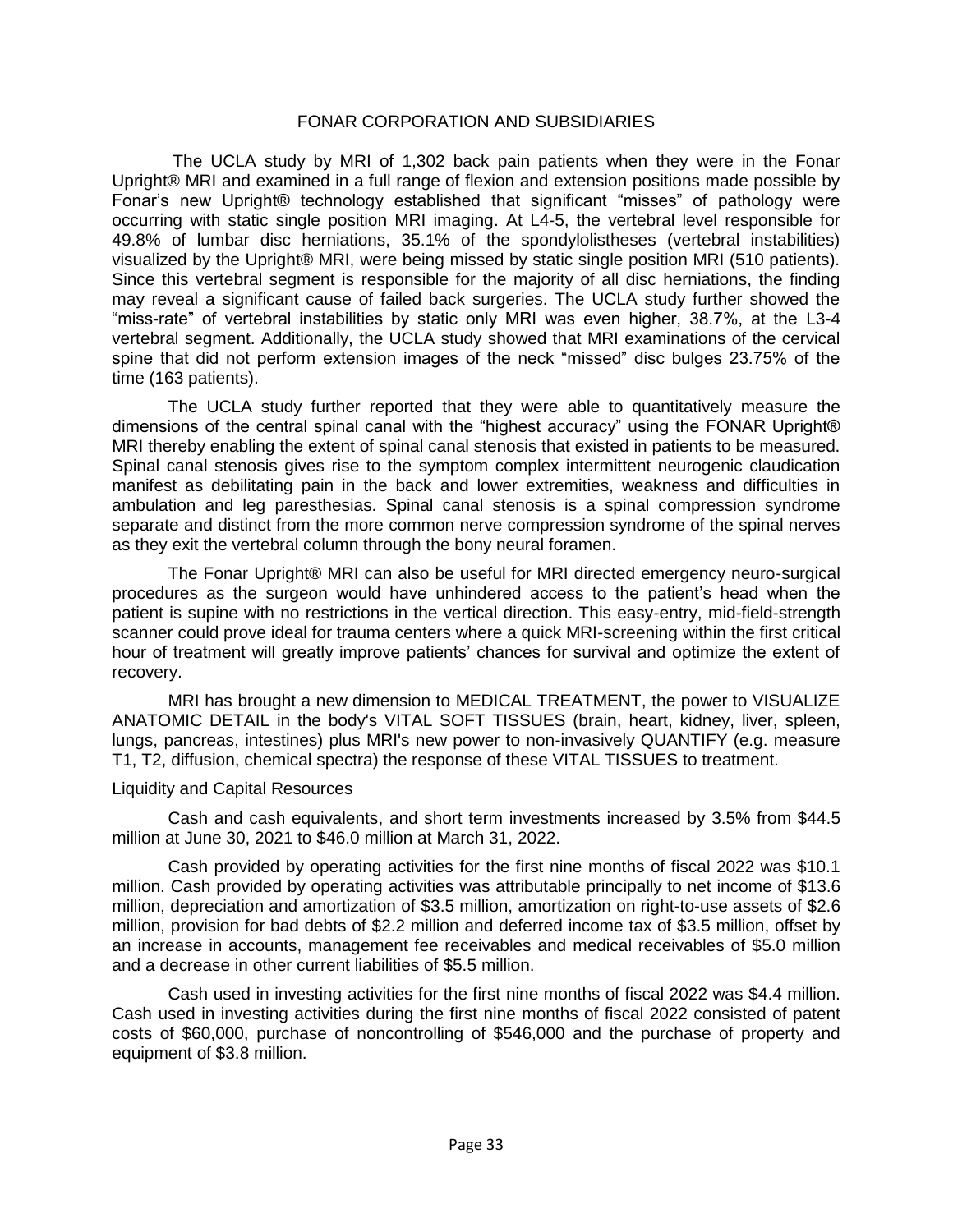Cash used in financing activities for the first nine months of fiscal 2022 was \$4.2 million. The principal uses of cash in financing activities during the first nine months of fiscal 2022 were the repayment of principal on long-term debt and capital lease obligations of \$23,000 and distributions to noncontrolling interests of \$4.1 million.

Total liabilities decreased by 5.1% to \$51.4 million at March 31, 2022 from \$54.1 million at June 30, 2021. "Other" current liabilities decreased by 46.3% to \$4.9 million at March 31, 2022 from \$9.2 million at June 30, 2021. The current portion of our service contract liabilities decreased by 10.7% to \$3.9 million at March 31, 2022 as compared to \$4.4 million at June 30, 2021. Customer deposits decreased from \$731,000 at June 30, 2021 to \$361,000 at March 31, 2022.

As of March 31, 2022, the total of \$4.9 million in "other" current liabilities included accrued salaries and payroll taxes of \$2.3 million, state income taxes payable of \$1.1 million and other general and administrative expenses of \$1.1 million.

Our working capital increased to \$100.2 million at March 31, 2022 from \$88.5 million at June 30, 2021. This resulted from an increase in current assets (\$108.6 million at June 30, 2021 as compared to \$114.3 million at March 31, 2022), and a decrease in current liabilities from \$20.0 million at June 30, 2021 to \$14.2 million at March 31, 2022.

The ultimate realization of deferred tax assets is dependent on the generation of future taxable income during the periods in which those temporary differences become deductible or when such net operating losses can be utilized. The Company considers projected future taxable income, the regulatory environment of the industry, and tax planning strategies in making this assessment. At the present, the Company believes that it is more likely than not that the benefits from certain deferred tax asset carryforwards, will not all be fully realized. In recognition of this inherent risk, a valuation allowance was established for the partial value of the deferred tax asset, (principally related to research and development tax credits and allowance for doubtful accounts). A valuation allowance will be maintained until sufficient positive evidence exists to support the reversal of any portion or all of the valuation allowance.

The Company's effective income tax rate is based on expected income, statutory rates and tax planning opportunities available in the various jurisdictions in which it operates. For interim financial reporting, the Company estimates the annual income tax rate based on projected taxable income for the full year and records a quarterly income tax provision or benefit in accordance with the anticipated annual rate. The Company refines the estimates of the year's taxable income on a periodic basis as new information becomes available, including actual year-to-date financial results. This continual estimation process often results in a change to the expected effective income tax rate for the year. When this occurs, the Company adjusts the income tax provision during the quarter in which the change in estimate occurs so that the yearto-date provision reflects the expected income tax rate. Significant judgment is required in determining the effective tax rate and in evaluating tax positions.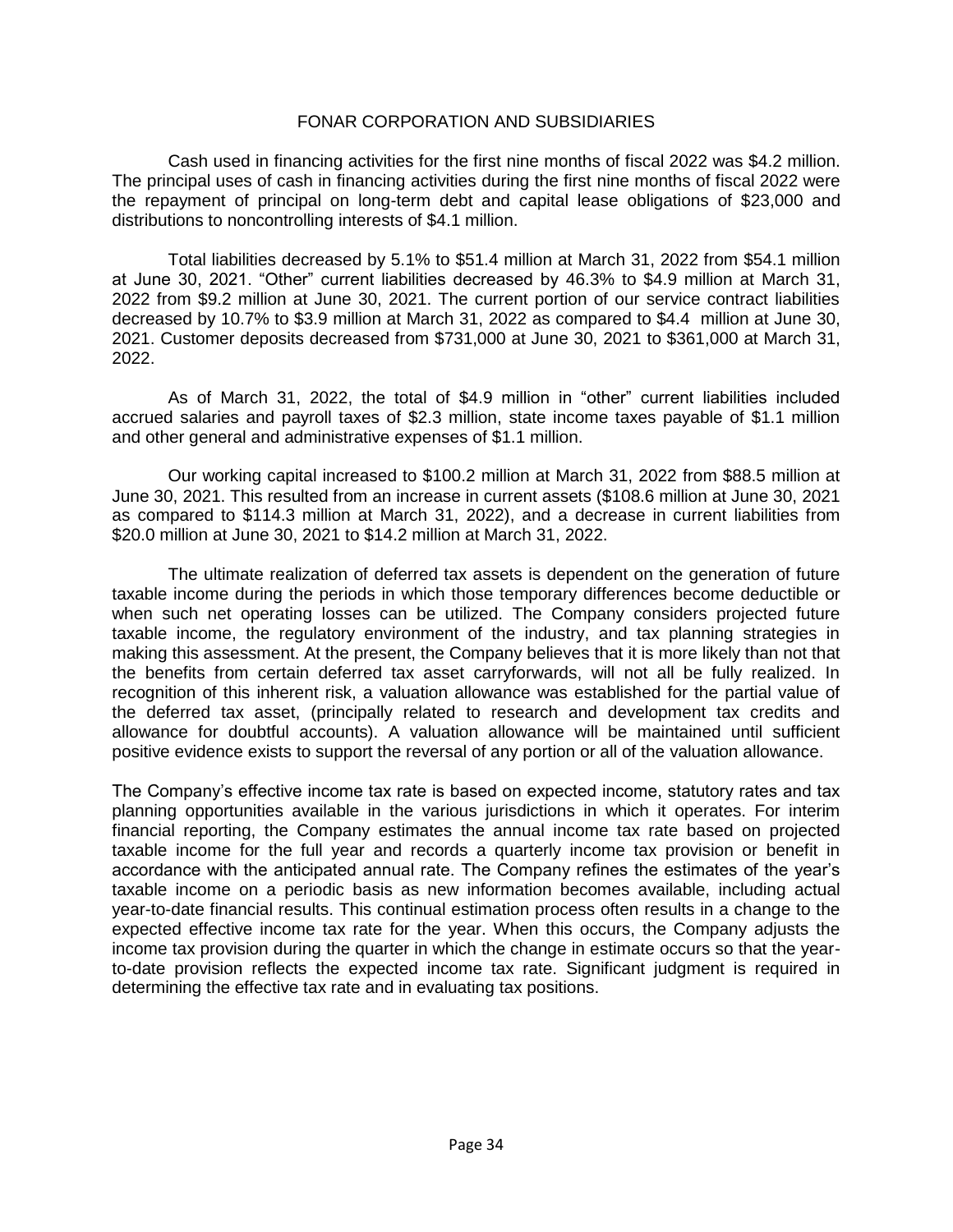On March 27, 2020 Congress enacted the CARES Act (Coronavirus Aid, Relief and Economic Security Act). The Act provides numerous tax provisions and other stimulus measures, including temporary changes regarding prior and future operating losses, temporary changes to the prior and future limitations on interest deductions, temporary suspension of certain payment requirements for the employer portion of Social Security taxes, technical corrections to prior tax legislation for tax depreciation of certain qualified improvement property and the creation of refundable employee retention credits. At the present time, the only impact of the CARES Act to the Company is allowing a full reimbursement of \$1.3 million of tax credits relating to the alternative minimum tax credits in prior fiscal years. Before the CARES Act, these credits were to be refunded over a period of 3 years. We also realized a cash benefit from the deferral of Social Security payroll taxes.

On June 30, 2020, we entered into a \$701,000 loan agreement under the Paycheck Protection Program (PPP) under the CARES Act that provides for loans to qualifying businesses for amounts up to 2.5 times of the average monthly payroll expenses. The Company applied for this additional loan exclusively for the Florida locations during June 2020 due to the fact that the COIVD-19 virus was increasing in Florida. The loans and accrued interest are forgivable after 24 weeks as long as the proceeds are used for eligible purposes, including payroll, benefits, rent and utilities and maintains certain payroll levels. The amount of loan forgiveness will be reduced if the borrower terminates employees or reduces salaries during the 24 week period. This loan was forgiven during August 2021 in its entirety.

Fonar is committed to making capital expenditures for the remainder of the 2022 fiscal year, for placing an additional scanner at a new stand-alone facility located in Florida. The current estimated costs of these capital expenditures is approximately \$1.0 million.

Critical to our business plan are the improvement and expansion of the MRI facilities managed or owned by HMCA, and increasing the number of scans performed at those facilities. In addition, our business plan calls for a continuing commitment to providing our customers with enhanced equipment service and maintenance capabilities and delivering state-of-the-art, innovative and high quality equipment and upgrades at competitive prices.

Management is seeking to promote wider market recognition of Fonar's scanner products, and to increase demand for Upright® scanning at the facilities HMCA owns or manages. Given the liquidity and credit constraints in the markets, the uncertainty resulting from the Patient Protection and Affordable Care Act or its repeal or modification, and the impact of the COVID-19 virus on the economy in general, the sale of medical equipment has and may continue to suffer.

The Company believes that its business plan has been responsible for the past eight consecutive fiscal years and first three fiscal quarters of fiscal 2022 of profitability and that its capital resources will be adequate to support operations through at least May 16, 2023. The future effects on our business of healthcare legislation, the impact of the COVID-19 virus, the Deficit Reduction Act, the 2.3% excise tax on sales of medical equipment, reimbursement rates, public health conditions and the general economic and business climate are not known at the present time. Nevertheless, there is a possibility of adverse consequences to our business operations from these causes. Although the Company can not predict the full effect of COVID-19 for the first three fiscal quarters or any later period, the Company believes that it has adequate revenues, cash reserves and other assets that will enable it to continue to operate until at least May 16, 2023.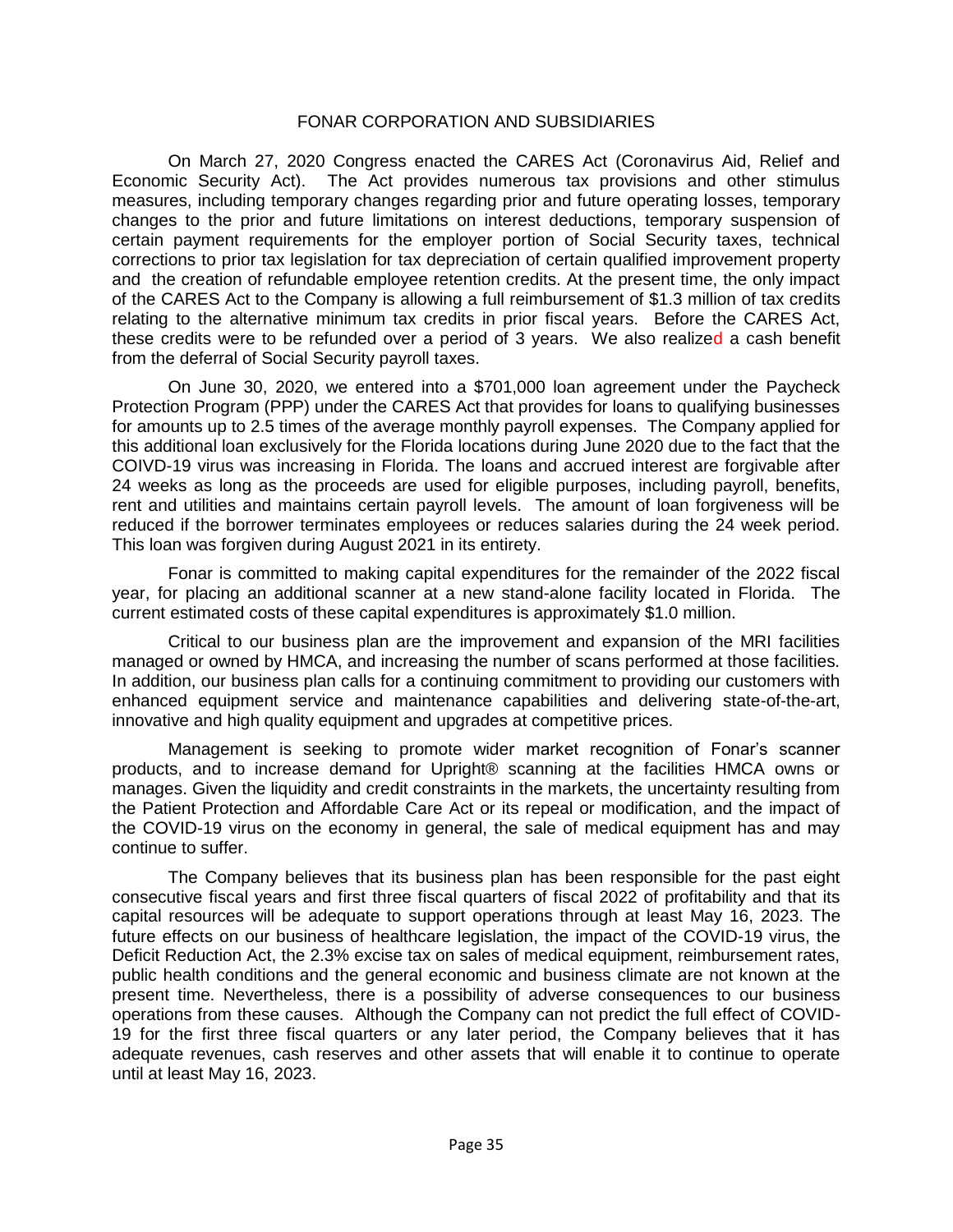Item 3. Quantitative and Qualitative Disclosures About Market Risk

The Company maintains its funds in liquid accounts. None of our investments are in fixed rate instruments.

All of our revenue, expense and capital purchasing activities are transacted in United States dollars.

Item 4. Controls and Procedures.

Disclosure Controls and Procedures

We carried out an evaluation as of the end of the period covered by this Quarterly Report on Form 10-Q, under the supervision and with the participation of our management, including our chief executive officer and chief financial officer, of the effectiveness of the design and operation of our disclosure controls and procedures, as defined in Rules 13a-15(e) and 15d-15(e) under the Securities Exchange Act of 1934, as amended (the ''Exchange Act''). Disclosure controls and procedures include, without limitation, controls and procedures designed to ensure that information required to be disclosed by an issuer in the reports that it files or submits under the Exchange Act is accumulated and communicated to the issuer's management, including its principal executive and principal financial officers, or persons performing similar functions, as appropriate to allow timely decisions regarding required disclosure. Based upon our evaluation, our chief executive officer and chief financial officer have concluded that the Company's disclosure controls and procedures were effective as of the March 31, 2022, in ensuring that material information that we are required to disclose in reports that we file or submit under the Exchange Act is recorded, processed, summarized and reported within the same time periods specified in the Securities and Exchange Commission rules and forms.

#### Changes in Internal Control over Financial Reporting

There were no changes in our system of internal control over financial reporting during our most recently completed fiscal quarter that have materially affected, or are reasonably likely to materially affect, our internal control over financial reporting.

PART II – OTHER INFORMATION

Item 1 – Legal Proceedings: There were no material changes in litigation from that reported in our Form 10-K for the fiscal year ended June 30, 2021 and Form 10-Q for the fiscal quarter ended December 30, 2021.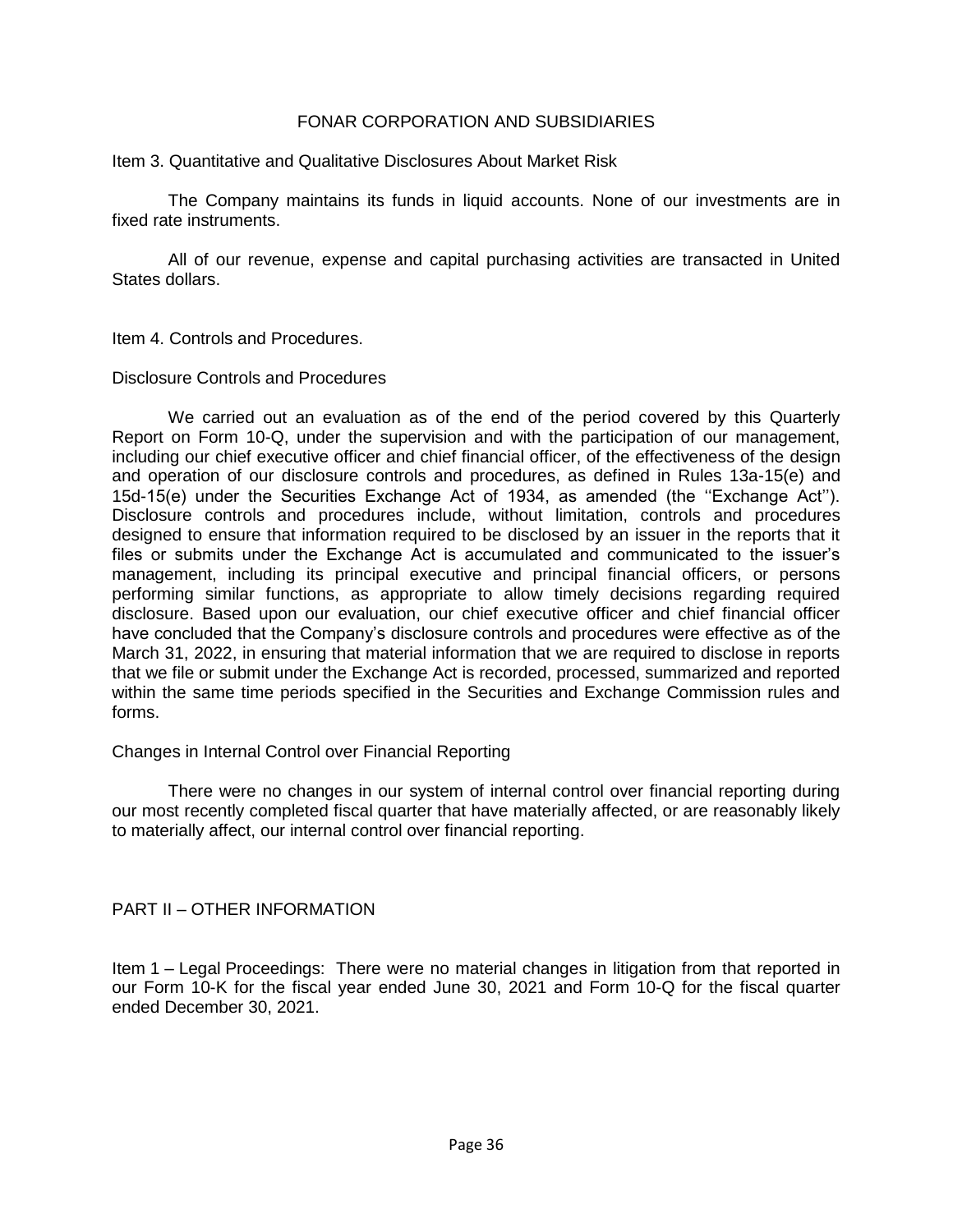Item 1A – Risk Factors: An investment in the securities of the Company is subject to various risks, the most significant of which are summarized below.

1. Reduced Reimbursement Rates. Most of our revenues are derived from our scanning center business conducted by HMCA. Our scanning center clients and the Florida facilities owned by HMCA are experiencing lower reimbursement rates from Medicare, other government programs and private insurance companies. To date, the impact of these reductions has been countered by increasing scanning volume notwithstanding the COVID-19 pandemic, and reducing our operating expenses, thereby maintaining profitability in this business segment. There is, however, no assurance that we will be able to continue to do so.

2. Demand for MRI Scanners. The reduced reimbursement rates also affects our sales of MRI scanners negatively. With lower revenue projections, prospective customers would demand lower prices for scanners. Although the reduced reimbursements may not affect foreign demand, a lower number of sales in the aggregate could reduce economies of scale and consequently, profit margins.

3. Manufacturing Competition. Many if not most of our competing scanner manufacturers have significantly greater financial resources, production capacity, and other resources than we do. Such competitors would include General Electric, Siemens, Hitachi and Phillips. Although Fonar is the only company which can manufacture and sell the unique Stand-Up® (Upright®) MRI scanner, potential customers must be convinced that the purchase of a Fonar scanner is their best choice. We believe that with time, that objective will be reached, particularly with customers scanning patients having neck, back, knee and various orthopedic issues who would benefit from being scanned in weight-bearing positions.

4. Dependence on Referrals. HMCA derives substantially all of its revenue, directly or indirectly, from fees charged for the diagnostic imaging services performed at the facilities. We depend on referrals of patients from unaffiliated physicians and other third parties to the facilities we manage or own for the services we perform. If these physicians and other third parties were to reduce the number of patients they refer or discontinue referring patients, scan volumes could decrease, which would reduce our net revenue and operating margins.

5. Pressure to Control Healthcare Costs. One of the principal objectives of health maintenance organizations and preferred provider organizations is to control the cost of healthcare services. Healthcare providers participating in managed care plans may be required to refer diagnostic imaging tests to certain providers depending on the plan in which a covered patient is enrolled. In addition, managed care contracting has become very competitive. The expansion of health maintenance organizations, preferred provider organizations and other managed care organizations in New York or Florida could have a negative impact on the utilization and pricing of services performed at the facilities HMCA manages or owns to the extent these organizations exert control over patients' access to diagnostic imaging services, selections of the provider of such services and reimbursement rates for those services.

6. Scanning Facility Competition. The market for diagnostic imaging services is highly competitive. The facilities we manage or own compete for patients on the basis of reputation, location and the quality of diagnostic imaging services. Groups of radiologists, established hospitals, clinics and other independent organizations that own and operate imaging equipment are the principal competitors.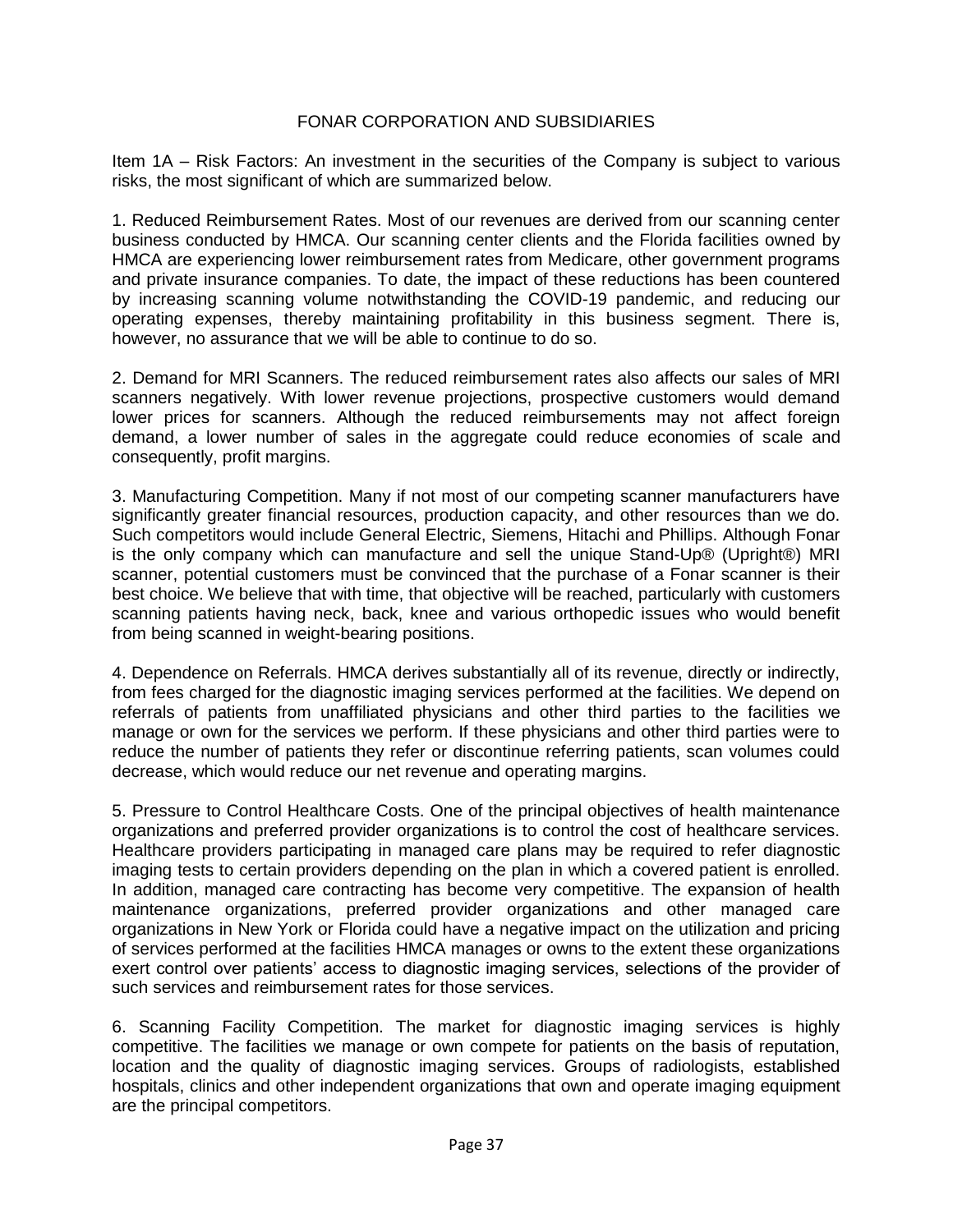7. Eligibility Changes to Insurance Programs. Due to potential decreased availability of healthcare through private employers, the number of patients who are uninsured or participate in governmental programs may increase. Healthcare reform legislation will continue to increase the participation of individuals in the Medicaid program in states that elect to participate in the expanded Medicaid coverage. A shift in payor mix from managed care and other private payors to government payors or an increase in the number of uninsured patients may result in a reduction in the rates of reimbursement or an increase in uncollectible receivables or uncompensated care, with a corresponding decrease in net revenue. Policies now being offered under various insurance plans are expected to reduce demand for MRI scans as they become less affordable. Changes in the eligibility requirements for governmental programs such as the Medicaid program and state decisions on whether to participate in the expansion of such programs also could increase the number of patients who participate in such programs and the number of uninsured patients. Even for those patients who remain in private insurance plans, changes to those plans could increase patient financial responsibility, resulting in a greater risk of uncollectible receivables. These factors and events could have a material adverse effect on our business, financial condition, and results of operations.

8. Possible changes in Florida Insurance Law. In early 2019, two senate bills and one house bill in Florida were introduced, all of them calling for the repeal of PIP and replacing PI with \$25,000 Bodily Injury Coverage and Property Damage Liability Coverage. Another Florida senate bill was introduced that would preserve PIP but dramatically cut reimbursement rates. None of the proposed bills ever made it onto the 2019 legislative agenda. During Fonar's fiscal 2021, the Florida house and senate reached an agreement and passed similar legislation. It was, however, vetoed by the Governor. We cannot predict whether such efforts by the Florida legislature will continue or be successful. Currently, drivers and passengers get car damages and PIP, paid for up to \$10,000, no matter who is at fault in an accident. Drivers have to pay an additional cost to insurance companies to pay for bodily injuries which covers them if they are at fault. While PIP is required, coverage for bodily injury is not.

Over the past several years there have been various bills introduced by a number of Florida legislators to eliminate PIP and instead mandate coverage including some combination of a minimum of bodily injury and a reduced or no amount of medical payments (Medpay coverage). Eliminating PIP would mean that the \$10,000 drivers now get paid toward medical costs through their insurers might not be there for them to pay for injured drivers. Importantly, payments would be reduced by approximately 60% due to claims being paid at commercial rates or through legal settlements instead of at the presently prevailing PIP fee schedule. This would negatively impact our Florida diagnostic imaging facilities (both those we own and those we manage) with more unpaid bills, lower reimbursement rates and elongated waiting times. To date proponents of these changes have been unsuccessful.

9. Federal and state privacy and information security laws. We must comply with numerous federal and state laws and regulations governing the collection, dissemination, access, use, security and privacy of Protected Health Information ('PHI'), including Health Insurance Portability and Accountability Act ('HIPAA') and its implementing privacy and security regulations, as amended by the federal Health Information Technology for Economic and Clinical Health ('HITECH') Act and collectively referred to as HIPAA. If we fail to comply with applicable privacy and security laws, regulations and standards, properly maintain the integrity of our data, protect our proprietary rights to our systems, or defend against cybersecurity attacks, our business, reputation, results of operations, financial position and cash flows could be materially and adversely affected.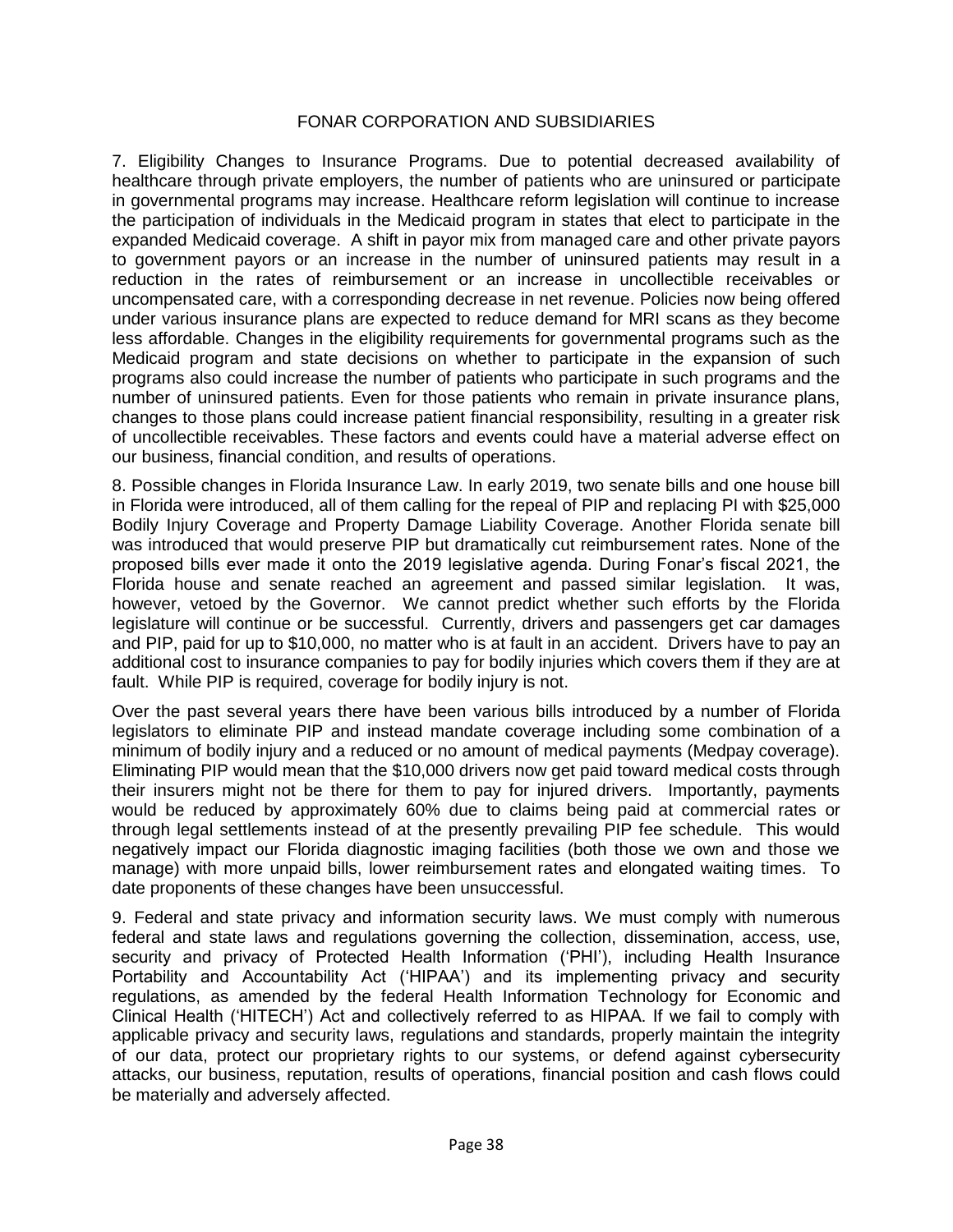Information security risks have significantly increased in recent years because of the proliferation of new technologies, the use of the internet and telecommunications technologies to conduct our operations, and the increased sophistication and activities of organized crime, hackers, terrorists and other external parties, including foreign state agents. Our operations rely on the secure processing, transmission and storage of confidential, proprietary and other information in our computer systems and networks.

10. COVID-19. Although we believe we have taken the proper steps and are making a good recovery from the impact of the first wave of the COVID-19 virus, new strains of the disease have developed and future variants may continue to develop. The relatively recent new variants are particularly contagious and coupled with New York State requirements that medical employees must be vaccinated if they care for patients, including our technicians and support staff caring for scanning patients, has resulted in fewer available employees and adversely affected our ability to staff a full number of shifts. The course and severity of the virus in the following months, and the ultimate and economic and medical impact it will have worldwide and at home, is uncertain.

11. Other changes in Domestic and Worldwide Economic Conditions. We are subject to risk arising from adverse changes in general domestic and global economic and other conditions, including recessions or economic slowdowns, disruptions of credit markets and military conflicts. Turbulence and uncertainty in the United States and international markets, economies and affairs may adversely affect our workforce, liquidity, financial condition, revenues, profitability and business operations generally.

Item 2 – Unregistered Sales of Equity Securities and Use of Proceeds: None

- Item 3 Defaults Upon Senior Securities: None
- Item 4 Mine Safety Disclosure: Not Applicable
- Item 5 Other Information: None
- Item 6 Exhibits and Reports on Form 8-K:
	- a) Exhibit 31.1 Certification. See Exhibits
	- b) Exhibit 32.1 Certification. See Exhibits
	- c) Report on Form 8-K filed on February 15, 2022, Item 2.02: Results of Operations and Financial Condition for the fiscal quarter ended December 31, 2021.